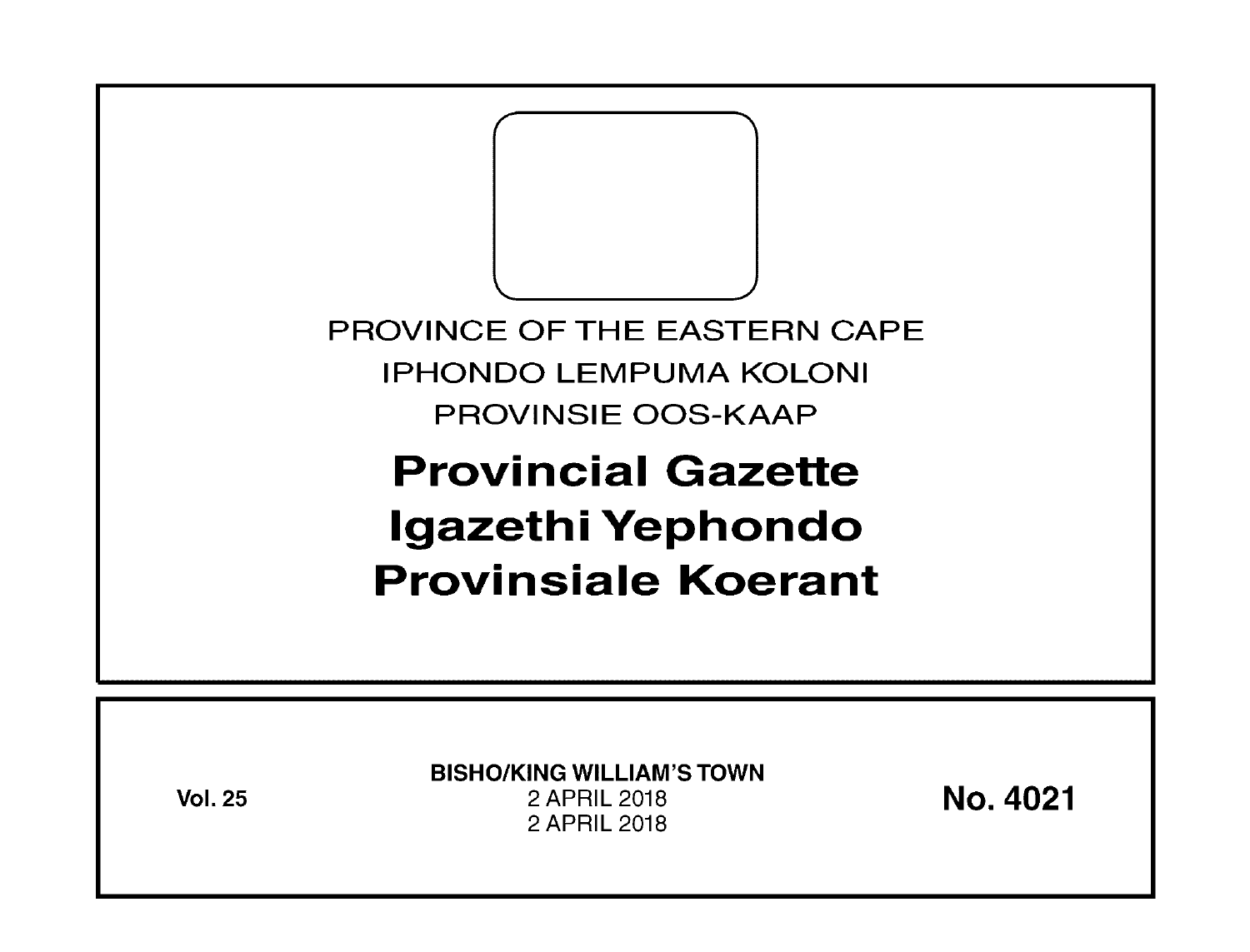# **IMPORTANT NOTICE:**

**THE GOVERNMENT PRINTING WORKS WILL NOT BE HELD RESPONSIBLE FOR ANY ERRORS THAT MIGHT OCCUR DUE TO THE SUBMISSION OF INCOMPLETE I INCORRECT I ILLEGIBLE COPY.** 

**No FUTURE QUERIES WILL BE HANDLED IN CONNECTION WITH THE ABOVE.** 

### **CONTENTS**

|          |                                                                                                          | Gazette | Page |
|----------|----------------------------------------------------------------------------------------------------------|---------|------|
|          |                                                                                                          | No.     | No.  |
|          | <b>PROVINCIAL NOTICES • PROVINSIALE KENNISGEWINGS</b>                                                    |         |      |
| 58<br>62 | Sea Shore Act (21/1935): Proposed lease and permitting of a site below the high water mark of sea of the | 4021    |      |
|          |                                                                                                          | 4021    |      |
|          | LOCAL AUTHORITY NOTICES • PLAASLIKE OWERHEIDS KENNISGEWINGS                                              |         |      |
| 51       | Spatial Planning and Land Use Management By-Law, 2016: Erf 11264, East London: Removal of restrictions   |         |      |
| 52       | Promotion of Access to Information Act (2/2000): Umzimvubu Local Municipality: Section 14 Manual         | 4021    | 13   |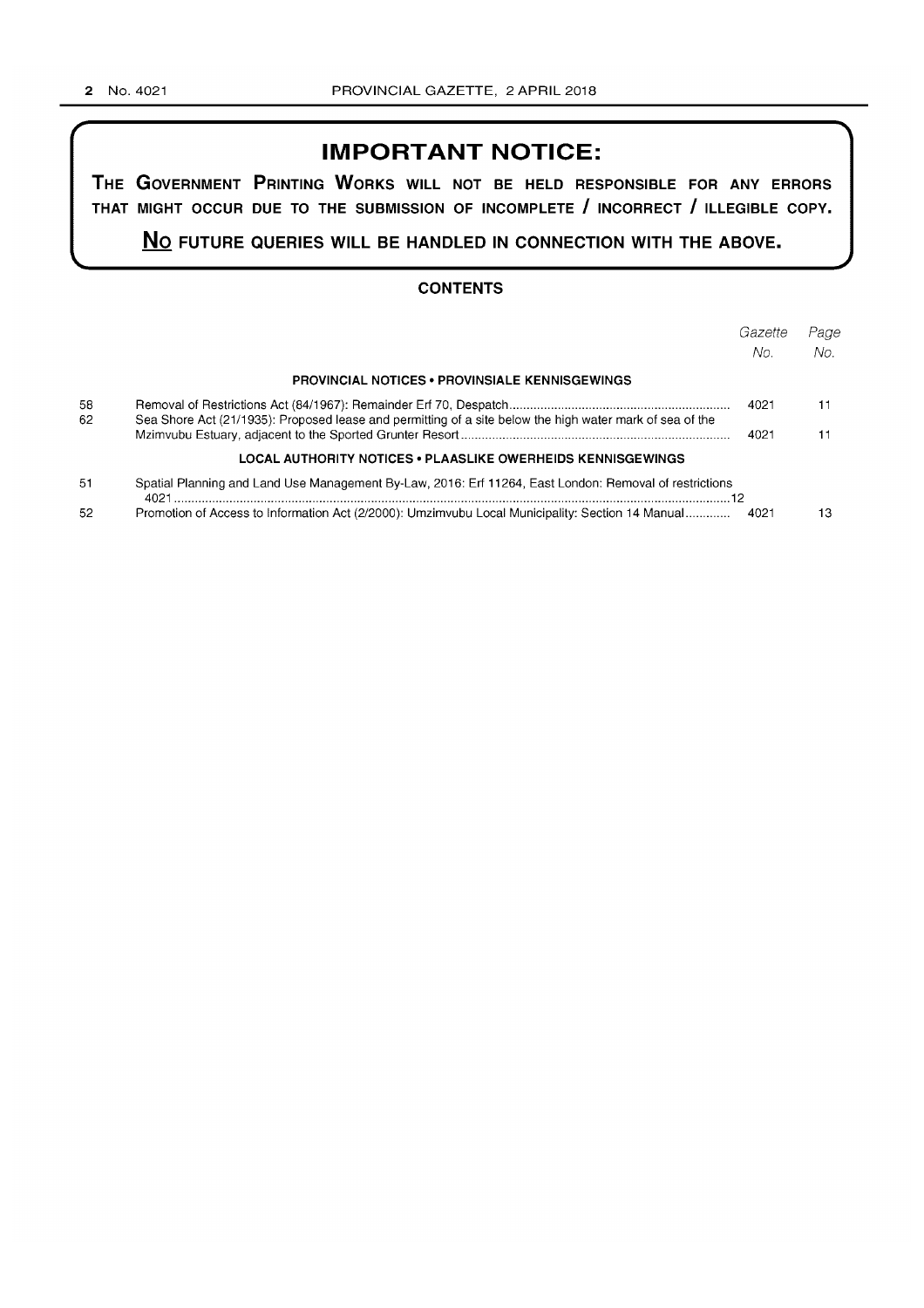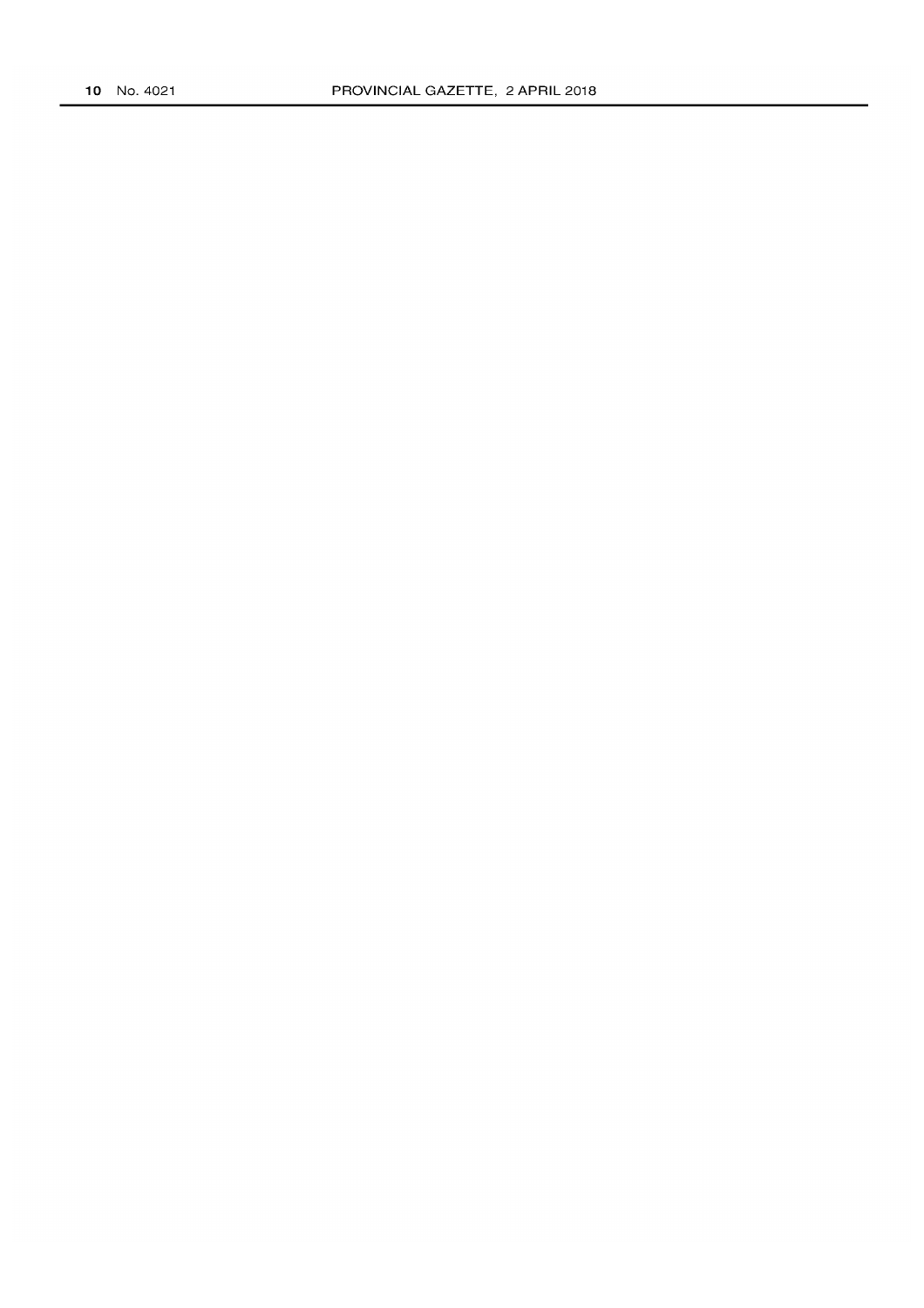# PROVINCIAL NOTICES • PROVINSIALE KENNISGEWINGS

### PROVINCIAL NOTICE 58 OF 2018

# EASTERN CAPE PROVINCE DEPARTMENT OF LOCAL GOVERNMENT AND TRADITIONAL AFFAIRS NELSON MANDELA BAY MUNICIPALITY REMOVAL OF RESTRICTIONS ACT,1967 REMAINDER ERF 70 DESPATCH

Under Section 2 (1) of the Removal of Restrictions Act, 1967 (Act 84 of 1967) as amended and on application by the owner of Remainder Erf 70 Despatch, conditions C.1 (i) C.1 (ii) C.1 (iii) C.1 (iv), C.2 and D in Deed of Transfer No.T000060493/2013 are hereby removed.

26-2

## PROVINCIAL NOTICE 62 OF 2018

# Notice in terms of Sea Shore Act (Act No. 21 of 1935)

# PROPOSED LEASE AND PERMITTING OF A SITE BELOW THE HIGH WATER MARK OF SEA OF THE MZIMVUBU ESTUARY, ADJACENT TO THE SPORTEDGRUNTER RESORT, PHYSICAL ADDRESS: TIGER FLATS, UMTATA ROAD, ERF 1456 (PORTION of ERF 632), PORT ST. JOHNS, PORT ST. JOHNS LOCAL MUNICIPALITY FOR THE PURPOSE OF ESTABLISHING LAUNCH SITE SLiPWAY AND THE REMOVAL SEDIMENT FROM THE SAID SLiPWAY.

Notice hereby given in terms of Section 3(5) of the Sea Shore Act (Act No. 21 of 1935) (SSA) that the Spotted Grunter Resort, represented by Vernon Kenneth Malyon proposes to lease in terms of Section 3(1) of the SSA a site below the high water mark of the sea measuring approximately 27 square metres for the purpose of erecting a boat launching site slip way and the associated removal of sediment and or mud from the said site where necessary in terms of Section 3(2) of the SSA. The proposed site is ERF 1456 (PORTION of ERF 632) on Tiger Flats, Umtata Road, in Port St. Johns, under the administrations of Port St. Johns Local Municipality.

A locality map/plan is available for inspection between working hours from Monday to Friday for 30 days from date of publication of this notice in the Provincial Gazette at the following places: Public Library, Municipal Offices, DEDEAT office.

Inspection of the proposed lease site may be arranged with Mr Vernon Malyon on 084 316 7639 at least 3 days prior to such inspection.

Members of the public are invited to submit written representations and or objections to the proposed lease and permit within 30 days of publication of this notice in the Provincial Gazette to:

The Department of Economic Development, Environmental Affairs Tourism

5th Floor, Botha Sgcau Building, Cnr Owen and Leeds Streets, Mthatha for attention of Ms Nosinodi Ntola or by email to Nosinodi.Ntola@dedea.gov.za or contact 043 5311191 for more information.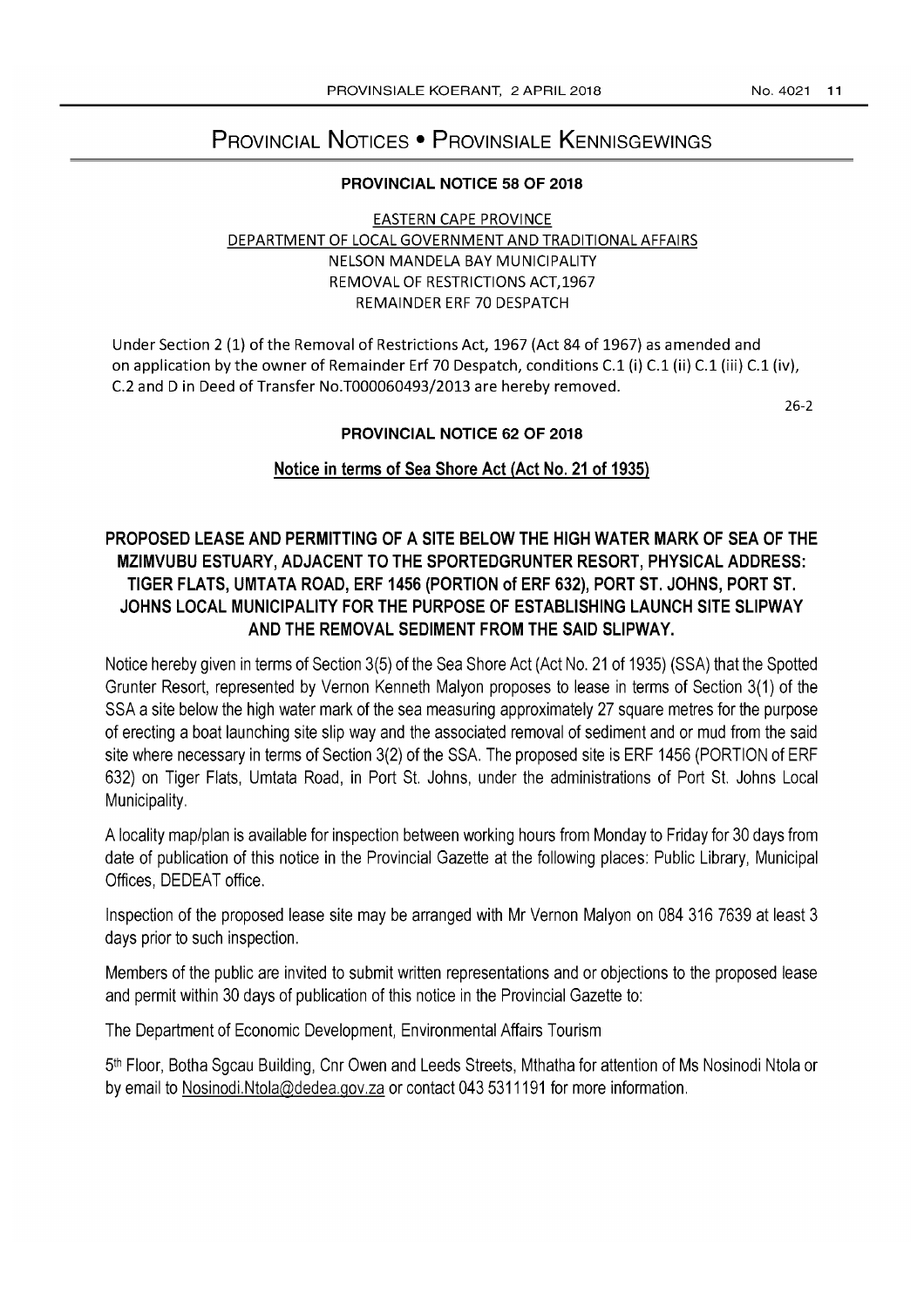# LOCAL AUTHORITY NOTICES • PLAASLIKE OWERHEIDS KENNISGEWINGS

# LOCAL AUTHORITY NOTICE 51 OF 2018

# BUFFALO CITY METROPOLITAN MUNICIPALITY

# SPLUMA ACT No. 16 of 2013: ERF 11264 EAST LONDON: REMOVAL OF RESTRICTIONS

Under Section 47 (1) of the Spatial Planning and Land Use Management Act, No. 16 of 2013, read with Section 59 of the Buffalo City Metropolitan Municipal Spatial Planning and Land Use Management By-law of 2016, and on application by the owner of Erf 11264 East London, conditions C. (a) (b) (c) & (d), found in Deed of Transfer No. T 4025/2014, pertaining to Erf 11264 East London, are hereby removed.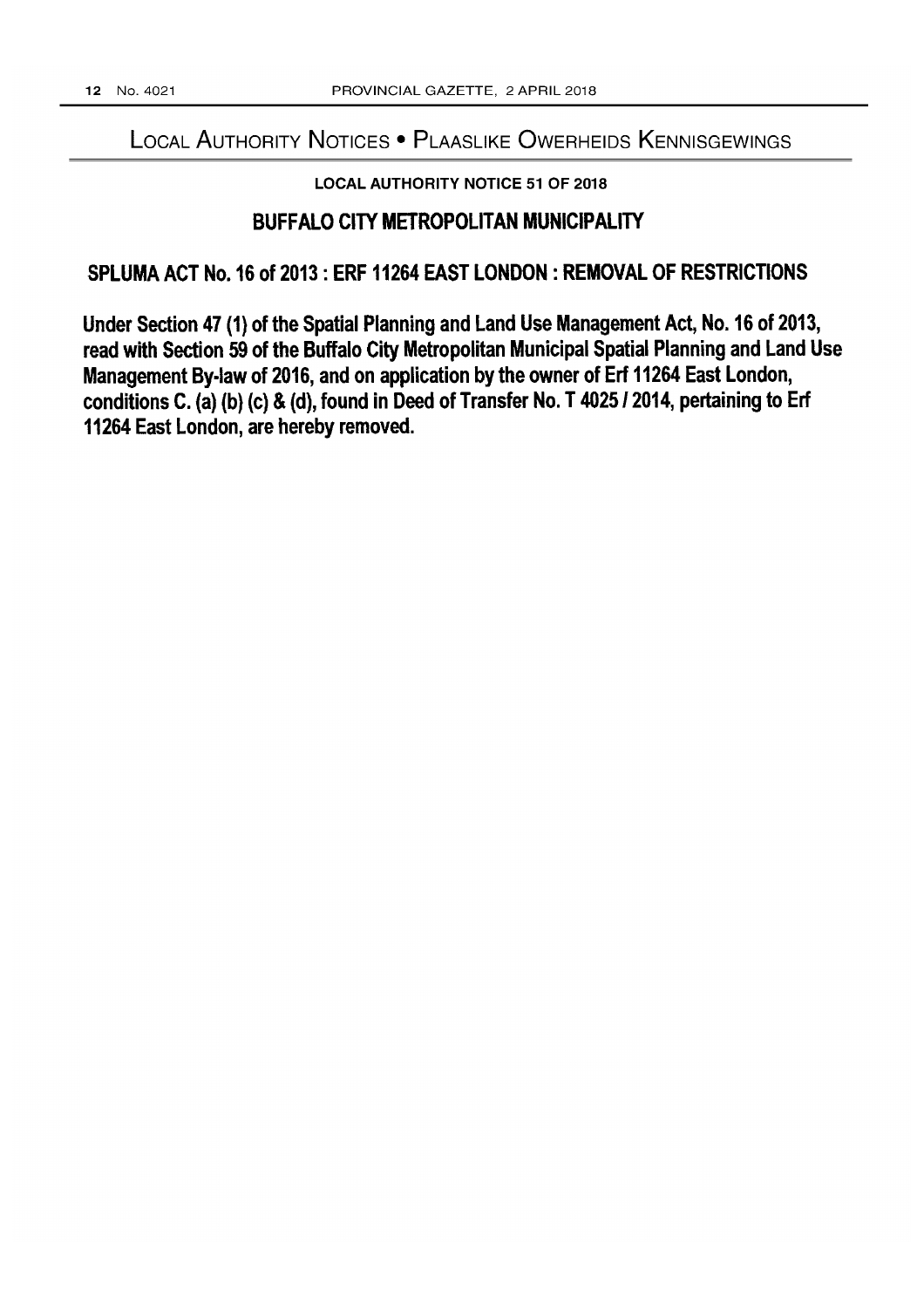LOCAL AUTHORITY NOTICE 52 OF 2018

# UMZIMVUBU LOCAL **MUNICIPALITY**



UPHUHLISO KUMNTU WONKE

# **UMZIMVUBU**  --LOCAL MUNICIPALITY --

# SECTION 14 MANUAL (IN TERMS OF THE PROMOTION OF ACCESS TO INFORMATION ACT 2 OF 2000)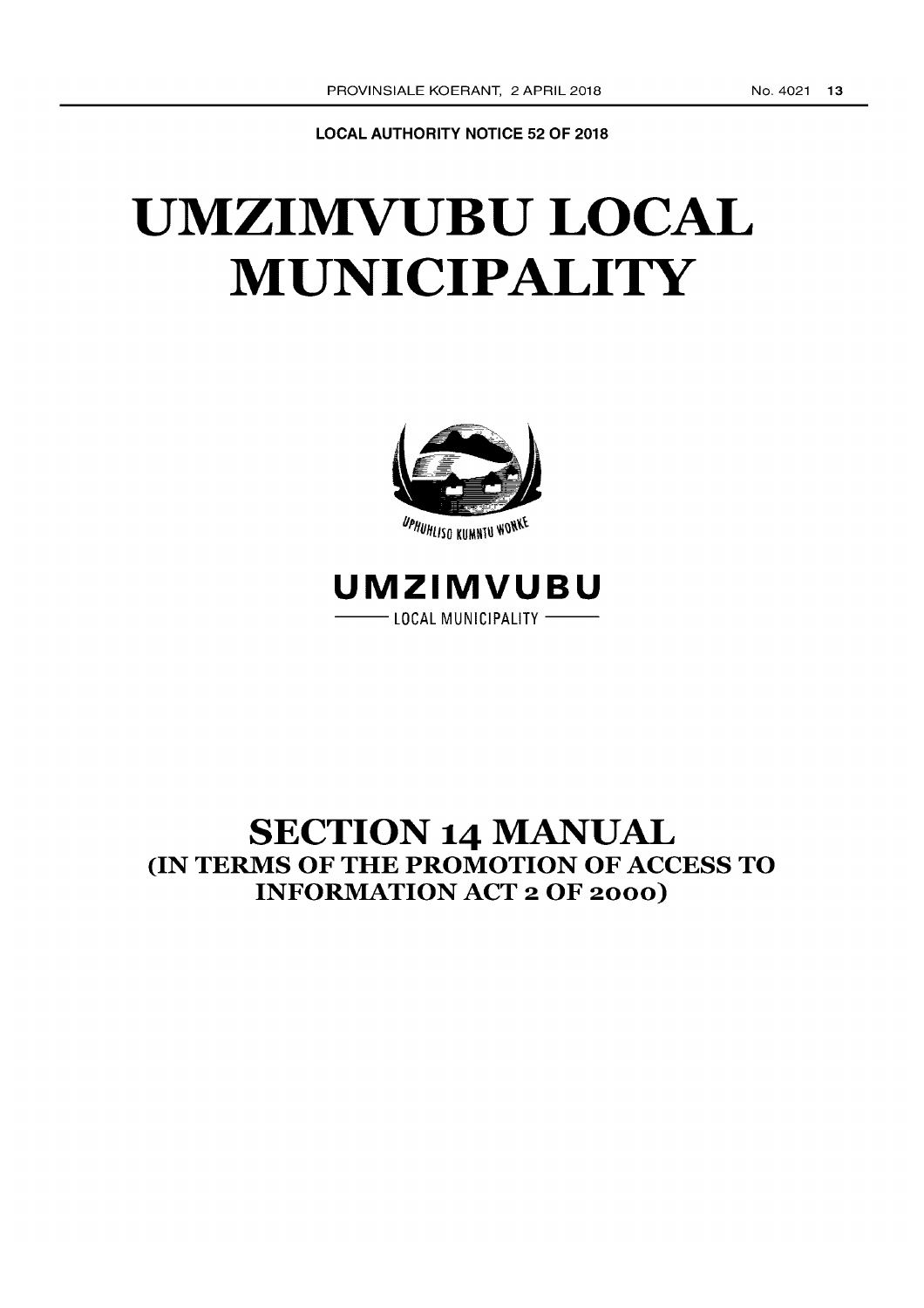**CONTENTS** 

# **UMZIMVUBU LOCAL MUNICIPALITY**

# **TABLE OF CONTENTS**

# **PAGE NO:**

| Preface                                                                          |    |  |
|----------------------------------------------------------------------------------|----|--|
|                                                                                  | 4  |  |
| 2. Section 1                                                                     |    |  |
|                                                                                  | 5  |  |
| 3. Section 2                                                                     |    |  |
| Structure and Functions of the Umzimvubu Local Municipality                      | 6  |  |
|                                                                                  | 6  |  |
| Functions and Associated Services of Umzimvubu                                   |    |  |
|                                                                                  | 6  |  |
| 4. Section 3                                                                     |    |  |
|                                                                                  | 12 |  |
| 5. Section 4                                                                     |    |  |
|                                                                                  | 13 |  |
| 6. Section 5                                                                     |    |  |
| Access to Records Held by the Umzimvubu Local Municipality                       | 14 |  |
|                                                                                  | 14 |  |
| Description of Subjects and Categories of Records Held by                        |    |  |
|                                                                                  | 14 |  |
|                                                                                  | 14 |  |
| 7. Section 6                                                                     |    |  |
| Arrangements Allowing for Public Participation / Involvement                     | 19 |  |
| 8. Section 7                                                                     |    |  |
| Updating and Availability of the "Section 14 Manual"                             | 20 |  |
| 9. Section 8                                                                     |    |  |
|                                                                                  | 21 |  |
|                                                                                  | 21 |  |
|                                                                                  | 21 |  |
|                                                                                  | 21 |  |
| Permanent /temporary waiver or suspension of this policy                         | 22 |  |
|                                                                                  | 22 |  |
|                                                                                  | 23 |  |
| 10. Annexures                                                                    |    |  |
| Annexure A -Map Showing Boundaries of the Umzimvubu Local Municipality Area      |    |  |
| Annexure B - Macro Structure of the Umzimvubu Local Municipality                 |    |  |
| Annexure C -Categories of Records Automatically Available / Voluntary Disclosure |    |  |
| Annexure D -Subjects and Categories of Records Held by the Umzimvubu Local       |    |  |
| Municipality                                                                     |    |  |
| <b>Annexure E</b> - Request Form                                                 |    |  |
| <b>Annexure F</b> - Fees Payable                                                 |    |  |
| <b>Annexure G- Internal Appeals Form</b>                                         |    |  |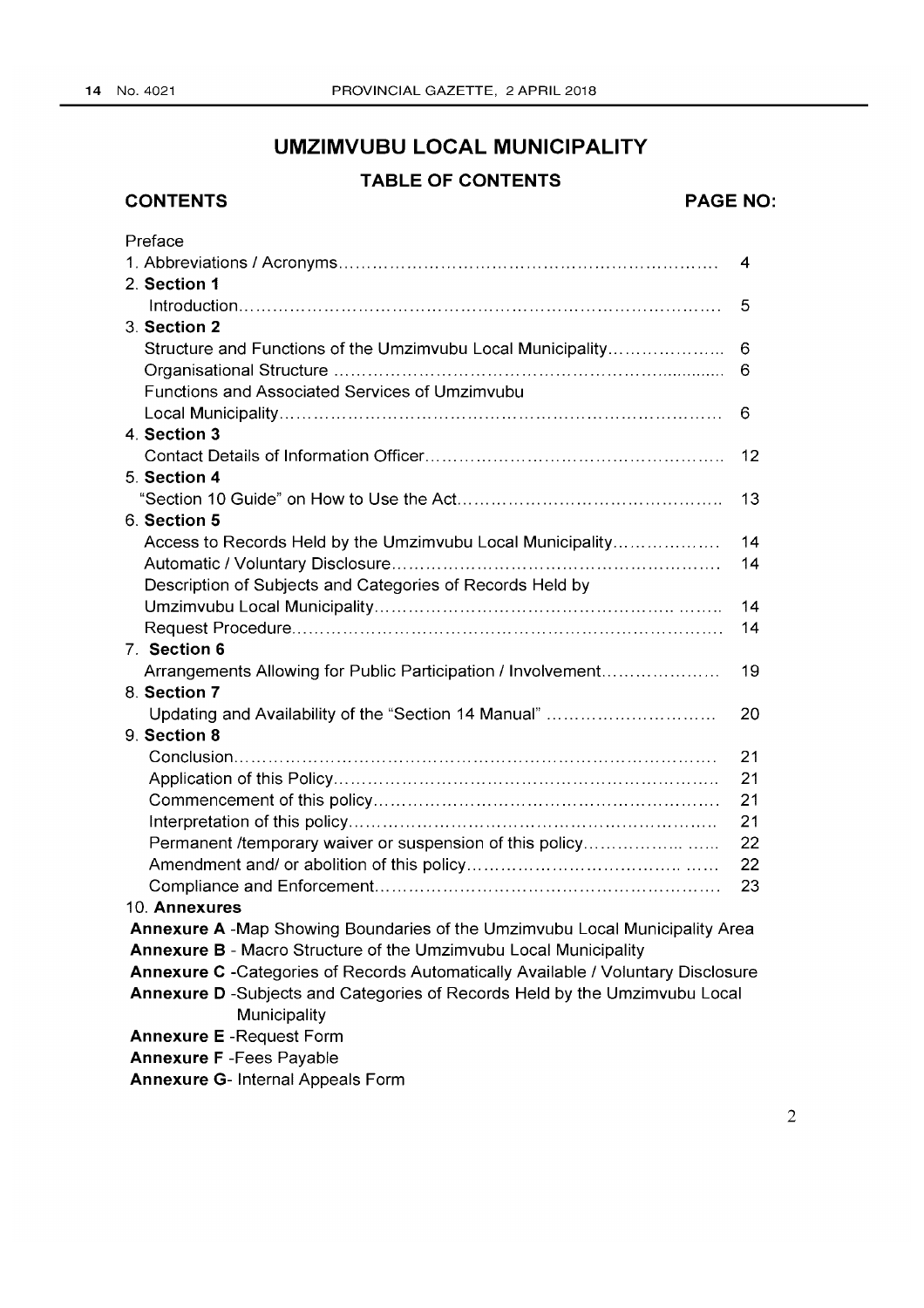# **PREFACE**

The Promotion of Access to Information Act 2 of 2000 gives effect to the public's right to information from public and private bodies as contained in section 32 of the Constitution to advance and increasingly focus on the development of good corporate governance.

The Umzimvubu Local Municipality (hereinafter referred to as ULM) recognises and is committed in fulfilling its constitutional obligations to, inter alia-

- foster a culture of transparency and accountability in its affairs by giving effect to the right of access to information;
- actively promote and create an enabling environment in which requesters have effective access to information;
- put such necessary measures in place to render it as accessible as reasonably possible for requesters of its records.

# Bearing in mind-

that the right of access to any information held by ULM may be limited to the extent that the limitations are reasonable and justifiable in an open and democratic environment based on human dignity, equality and freedom as contemplated in Section 36 of the Constitution and also as specified in Part 2, Chapter 4, of the Promotion of Access to Information Act.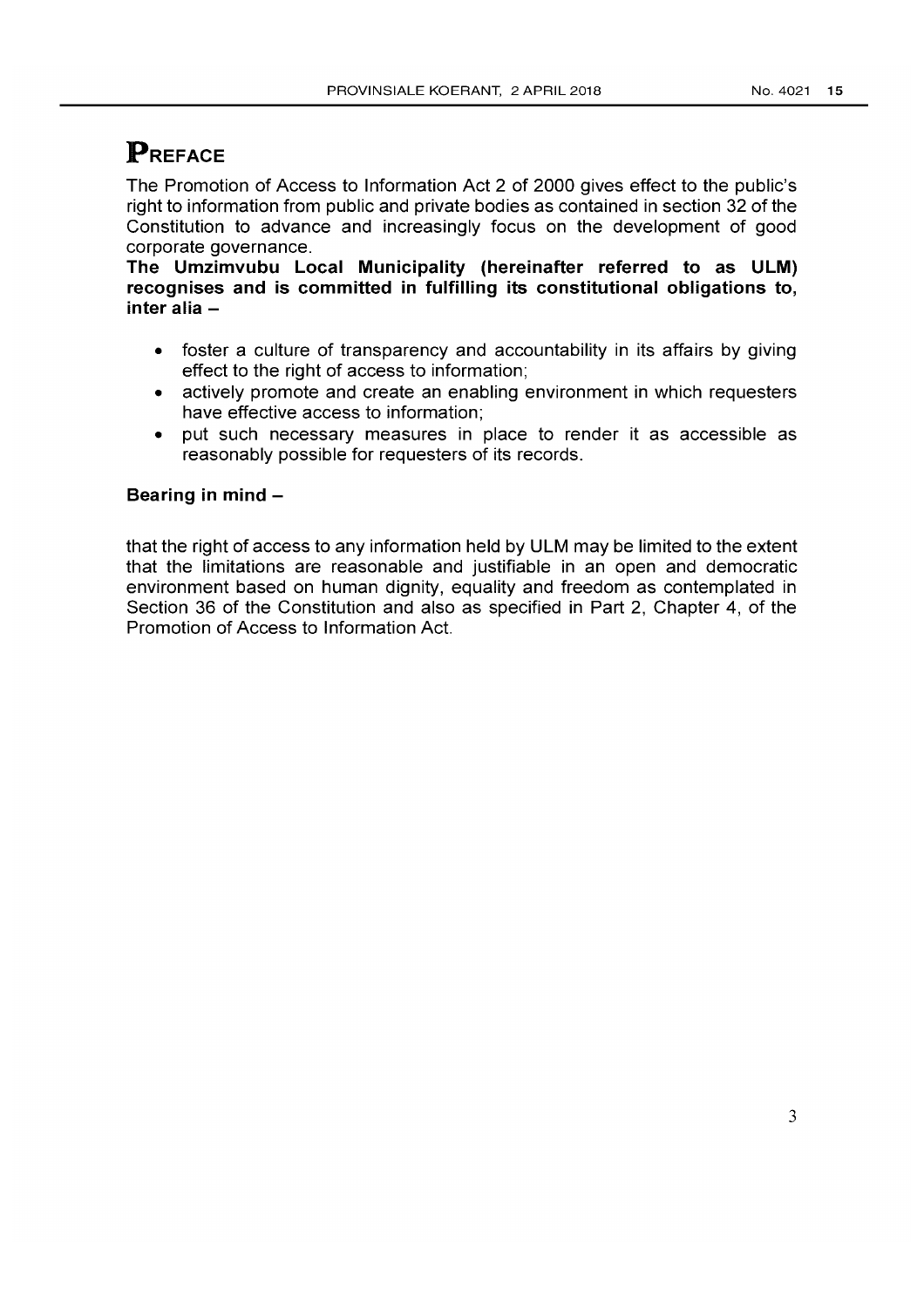# **1. ABBREVIATIONS I ACRONYMS**

AIDS Acquired Immune Deficiency Syndrome AMMAS Asset Management and Scientific Services CBO Community Based Organisation CPM Competency-Based Performance Management CRM Customer Relations Management ED& T Economic Development and Tourism EIA Environmental Impact Assessment MANCO Management Committee ERP Enterprise Resource Planning GIS Geographic Information Systems HIA Heritage Impact Assessment HIV Human Immune Deficiency Virus HR Human Resources lOP Integrated Development Plan IEC Independent Electoral Commission ICT Information Communication and Technology KPI Key Performance Indicator NGO Non-Governmental Organisation ORM Occupational Risk Management PABX Private Automatic Branch Exchange PAIA Promotion of Access to Information Act POI Previously Disadvantaged Individual PHP Peoples Housing Process RDP Reconstruction and Development Programme SAP Systems Applications Processing SETA Sector Education and Training Authority SLA Service Level Agreement SMME Small Medium and Micro Enterprises SPV Special Purpose Vehicle SRA Special Rating Area TB Tuberculosis ULM - Umzimvubu Local Municipality VAT Value Added Tax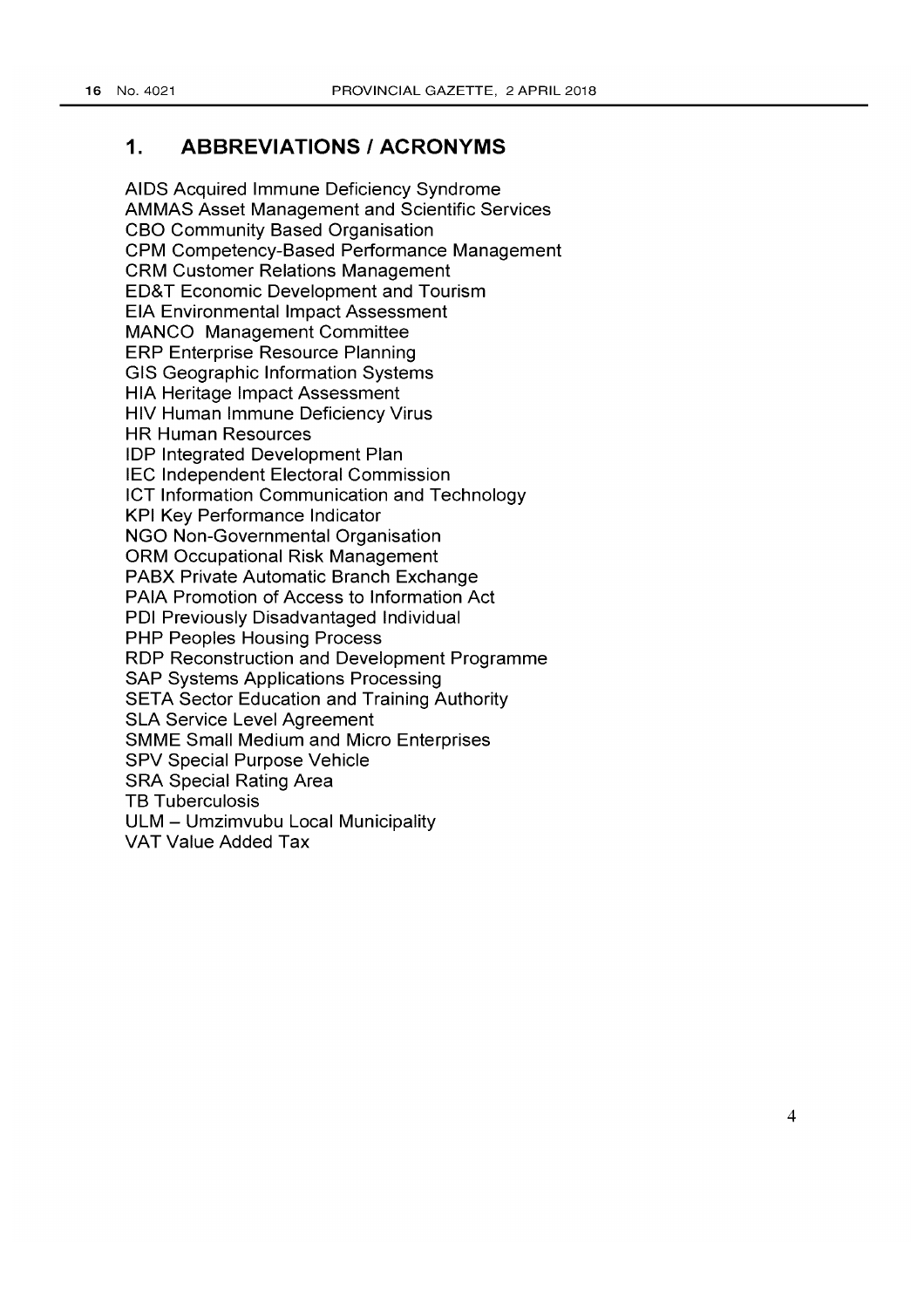# **SECTION** 1

# **INTRODUCTION**

This manual has been compiled for the Umzimvubu Local Municipality (ULM) and is a requirement in terms of section 14 of the Promotion of Access to Information Act, 2000 (Act 2 of 2000), hereafter referred to as "the Act". This legislation gives effect to the public's right of access to information from public and private bodies as contained in section 32 of the Constitution of the Republic of South Africa (Act 108 of 1996). One of the objectives of the Act is to promote transparency, accountability and effective governance. This objective forms part of the Umzimvubu Local Municipality's strategy to achieve developmental and participatory local government in the Eastern Cape. ULM also strives to be accessible by inter alia providing information.

The purpose of the manual is:

- $\triangleright$  To enable people to exercise their rights in terms of the Act.
- $\geq$  To create an understanding of the functions performed and records kept by the Umzimvubu Local Municipality.
- $\triangleright$  To assist in fostering a culture of transparency, accountability and to promote public participation.

The Umzimvubu Local Municipality falls within the Alfred Nzo District of the Eastern Cape Province was established on 5 December 2000 by the merging of the previous Mount Ayliff TLC and Mount Frere TLC. It is located in a scenic, culturally and a well-endowed area in terms of natural resources in South Africa and it covers an area of 2506 square kilometers and has a population of approximately 220636people.

**Annexure A** is a map of the Umzimvubu Local Municipality area, showing the boundaries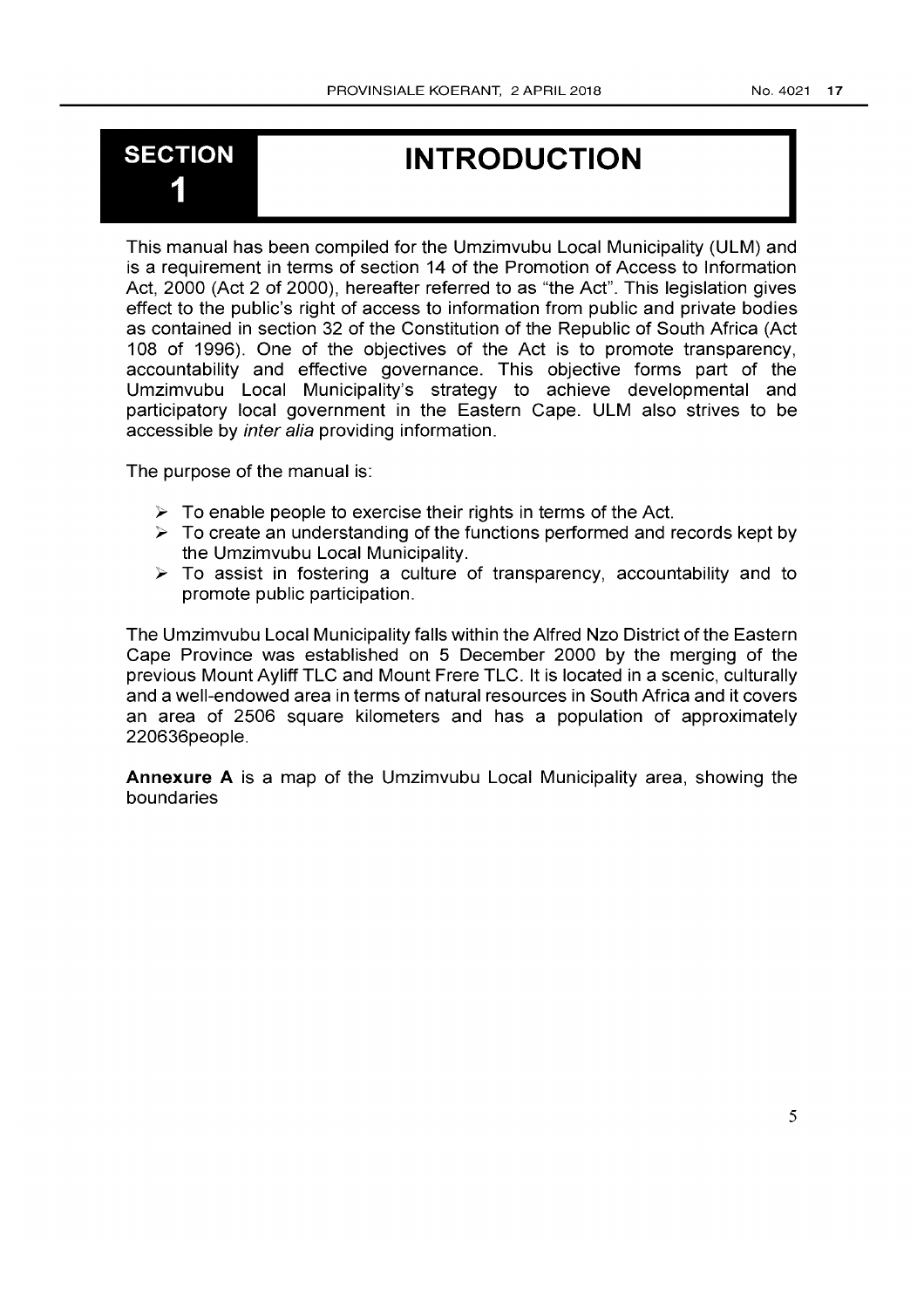# **SECTION**  2

# **STRUCTURE AND FUNCTIONS OF THE UMZIMVUBU LOCAL MUNICIPALITY**

# 2.1. ORGANISATIONAL STRUCTURE

Local Government is functioning in a consistently changing environment and therefore its structures and services may change. Council's vision, goals and strategic priorities are continuously reviewed and the relevant current structures are aligned with the new strategic direction. The current Organisational structure is set out up to the second reporting level as follows:

# 2.2. FUNCTIONS AND ASSOCIATED SERVICES OF THE UMZIMVUBU LOCAL MUNICIPALITY

| <b>1. OFFICE OF THE MUNICIPAL MANAGER</b> |  |
|-------------------------------------------|--|
|                                           |  |
|                                           |  |
|                                           |  |
|                                           |  |
|                                           |  |

## Municipal Manager: Tobela Phillip Gladstone Nota

- Project Management and Performance Management to the Directorates of the Office of Municipal Manager.
- Manages the Office of the Municipal Manager
- Serves as an ombudsman
- Liaise with the Political leadership on behalf of Administration

# Assistant Manager: lOP, IGR and Organizational Performance Management Systems - Mandisile Vakalisa

- lOP Process Management
- SDBIP Implementation and Monitoring
- Corporate Performance Management and SDBIP Implementation
- Coordinating Inter-governmental relations

### Assistant Manager: Internal Audit -Phelokazi Ndumndum

- Revenue and Municipal Entities Audits
- IT Audits
- Expenditure and SCM Audits
- Governance Audits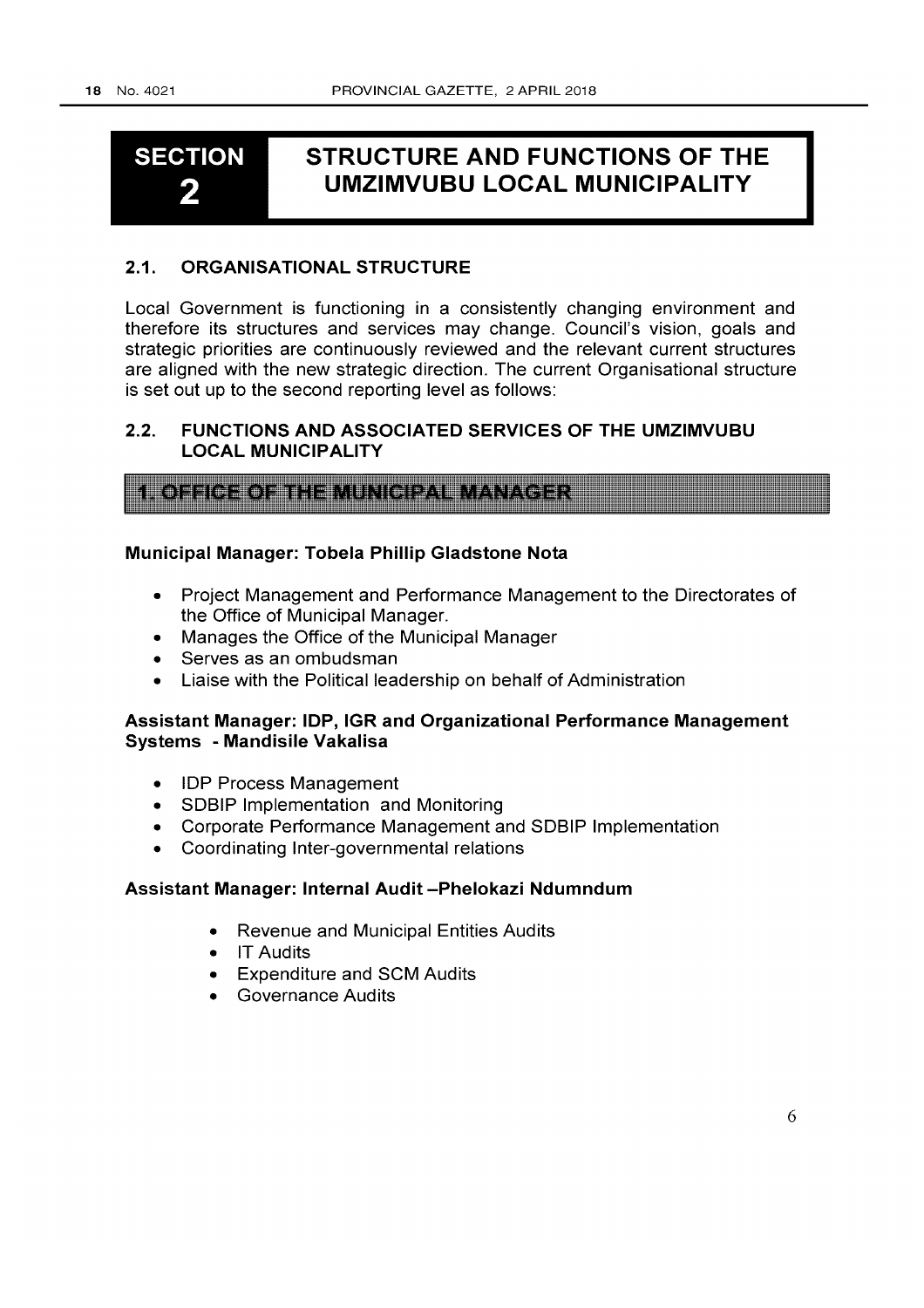# **CORPORATE SERVICE**

### **Manager: Novuko Kubone**

### **Assistant Manager: Human Resources - Thozama Madotyeni-Ngcongca**

- Change Management.
- Collective Bargaining / Local Labour Forum
- Conditions of Service and **HR** Policy development
- Consulting on General **HR** Issues
- Dispute Management
- Employee Life Cycle
- **HR** Consulting Services.
- Organisational Structure/Management.
- Quality Management.
- SALGBC
- Recruitment Strategies and Plans
- Employee Wellness
- Employee Assistance Programme, HIV/AIDS Workplace programme
- Labour Relations
- Occupational Health and Safety
- Payroll
- Training and Development
- Affirmative Action
- Diversity and Gender equity

# **Assistant Manager: Information Systems and Technology - Tozamile Funani**

- Infrastructure
- Telecommunications
- Business Applications
- Website Management
- Electronic Governance
- Architecture and Governance
- IT Programme Office and Admin
- Distributed Computing

## **Assistant Manager: Sound Governance - Pulane Nkake**

- Secretariat Services
- Council Support
- Corporate Records Management and Registry Services
- Strategy, Development & Alignment.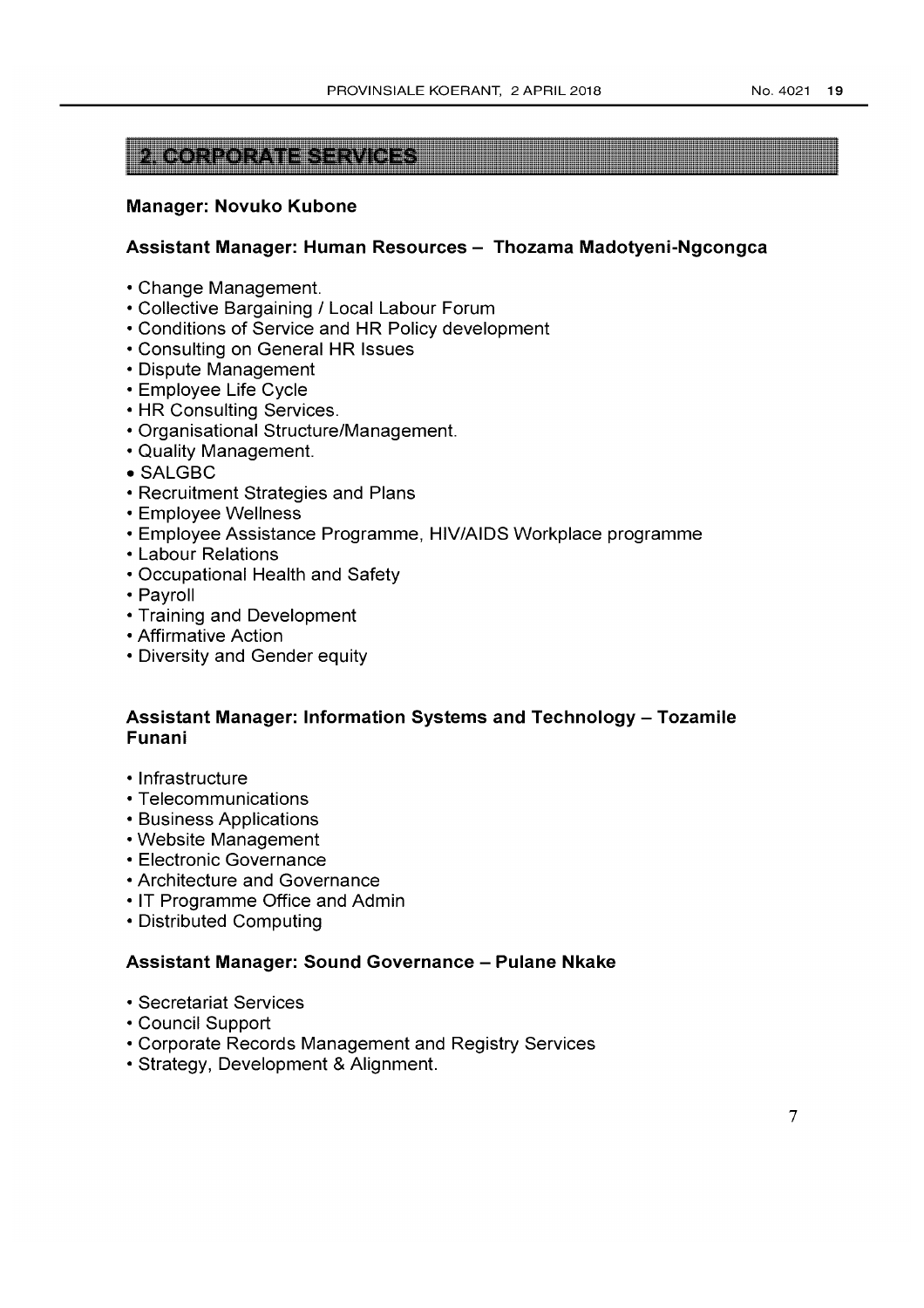- Strategy Monitoring, Reporting & Support.
- Information & Knowledge Management.
- •. Promotion of customer satisfaction in accordance with Batho Pele Programmes

| See all the complete states and the complete state of the problem of the complete states of | ,,,,,,,,,,,,,,,,,,,,,,,,,,,,,,,,,,,,, |
|---------------------------------------------------------------------------------------------|---------------------------------------|
| 攤體<br>with the company of the company of the company<br>,,,,,,,,                            |                                       |
| <b>Hilling</b>                                                                              |                                       |
|                                                                                             |                                       |
|                                                                                             |                                       |
|                                                                                             |                                       |
|                                                                                             |                                       |
|                                                                                             |                                       |

### **Manager: Infrastructure & Planning: Sandi Ntonga**

### **Assistant Manager: Project Management - Joseph Moleko**

- Planning the integrated development and maintenance of roads and stormwater systems for a sustainable future
- Formulating and advocating policies for roads and stormwater services for ULM
- Managing Capital Projects
- Managing and Maintaining the existing roads and stormwater assets
- Conducting road rehabilitation and reseal programmes
- Improving flood risk management
- Expanded Public Works Programme
- Municipal Infrastructure Grant
- Program Management
- Infrastructure Development Coordination

### **Assistant Manager: Building and Planning - Lakhe Mbozani**

- Informal Settlements
- Housing Land and Forward Planning
- Existing Settlements
- New Settlements
- Support Services
- Architecture
- Quantity Survey
- Construction Management
- Building Development and Management

### **Senior Town Planner - Siyanda Ntshikilana**

- Support Services
- Urban Renewal Planning Mount Ayliff
- Urban Renewal Planning Mount Frere
- Municipal Spatial Planning
- Public Space and Landscape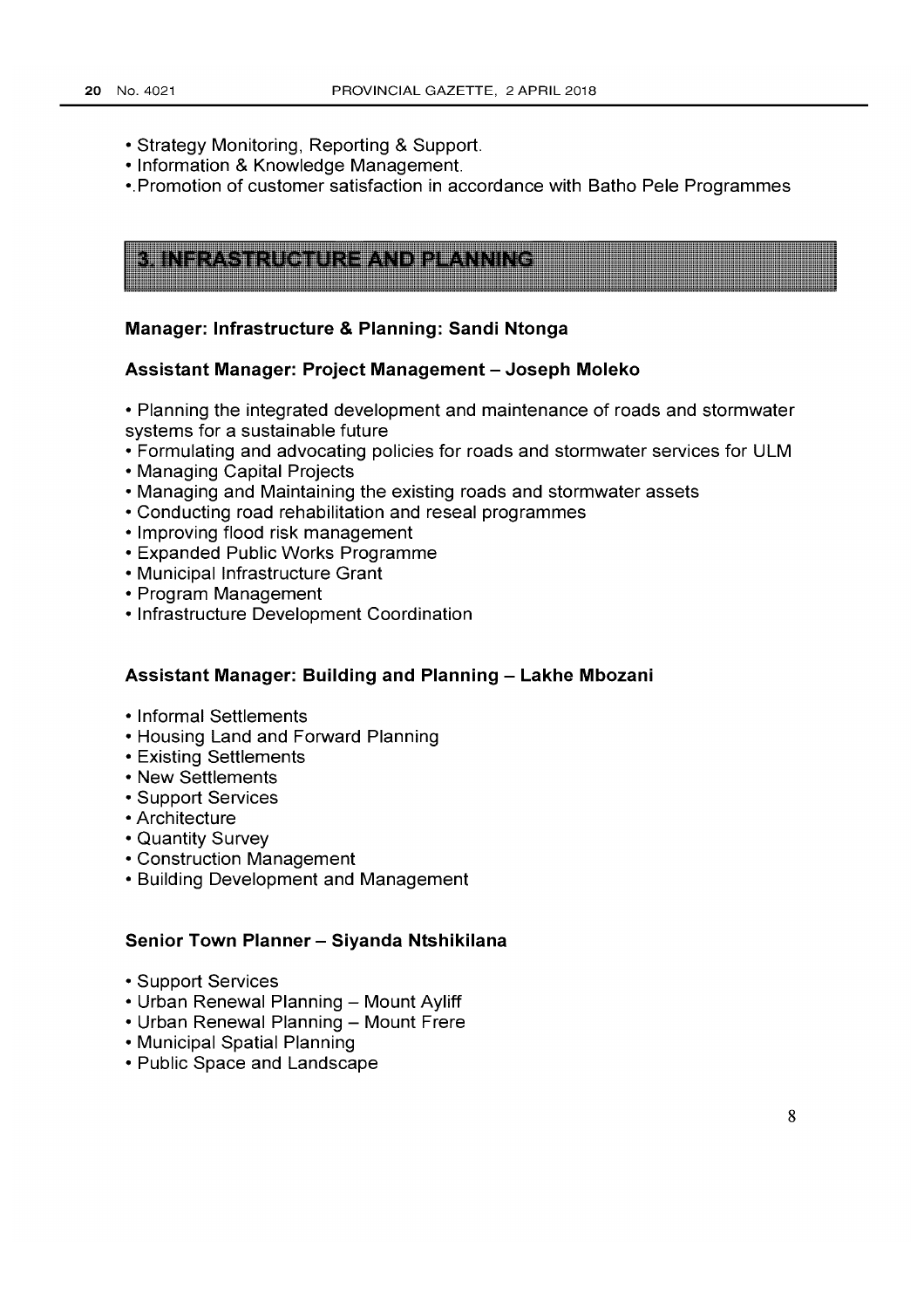- Urban Design
- Land Use Management
- Corporate GIS
- Property Disposals and Acquisitions
- Property Information
- Property Market Valuation

| ----                                                                                                                                                                                                                                      |                      |     |  |
|-------------------------------------------------------------------------------------------------------------------------------------------------------------------------------------------------------------------------------------------|----------------------|-----|--|
|                                                                                                                                                                                                                                           |                      |     |  |
| .                                                                                                                                                                                                                                         |                      |     |  |
| ---                                                                                                                                                                                                                                       |                      |     |  |
|                                                                                                                                                                                                                                           |                      |     |  |
|                                                                                                                                                                                                                                           |                      |     |  |
| 5055555                                                                                                                                                                                                                                   |                      |     |  |
| ---                                                                                                                                                                                                                                       |                      | 平井肌 |  |
| and the second second second second second second second second second second second second second second second second second second second second second second second second second second second second second second seco<br>------- |                      |     |  |
| ,,,,,                                                                                                                                                                                                                                     | <u> - A Anithrop</u> |     |  |
|                                                                                                                                                                                                                                           |                      |     |  |
|                                                                                                                                                                                                                                           |                      |     |  |
|                                                                                                                                                                                                                                           |                      |     |  |
|                                                                                                                                                                                                                                           |                      |     |  |
|                                                                                                                                                                                                                                           |                      |     |  |
|                                                                                                                                                                                                                                           |                      |     |  |
|                                                                                                                                                                                                                                           |                      |     |  |
|                                                                                                                                                                                                                                           |                      |     |  |
|                                                                                                                                                                                                                                           |                      |     |  |
|                                                                                                                                                                                                                                           |                      |     |  |
|                                                                                                                                                                                                                                           |                      |     |  |
|                                                                                                                                                                                                                                           |                      |     |  |
|                                                                                                                                                                                                                                           |                      |     |  |
|                                                                                                                                                                                                                                           |                      |     |  |
|                                                                                                                                                                                                                                           |                      |     |  |
|                                                                                                                                                                                                                                           |                      |     |  |
|                                                                                                                                                                                                                                           |                      |     |  |

## **Manager: Citizen & Community Services: Mzomuhle Sineke**

## **Assistant Manager: Community Services - Asanda Mandlana**

- Community Parks
- Regional Parks
- Cemeteries
- Tree Management
- Swimming Pools.
- Stadia
- Community Halls
- Community Centres
- Expanded Public Works Programme
- Waste Disposal
- Cleaning
- Waste Collections
- Waste Management Planning
- Technical Services
- Support Services
- Biodiversity Management
- Environmental strategy and Partnerships
- Environmental management systems
- Heritage Services
- Provision of Public Library Services.
- Developmental Programmes aimed at meeting the development and information needs of communities .
- Museum
- Social Development Facilitation
- Arts and Culture

# **Assistant Manager: Community Safety - Bongile Ntlamba**

• Support Services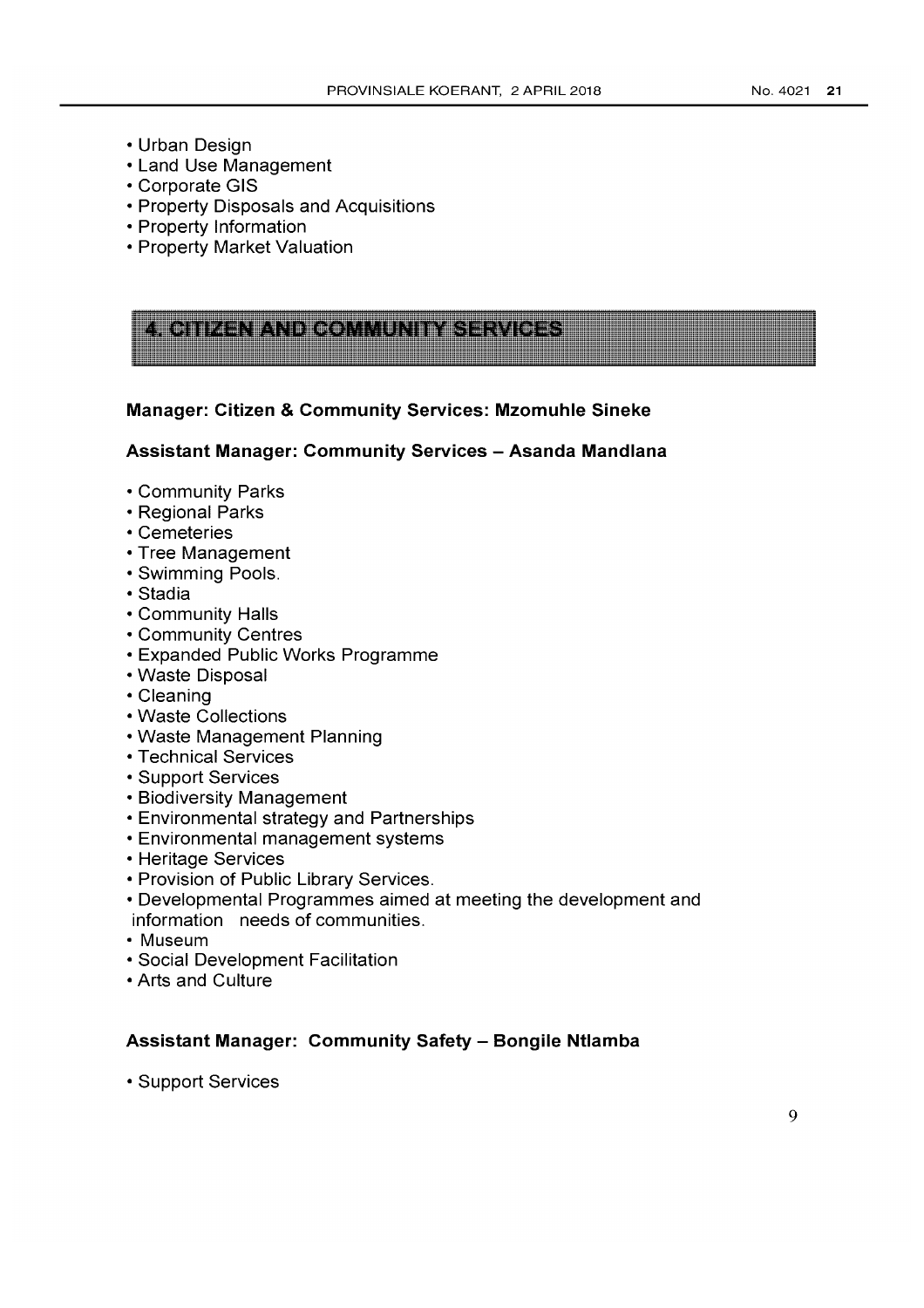- Crime Prevention
- BY Law Enforcement
- Traffic Enforcement
- Licensing
- Traffic Enforcement
- HIV and AIDS Programmes

### **Chief Financial Officer: Xoliswa Venn**

### **Deputy Chief Financial Officer: Banele Ncoyini**

# **Assistant Manager: Budget and Reporting - Nondyebo Xashimba**

- Operating Budget
- Capital Budget
- Performance Budgeting
- Internal and External reporting

### **Assistant Manager: Supply Chain Management - Themba Mbuskushe**

- Procurement/Tenders/Contract Management
- Service Level Agreements
- Inventory and Stores Management
- Supplier Development.
- Fleet Management
- Assets Management
- Insurance Management

### **Assistant Manager: Revenue - Lusapho Matshoba**

- Debt Management
- Technical Services
- Debtors and Cash
- Billing
- Valuations Operations
- Free Basic Services
- Indigent Management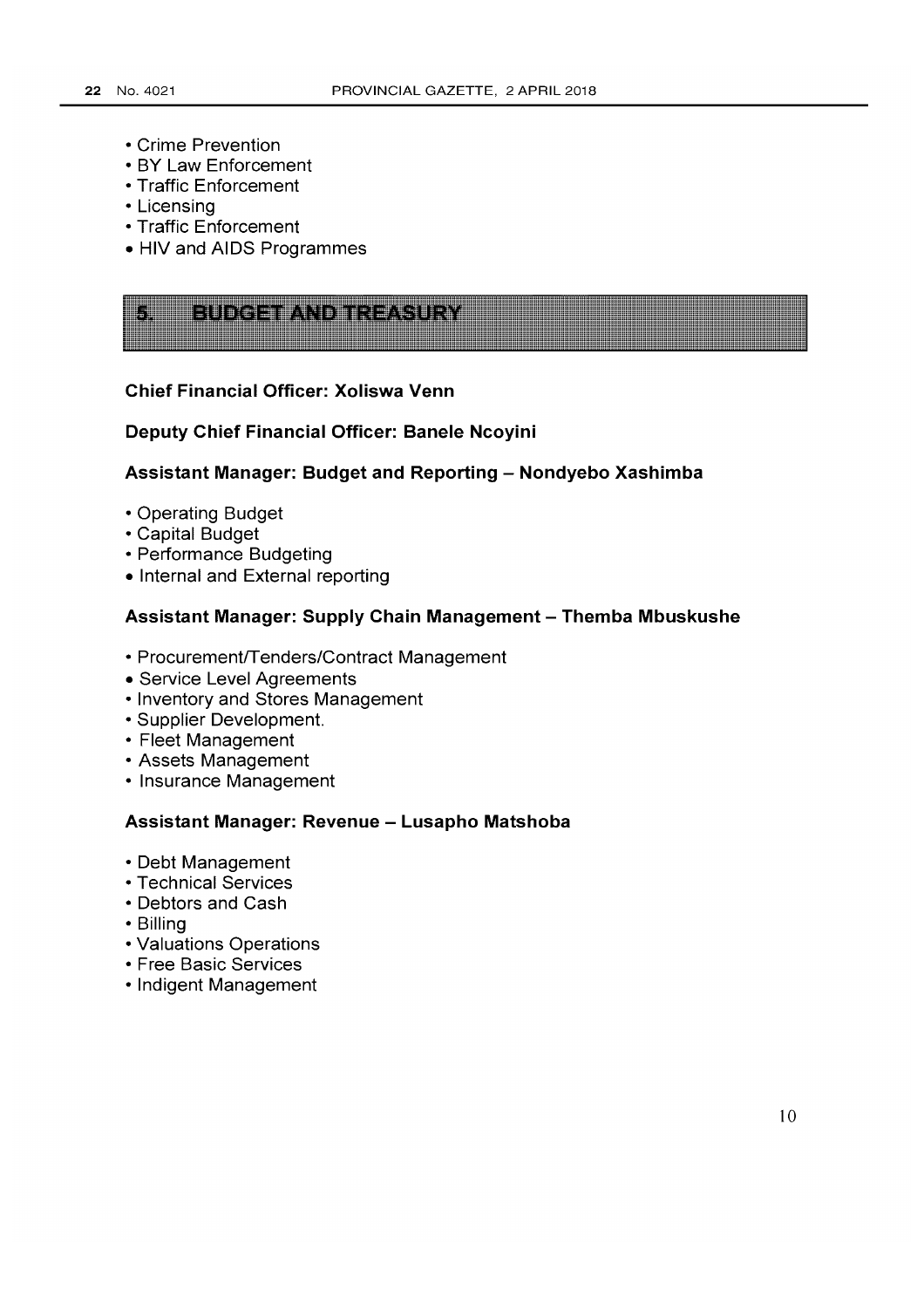# **Assistant Manager: Expenditure - Tinashe Fundira**

- Support Services
- Payroll Management
- Accounts Payable
- VAT Management

| <b>PRODUCT</b> |
|----------------|
|----------------|

## **Manager: LED - Shirley Batyi**

## **Assistant Manager: LED - Mnoneleli Matam**

- Local Area Tourism development
- Destination Development
- Local Area Economic Development and growth
- Business and Development Strategy
- Business Support and Skills Development
- Economic Information and Research
- Expanded Public Works Programme



Manager: Special Programmes & Communications - Nokhanyo Zembe

Assistant Manager: Special Programmes & Communications- Vacant

- Corporate Events
- Publications
- Branding and Marketing
- Support Services
- Development Programmes focused on the Aged, Youth & Women.
- Disability Management
- Management of the Office of the Mayor
- Executive Committee Support
- Council Support

Assistant Manager: Public Participation - Zukiswa Ndevu

- Public Participation
- Management of the Office of the Speaker
- Management of the Office of the Chief Whip
- Ward Committees Monitoring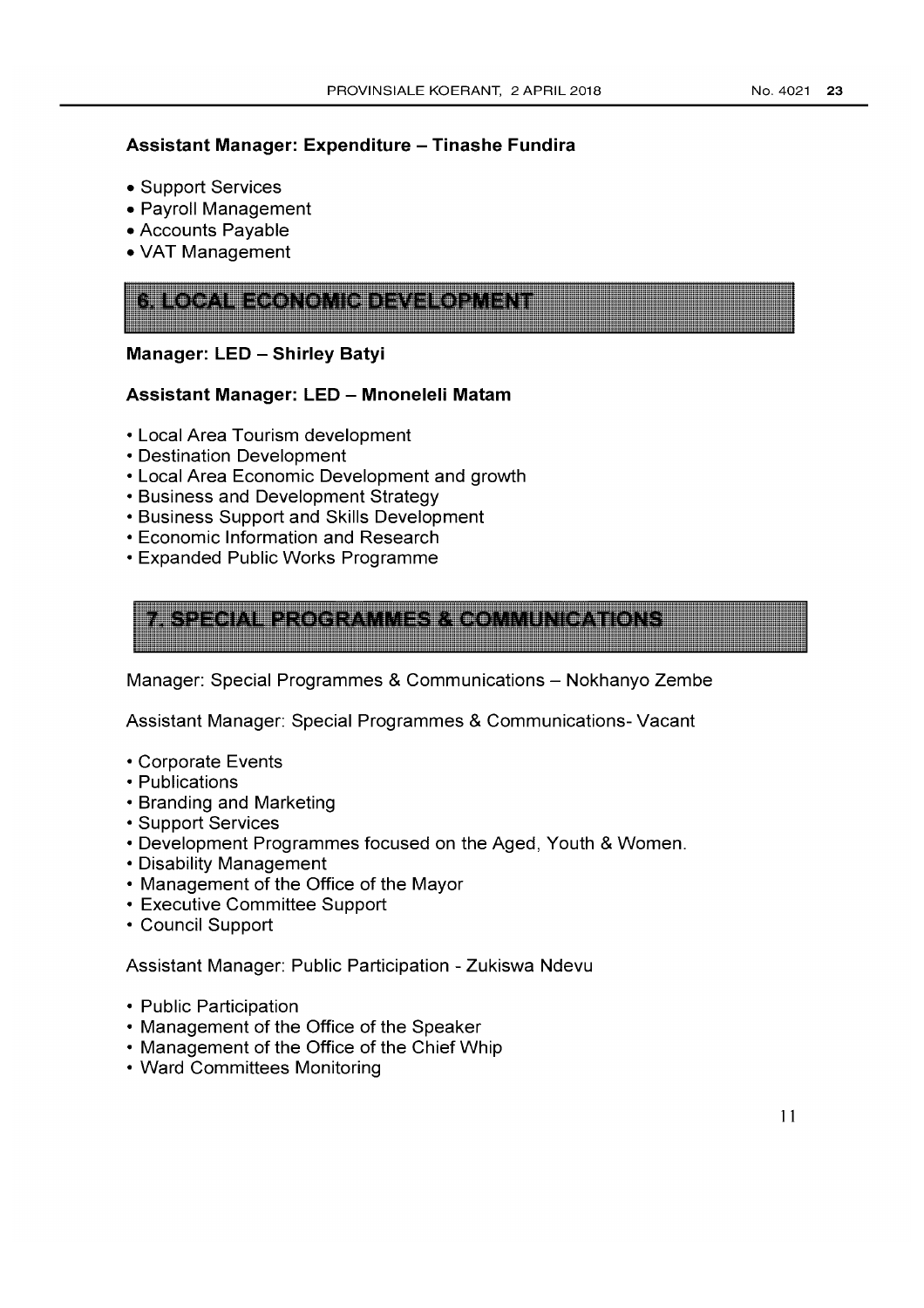- Stakeholder engagement
- Customer Care petitions Management
- Presidential hotline Management
- Monitoring of Ward Clerks and COWs
- Council events and project hand overs



# **CONTACT DETAILS OF INFORMATION OFFICERI DEPUTY INFORMATION OFFICERS**

Formal requests for access to information made in terms of the Act must be addressed to the Information Officer or Corporate Deputy Information Officer.

# **Information Officer**

**The Municipal Manager**  Private Bag X9020

Mount Frere, 5090

All requests for information automatically / voluntarily available (see Annexure C in this regard), as well as general enquiries regarding the availability of information, must be directed to the relevant Deputy Information Officer listed below. As indicated above, all formal requests for access to information must be addressed to the Information Officer.

# **Corporate Deputy Information Officer**

# **Manager: Corporate Services**

**Novuko Kubone**  Telephone: (039) 255 - 8509 Fax: (039) 255 0167 **E-mail:** Kubone.Novuko@umzimvubu.gov.za Postal Address: Private Bag X9020 Mount Frere, 5090

# **Deputy Information Officers**

**Assistant Manager: Sound Governance Pulane Nkake**  Telephone: (039) 255 - 8566 Fax: (039) 255 0167 **E-mail: Nkake.pulane@umzimvubu.gov.za**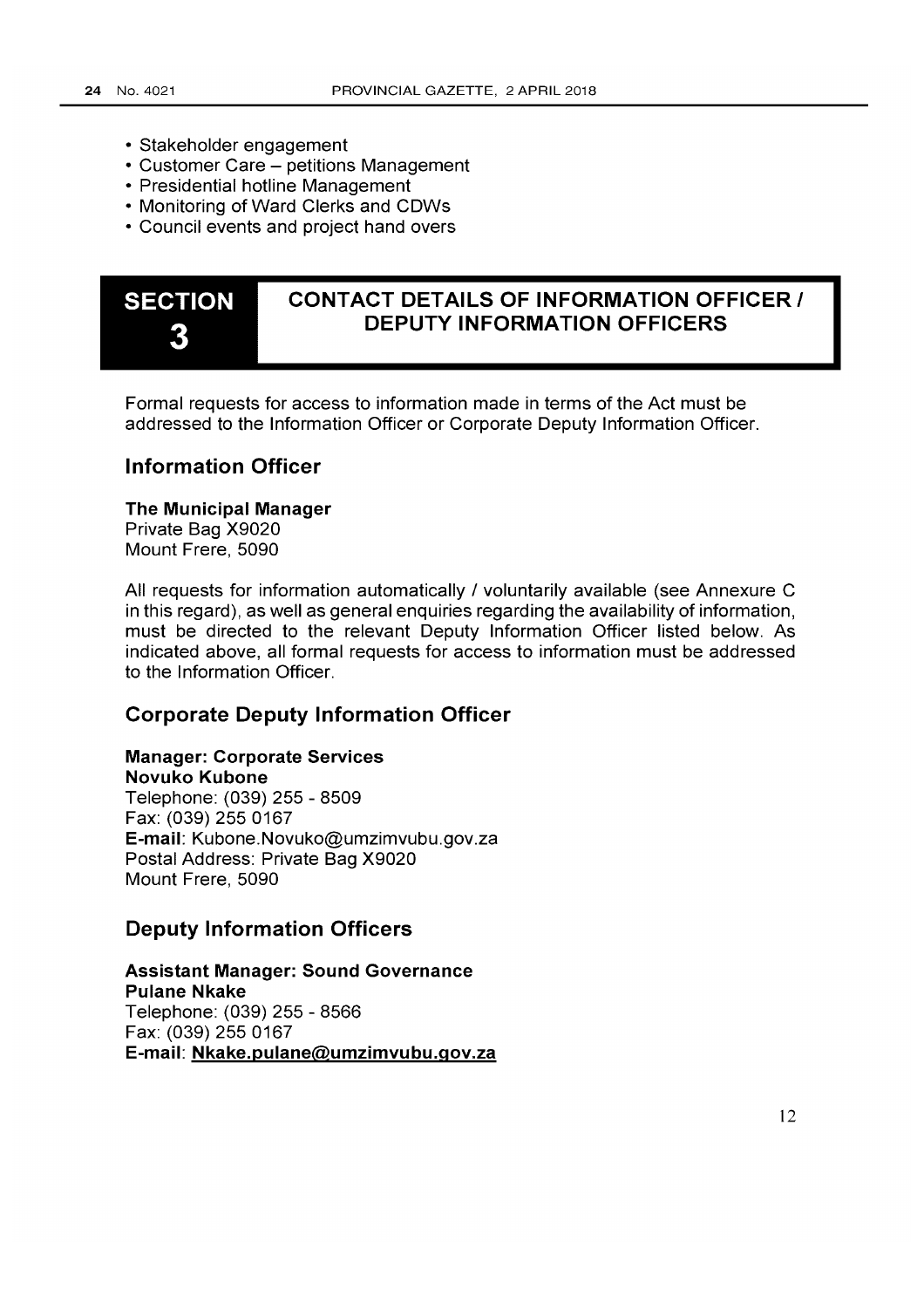# **SECTION**

# 4 **"SECTION 10 GUIDE" ON HOW TO USE THE ACT**

In terms of section 10 of the Act, the Human Rights Commission must compile a guide containing such information as may reasonably be required by a person who wishes to exercise any right contemplated in the Act. This guide will be available from the South African Human Rights Commission by no later than July 2012 and enquiries regarding the guide may be directed to:

**The South African Human Rights Commission PAIA Unit The Research and Documentation Department Postal Address Private Bag 2700 Houghton 2041** 

**Telephone number: (011) 484 8300 Facsimile (fax) number: (011) 484 1360 Website: www.sahrc.org.za E-mail address:paia@sahrc.org.za**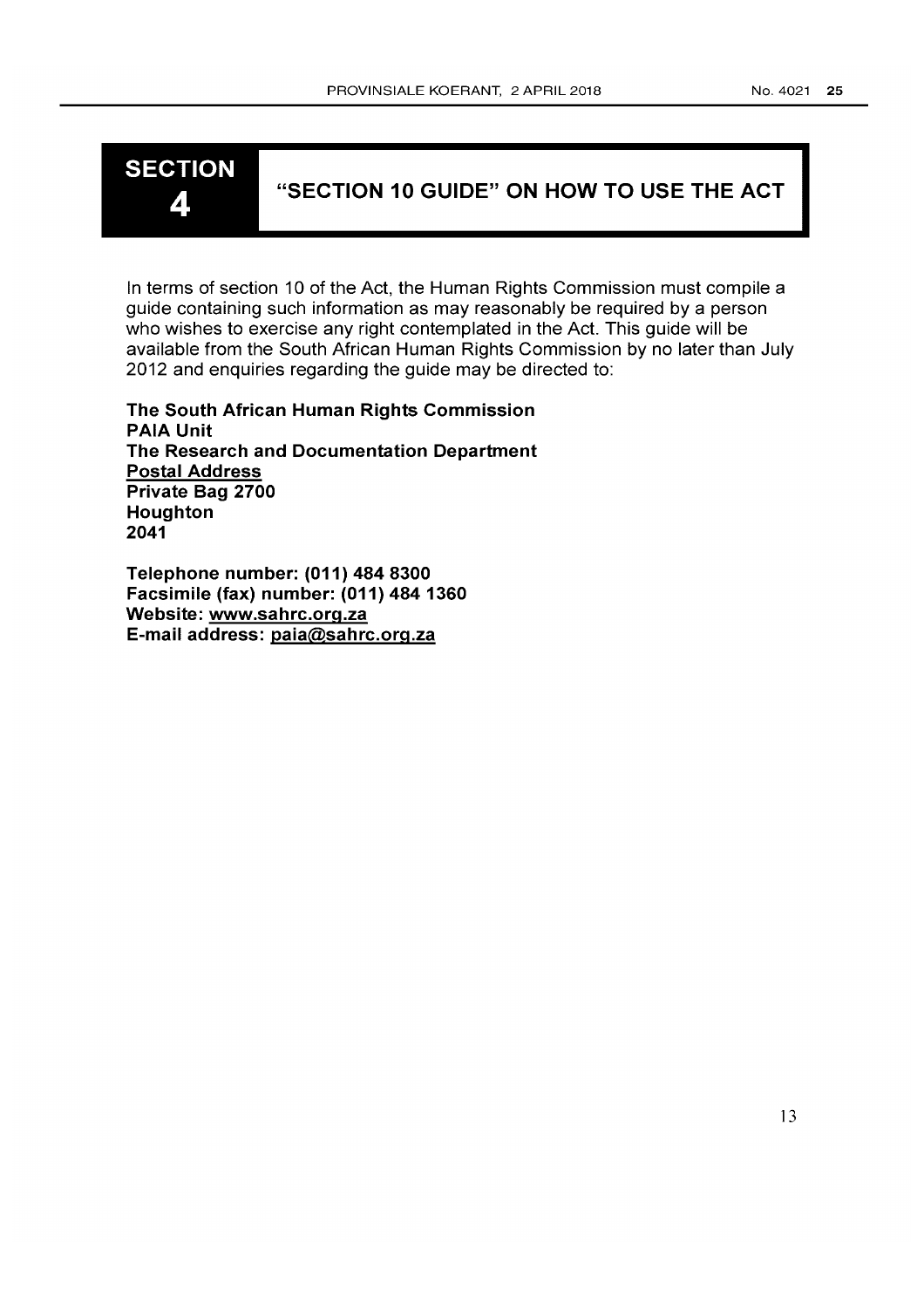### **SECTION**  5 **ACCESS TO RECORDS HELD BY UMZIMVUBU LOCAL MUNICIPALITY**

## **5.1. AUTOMATIC I VOLUNTARY DISCLOSURE**

**Annexure C** describes the categories of records of Umzimvubu Local Municipality which are automatically available without a person having to request access in terms of the Act.

# **5.2. DESCRIPTION OF SUBJECTS AND CATEGORIES OF RECORDS HELD BY UMZIMVUBU LOCAL MUNICIPALITY**

"Records" of the Umzimvubu Local Municipality refer to those records created or received in the course of official business and which are kept as evidence of ULM's functions, activities and transactions. There are different **forms** of records, for example correspondence files, maps, plans, registers, agendas and minutes, which could be available in different media, e.g. paper or electronic. **Annexure D** gives a description of the subjects on which the Umzimvubu Local Municipality holds records as well as the categories of records held on each subject.

### **5.3. REQUEST PROCEDURE**

# **Access Given**

When a record / information is requested in terms of the Act, the requester must be given access thereto if the requester complies with the following:

- $\triangleright$  All the procedural requirements in the Act relating to the request for access to a record; and
- $\triangleright$  Access to the record is not refused on any ground of refusal mentioned in the Act.

### **Form of Request**

 $\triangleright$  The request must be made in writing on the prescribed form, attached as **Annexure** E, and be forwarded to:

# **The Information Officer or the Corporate Deputy Information Officer Postal Address:**  Private Bag X9020 Mount Frere, 5090 **Fax Number:**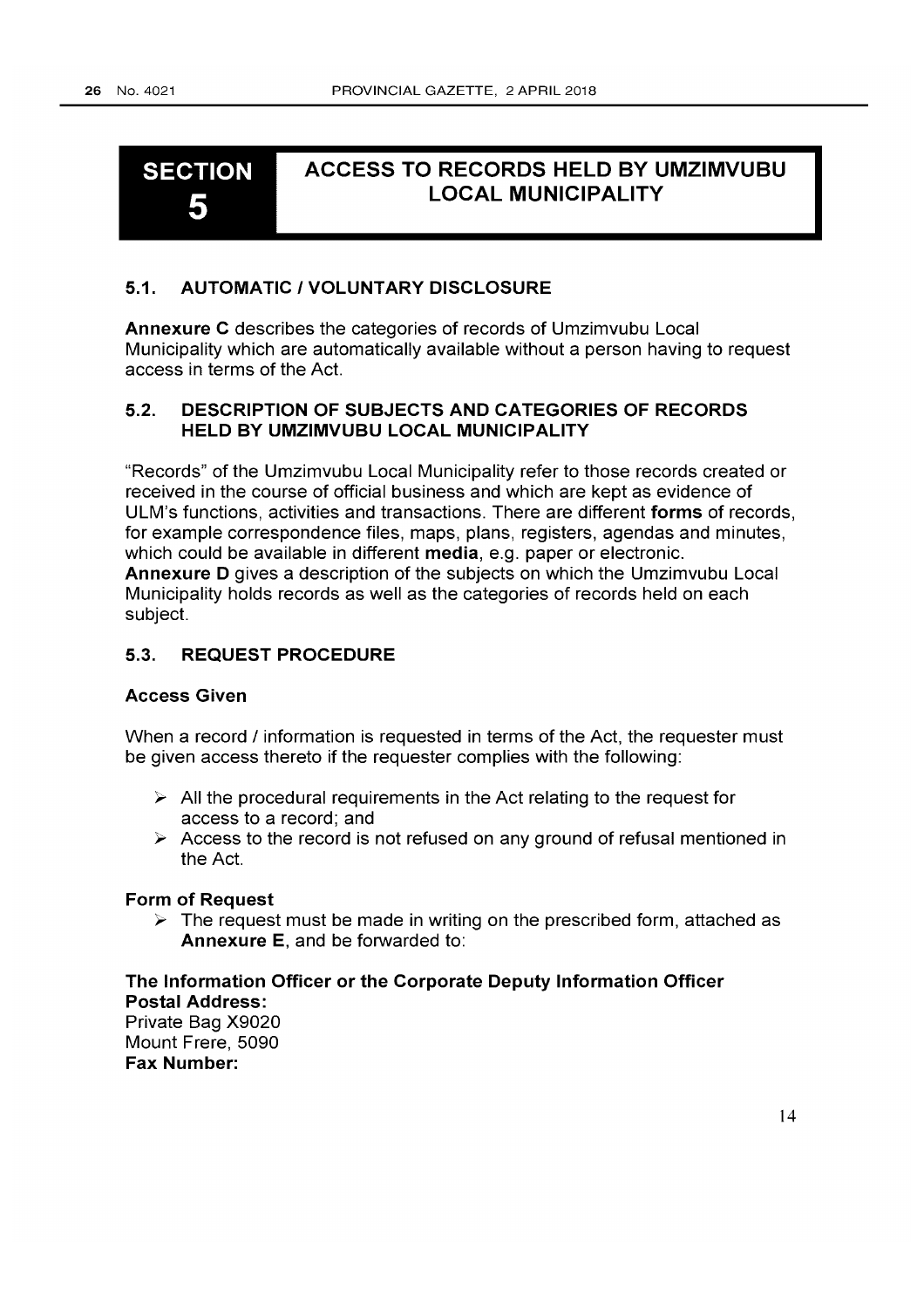# (039) 255 0167

E-mail:Kubone.Novuko@umzimvubu.gov.za

- $\triangleright$  The application should clearly state what information is required and if the request is for a copy of a record or whether the requester would like to view the record at the office of Umzimvubu Local Municipality.
- $\triangleright$  The application form must be accompanied by the prescribed request fee (For fees, see "Fees Payable").
- $\triangleright$  If a person asks for access in a particular form, the requester would be given access in the manner that has been asked for, unless doing so would interfere unreasonably with the running of the office, would damage the record, or infringe a copyright not owned by Umzimvubu Local Municipality.
- $\geq$  If the requester wishes to be informed of the decision regarding the request in any other manner, e.g. by telephone / fax / e-mail, in addition to a written reply, it must be indicated as such.
- $\geq$  In cases where the requester is asking for information on behalf of somebody else, the capacity in which the request is being made should be indicated.
- $\triangleright$  When a requester is unable to read or write or has a disability, the request can be made orally. In such a case, the Information Officer / Deputy Information Officer must complete the form on behalf of the requester.

### **Fees Payable**

- $\geq$  In terms of the Act, two types of fees are required to be paid, namely the request fee and the access fee.
- $\triangleright$  A requester, who seeks access to a record containing personal information about that requester, is not required to pay the request fee. Every other requester must pay the relevant request fee.
- $\triangleright$  The Information Officer / Corporate Deputy Information Officer will notify the requester to pay the prescribed fee before further processing the request.
- $\triangleright$  The request fee payable is R35 (thirty five Rand). The requester may lodge an internal appeal or an application to the court against payment of the request fee.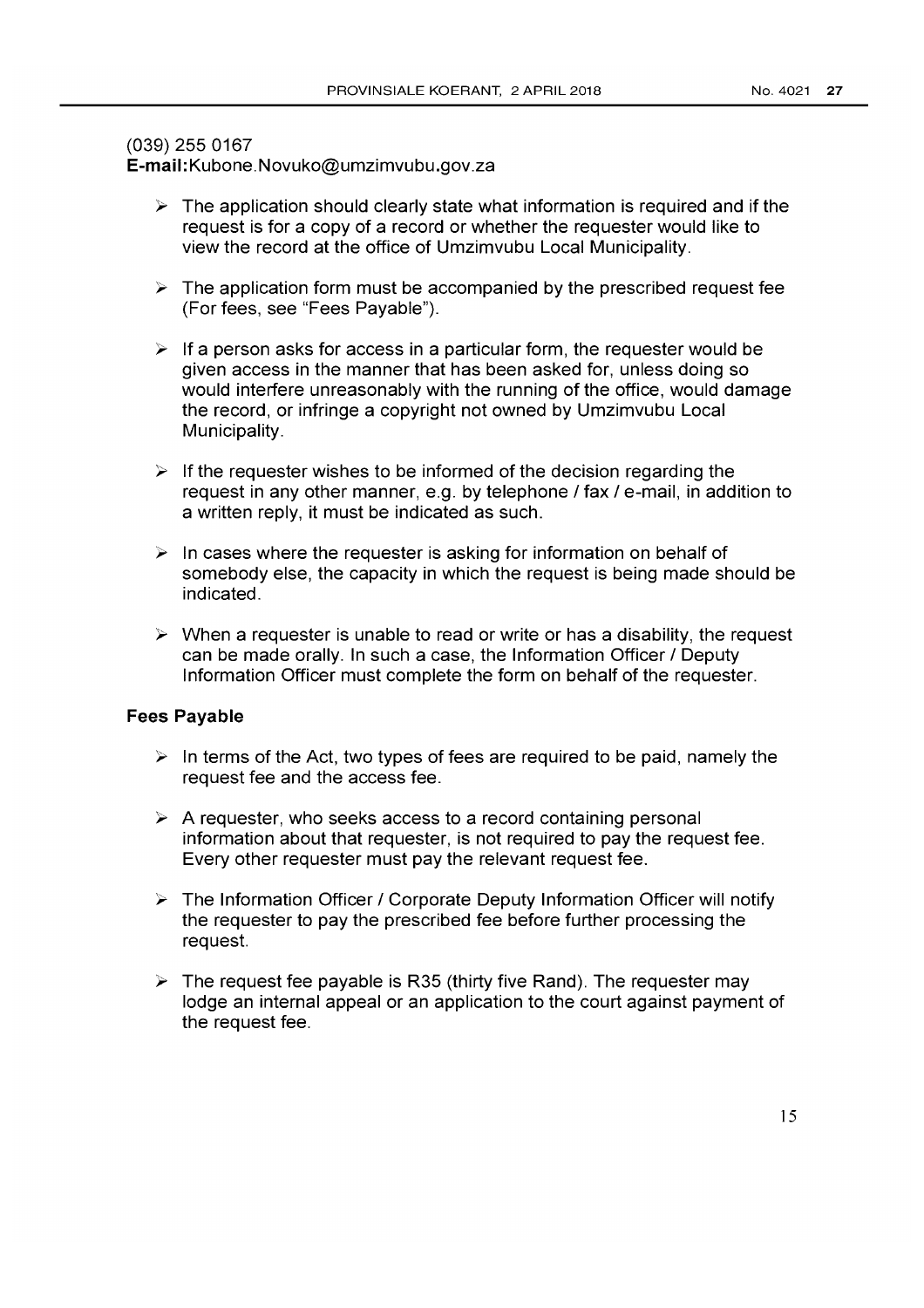## Decision and Notice

- $\triangleright$  After the Information Officer / Deputy Information Officer has made a decision on the request, the requester will be notified thereof within 30 (thirty) days after the request has been received, unless the period to deal with the request has been extended.
- $\triangleright$  If the request is granted, a further access fee must be paid for the search, preparation and reproduction of the record where applicable. See also Annexure F for fees payable.
- $\triangleright$  The requester will be given the required information, if available, within a reasonable time after receipt of the application form and prescribed fee.

### Transfer of Requests

 $\triangleright$  If a request for access is made for information which is not in the possession of Umzimvubu Local Municipality, or if the information is more closely connected to another public body, the request will be transferred within 14 (fourteen) days after the request has been received, to the other body/institution/organisation who could provide the information.  $\overline{\phantom{a}}$ 

### Records not found I Does not exist

 $\triangleright$  In cases where records cannot be found or do not exist and all reasonable steps have been taken to find the requested record, the Information Officer will by means of an affidavit/affirmation inform the requester accordingly, giving full reasons.

### Deferral of Access

 $\triangleright$  Requests may be deferred until information becomes available. The requester will be notified accordingly and requested to make representations within 30 (thirty) days as to why the information is required prior to it becoming public.

# Refusal of Access to Records

 $\triangleright$  The Information Officer / Deputy Information Officers may refuse access to records under the circumstances as provided for in part 2, chapter 4, of the Act.

# Remedies

Remedies available if Umzimvubu Local Municipality does not comply with the provisions of the Act. A requester may lodge an internal appeal with the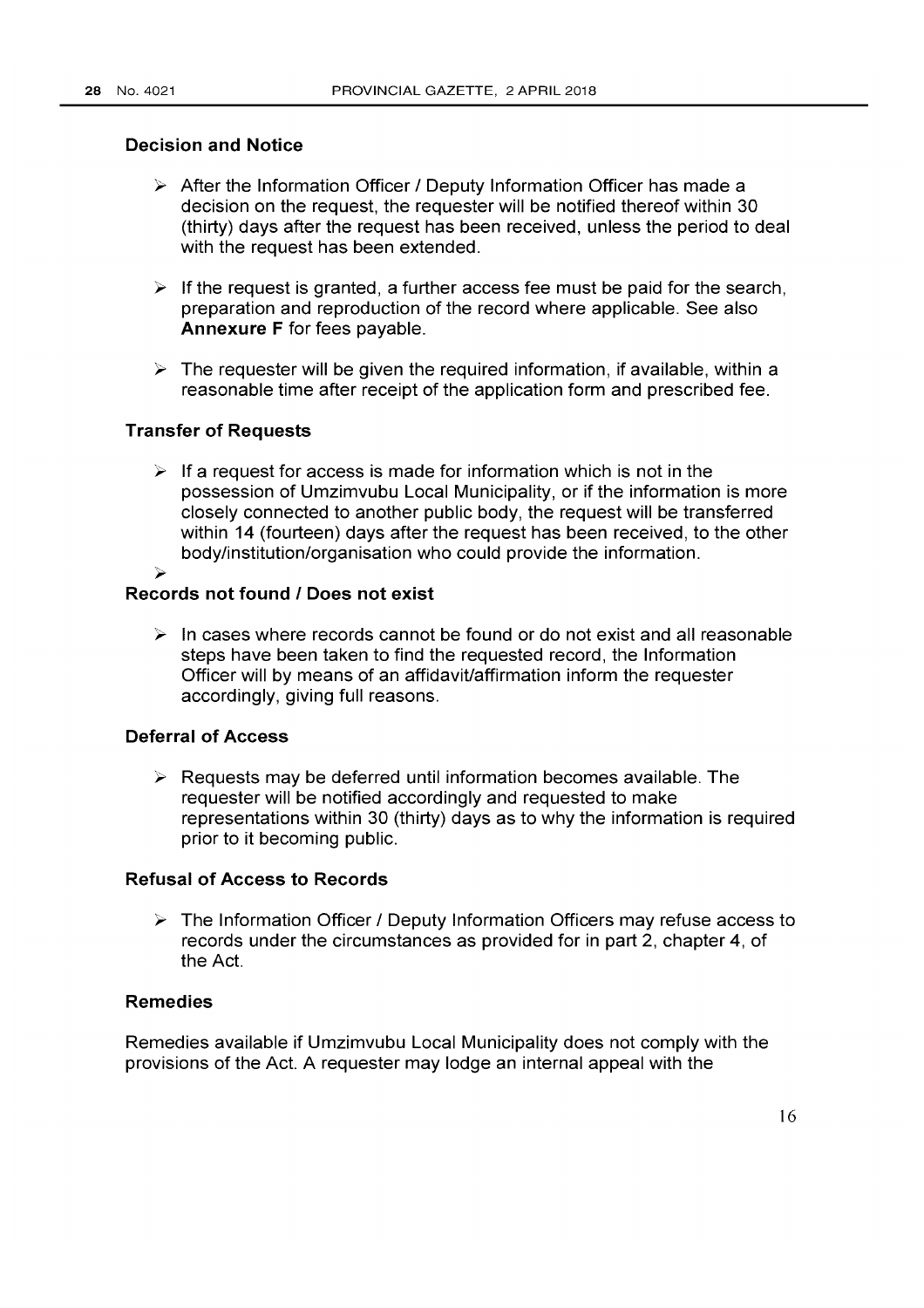Umzimvubu Local Municipality against a decision of the Information Officer or Deputy Information Officer if:

- $\triangleright$  A request for access is refused.
- $\triangleright$  The fees charged are unacceptable.
- $\triangleright$  The period within which a decision with regard to access to a record must be made is extended.
- $\triangleright$  Access to a record is not provided in the form requested, e.g. electronic copy instead of a print copy.
- $\triangleright$  A third party may lodge an internal appeal with the Umzimvubu Local Municipality against a decision by the Information Officer or Deputy Information Officers to disclose information relating to the third party.

### **Appeal Procedure**

- $\triangleright$  An internal appeal must be lodged on the prescribed form which is attached as **Annexure G** 
	- i) Within a period of 60 (sixty) days;
	- ii) ii) If notice to a third party is required by section  $49(1)$ (b), within 30 (thirty) days after notice is given to the appellant of the decision appealed against or, if notice to the appellant is not required, after the decision was taken.

The internal appeal -

- $\triangleright$  Must be delivered, posted, faxed or sent by electronic mail to the Information Officer or Corporate Deputy Information Officer.
- $\triangleright$  Must identify the subject of the internal appeal and give reasons for the appeal.
- $\triangleright$  Must state the manner in which the applicant wishes to be informed of the decision on the internal appeal, in addition to a written reply.
- $\triangleright$  Must, if applicable, be accompanied by the prescribed appeal fee.
- $\triangleright$  Must specify a postal address, fax number or e-mail address.
- $\triangleright$  The Information Officer or Corporate Deputy Information Officer must within 10 (ten) working days after receipt of an internal appeal, submit it to the Appeal Authority, namely the Speaker, for consideration.
- $\geq$  Late appeals may be allowed if good cause can be shown.
- $\triangleright$  A requester or third party may only apply to a court if the internal appeal procedure against a decision of the Information Officer or Deputy Information Officer has been exhausted.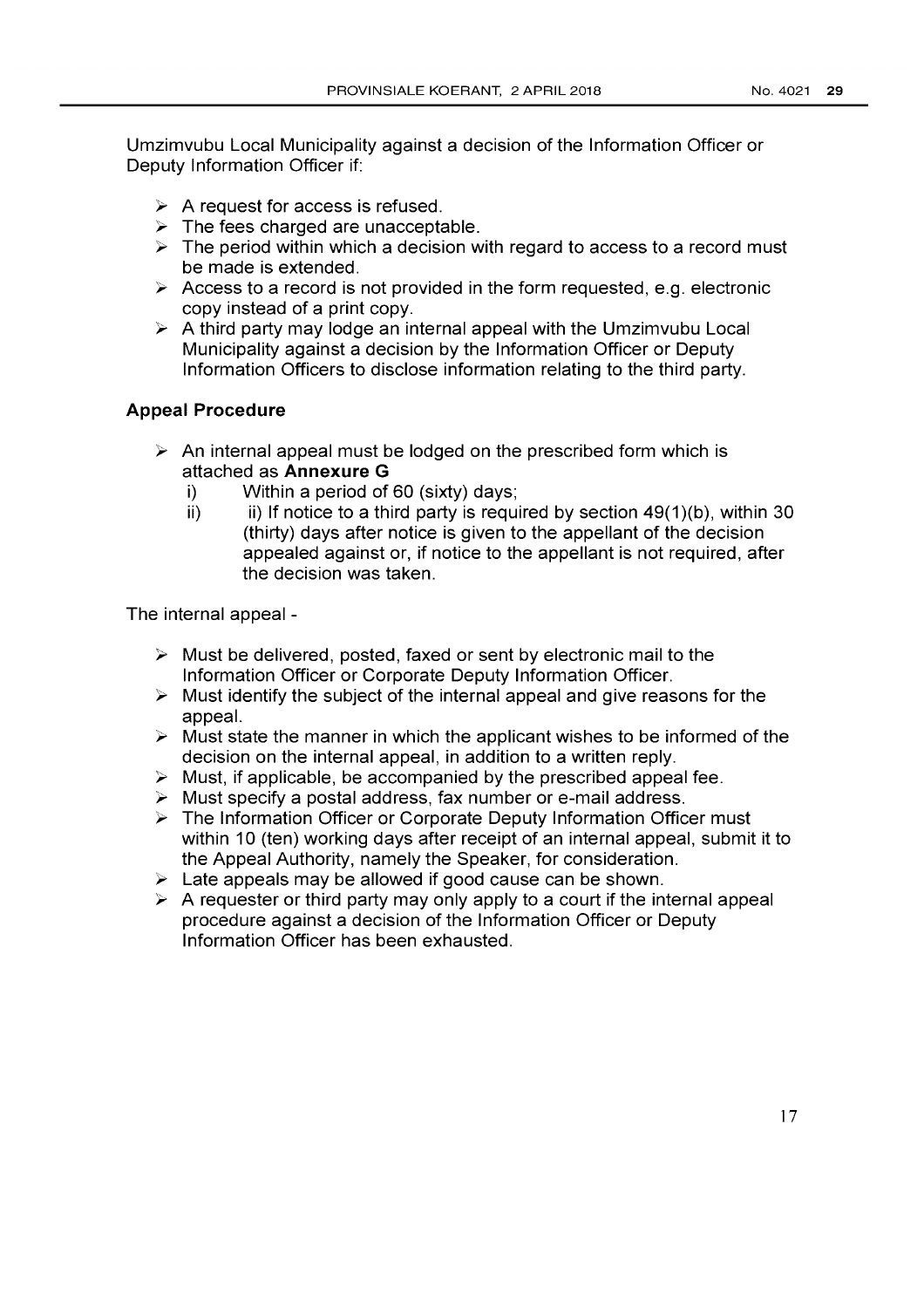# **FLOWCHART: FORMAL REQUEST FOR ACCESS TO RECORDS**

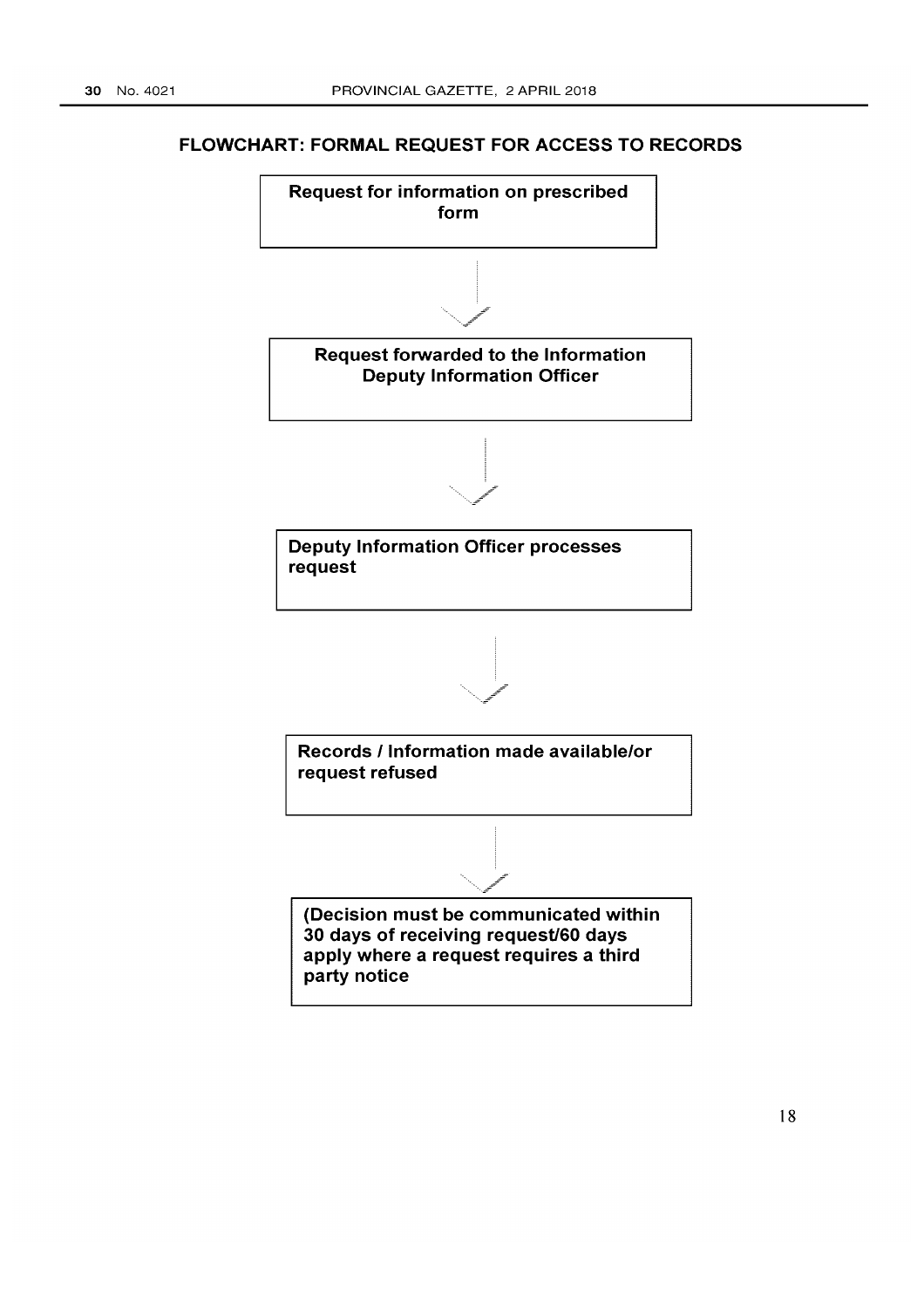# **SECTION** 6

# ARRANGEMENTS ALLOWING FOR PUBLIC PARTICIPATION / INVOLVEMENT

Public participation in a local government context is governed by the Local Government Municipal Systems Act, 2000 (Act 32 of 2000) and the Municipal Structures Act, 1998 (Act 117 Of 1998). The purpose of the public participation process is to ensure that the Umzimvubu Local Municipality as well as the broader community co-owns the public participation process and the end product.

Segments of the public engaged in public participation are e.g. individuals, sporting / social groups, religious organisations, small medium and micro enterprises (SMMEs), community based organisations (CBOs), nongovernmental organisations (NGOs), sectorally-based forums, area-based forums, businesses, ratepayer associations.

# The Umzimvubu Local Municipality may use the following methods to engage in public participation:

- $\triangleright$  Distribution of documents in public places for comment
- > Surveys
- **> Newspaper Advertisements**
- **Example 1** Formal public hearings
- > Public meetings
- $\triangleright$  Development of a public participation structure.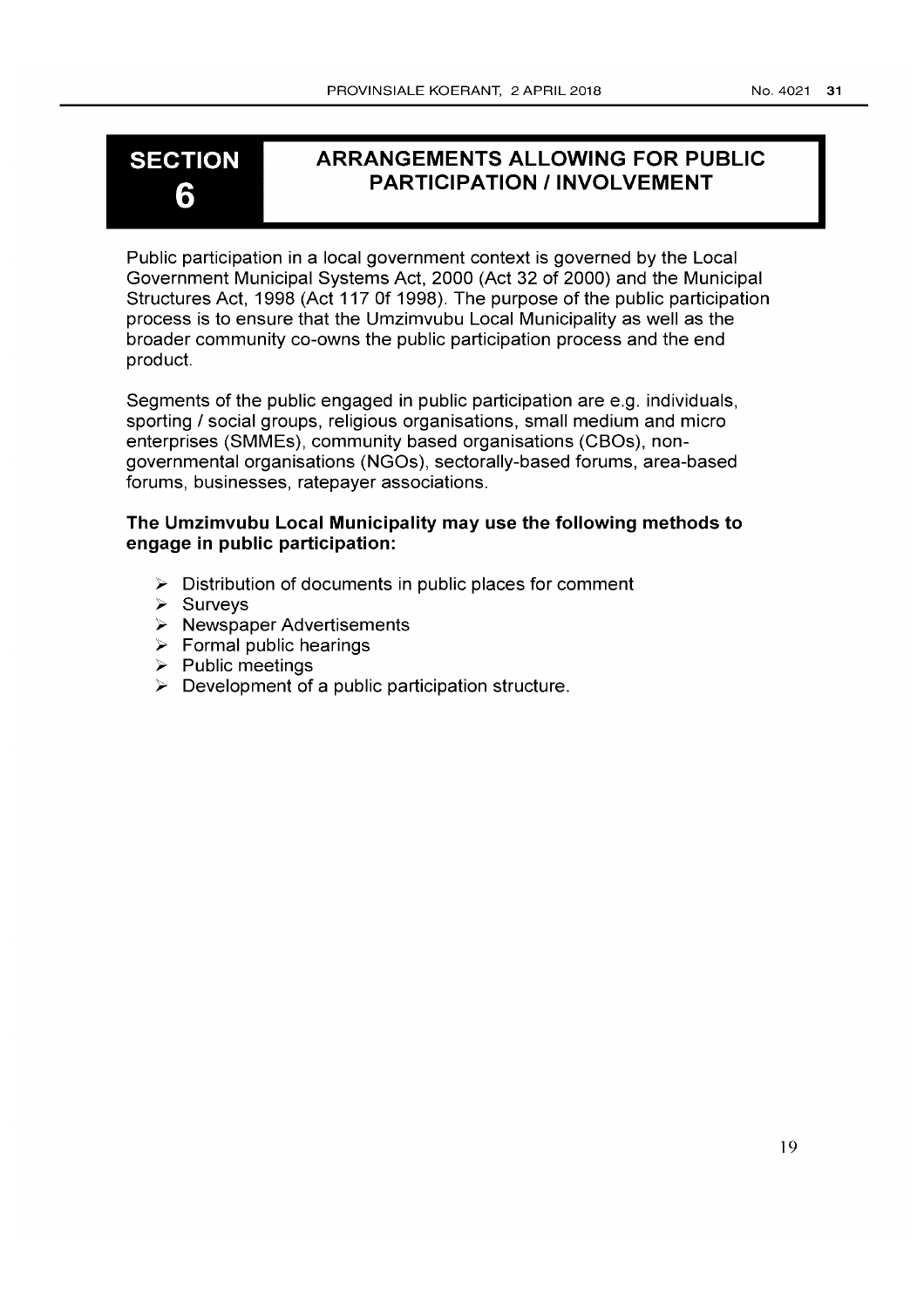# **SECTION**  7

# **UPDATING AND AVAILABILITY OF THE SECTION 14 MANUAL**

### **• Updating**

The manual will be published in the GOVERNMENT GAZETTE and will be updated, if necessary, once a year.

### **• Availability**

The manual is available at any of the offices listed below and may be viewed free of charge.

### **Mount Frere Municipal Offices**

Reception Area

### **Mount Ayliff Municipal Offices**

Reception Area

All public libraries

All cash offices

### **ULM website www.umzimvubu.gov.za**

## **The Human Rights Commission**

PAIA Unit- The Research and Documentation Department Private Bag 2700 Houghton 2041

**Telephone number:** (011) 484 8300 **Facsimile (fax) number:** (011) 484 1360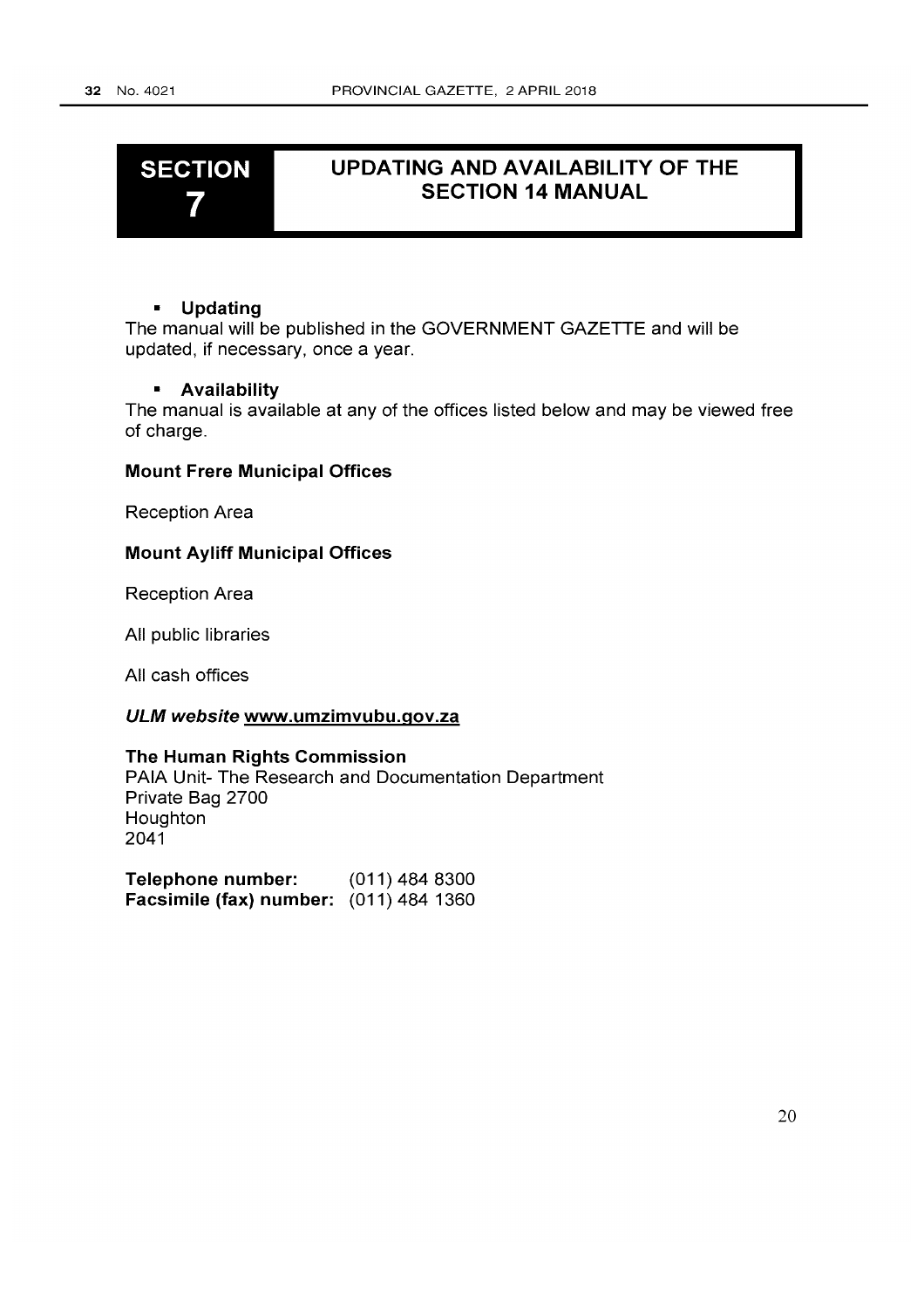# 8

# SECTION CONCLUSION

The Umzimvubu Local Municipality is guided by values such as Passion, Accountability, Competitive and Diversity and using the cliche "We are PACD for you" in order to promote and achieve good governance. The application of these values re-enforces ULM's commitment to comply with the provisions of the Act. As the Umzimvubu Local Municipality strives to be an accessible municipality and render itself as accessible as reasonably possible for requesters of its records, Deputy Information Officers are available to assist requesters to exercise their rights in terms of the Act. Where individuals experience difficulty in understanding the manual, the Corporate Services Department should be consulted. Enquiries should be directed to the Corporate Services Department at telephone:

039 - *2550166/2558509* or e-mail: Magadla.phindile@umzimvubu.gov.za

# 8.1. **APPLICATION OF THE POLICY**

8.1.1 This policy shall apply to all Employees / Councillor of Umzimvubu Local Municipality and all applicants for information of Umzimvubu local municipality

# 8.2. **COMMENCEMENT OF THIS POLICY**

8.2.1 This policy will come into effect on the date of adoption by Municipality.

# 8.3. INTERPRETATION **OF THIS POLICY**

- 8.3.1 All words contained in this policy shall have an ordinary meaning attached thereto, unless the definition or context indicates otherwise.
- 8.3.2 Dispute on interpretation of this policy shall be declared in writing by any party concerned.
- 8.3.3 The Municipal Manager shall give a final interpretation of this policy in case of a written dispute.
- 8.3.4 If the party concerned is not satisfied with the interpretation, a dispute may then be pursued with the South African Local Government Bargaining Municipality/ or Arbitration / or courts with jurisdiction to hear such matters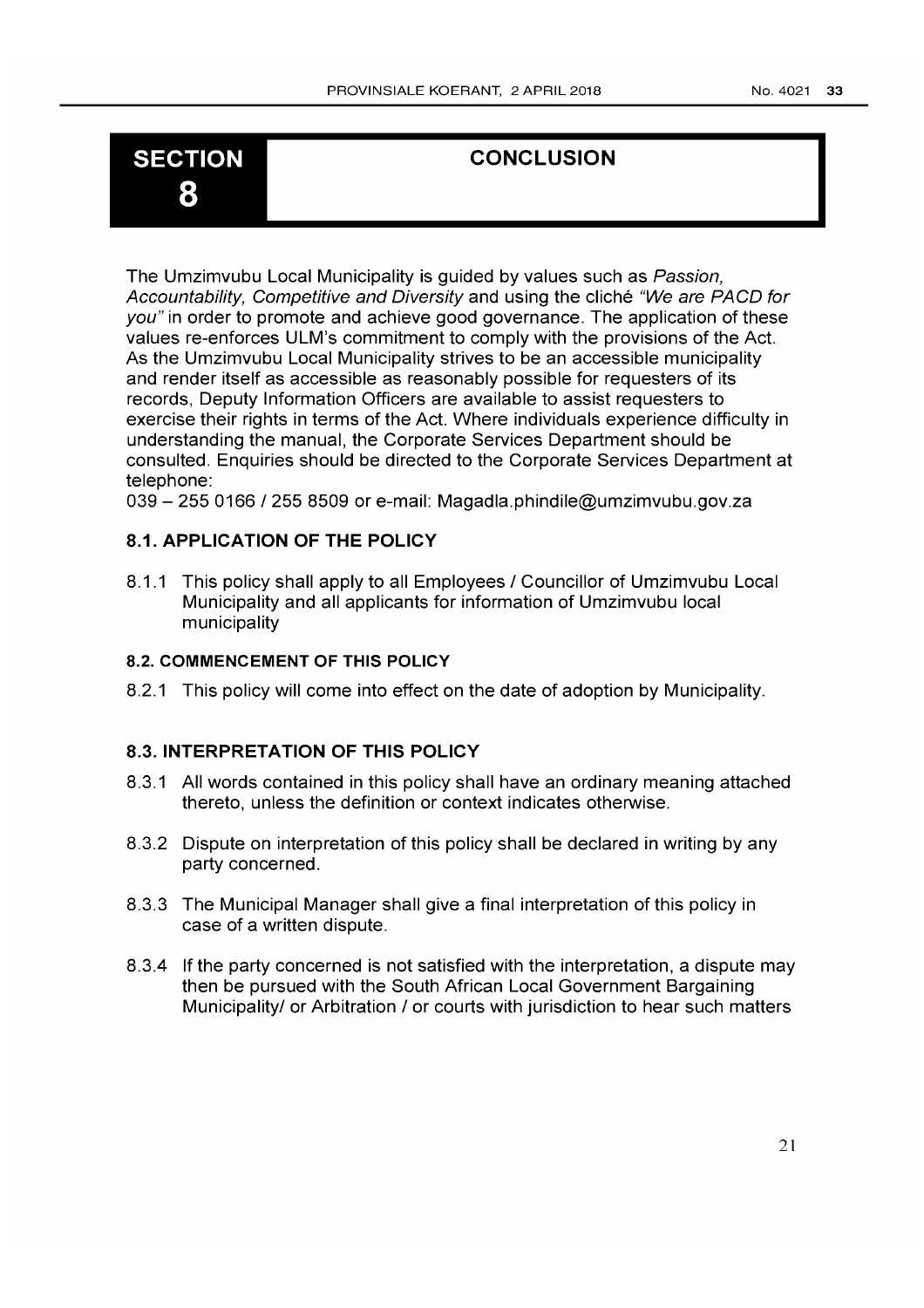# **8.4. PERMANENT/TEMPORARY WAIVER OR SUSPENSION OF THIS POLICY**

- 8.4.1 This policy may be partly or wholly waived or suspended by the Municipal Municipality on a temporary or permanent basis after consultation with Management and Council.
- 8.4.2 Notwithstanding clause No. 8.4.1 the Municipal Manager may under circumstances of emergency temporarily waive or suspend this policy subject to reporting of such waiver or suspension to Municipality and SAHRC.

# **8.5. AMENDMENT AND/OR ABOLITION OF THIS POLICY**

8.5.1 This policy may be amended or repealed by the Municipality after consultation with Management and SAHRC.

# **8.S. COMPLIANCE AND ENFORCEMENT**

- 8.6.1 Violation of or non-compliance with this policy will give a just cause for disciplinary steps to be taken.
- 8.6.2 It will be the responsibility of Information Officer, Corporate Deputy Information Officer, Deputy Information Officer of the Municipality to enforce compliance with this policy.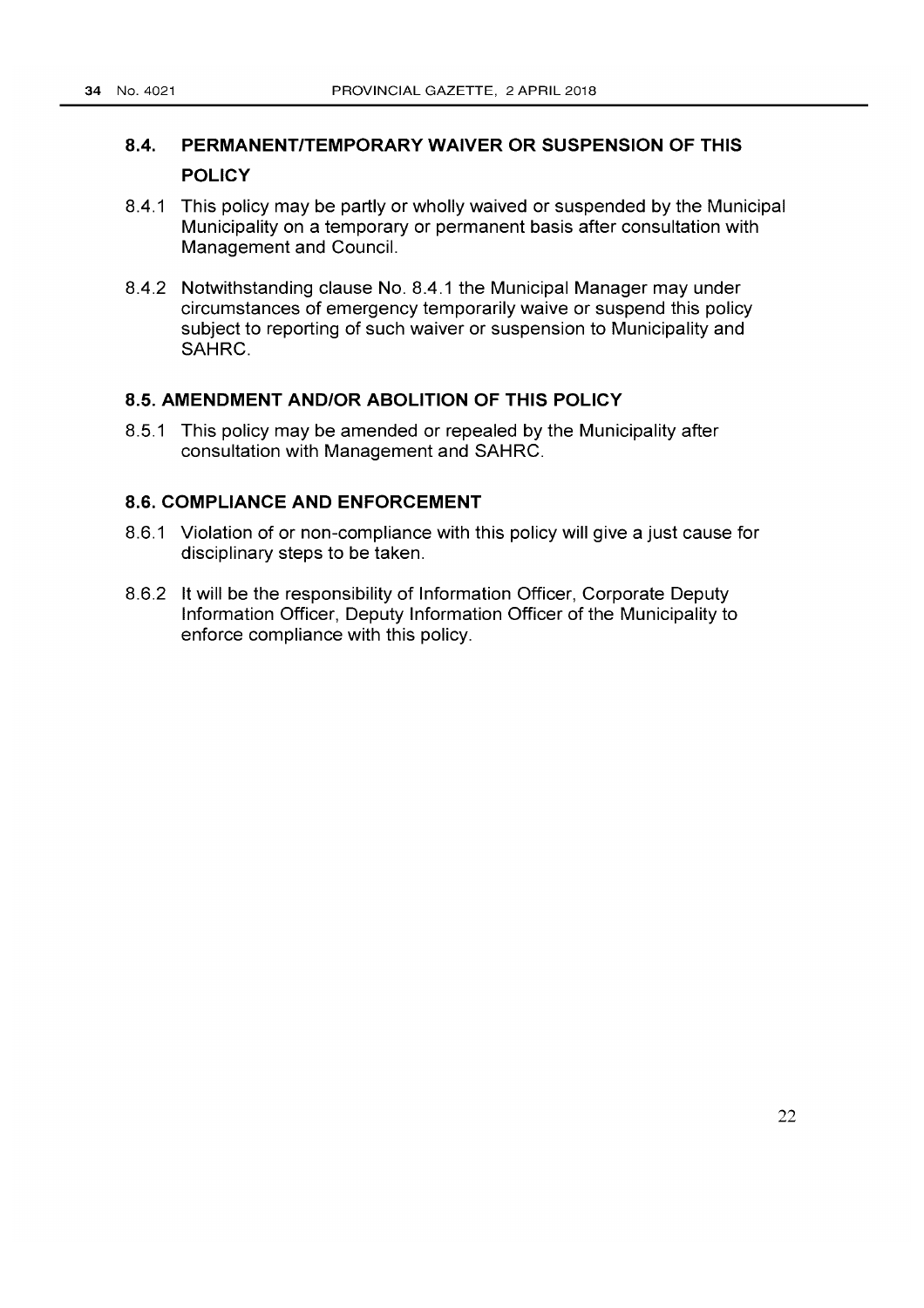### **ANNEXURE A**

# **Map showing boundaries of Urnzirnvubu Local Municipality Area**

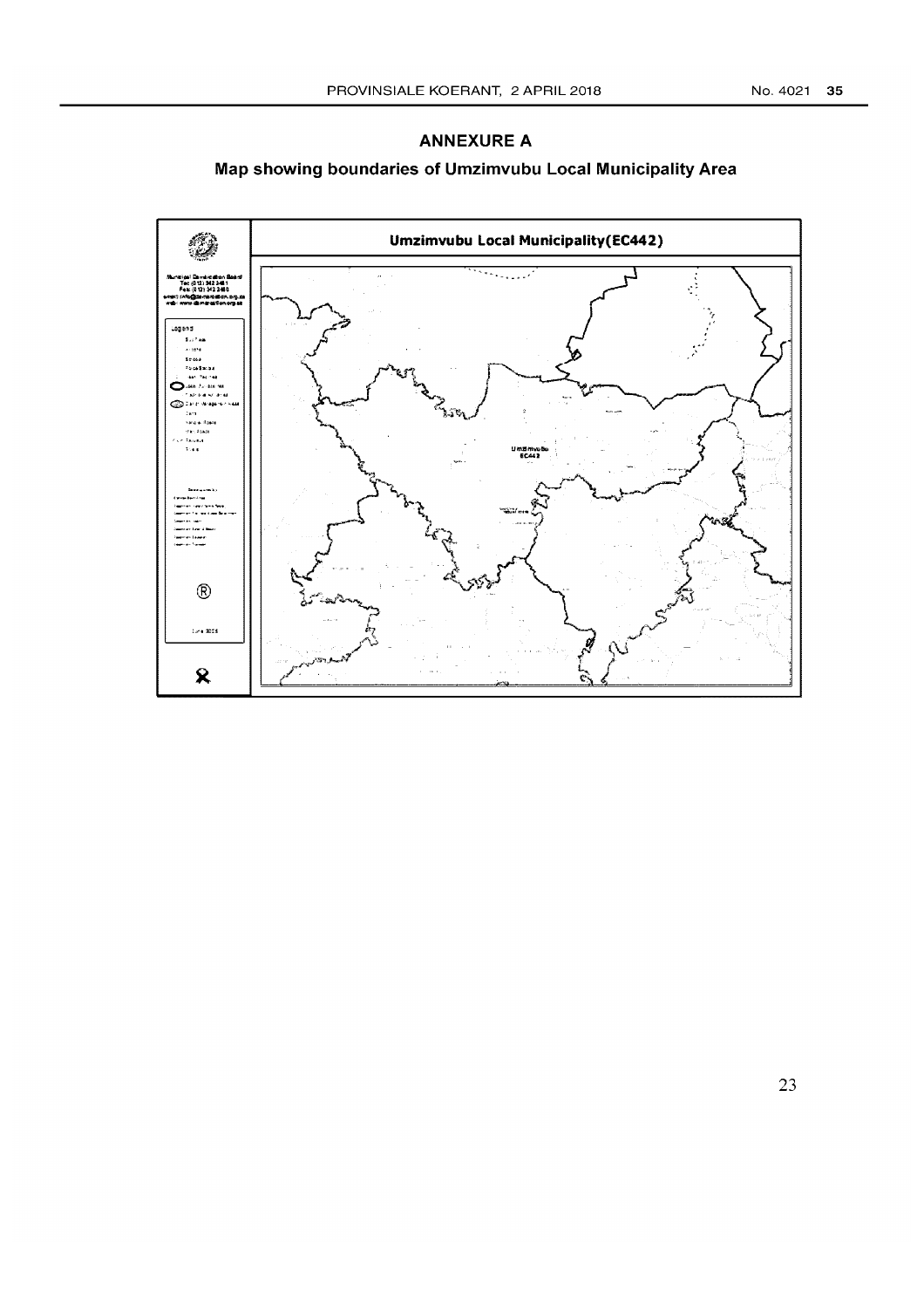

"U JJ NCIAL GAZETTE  $\triangleright$ APRIL 2018

No. 402

 $\mathbf{\overset{\omega}{\sigma}}$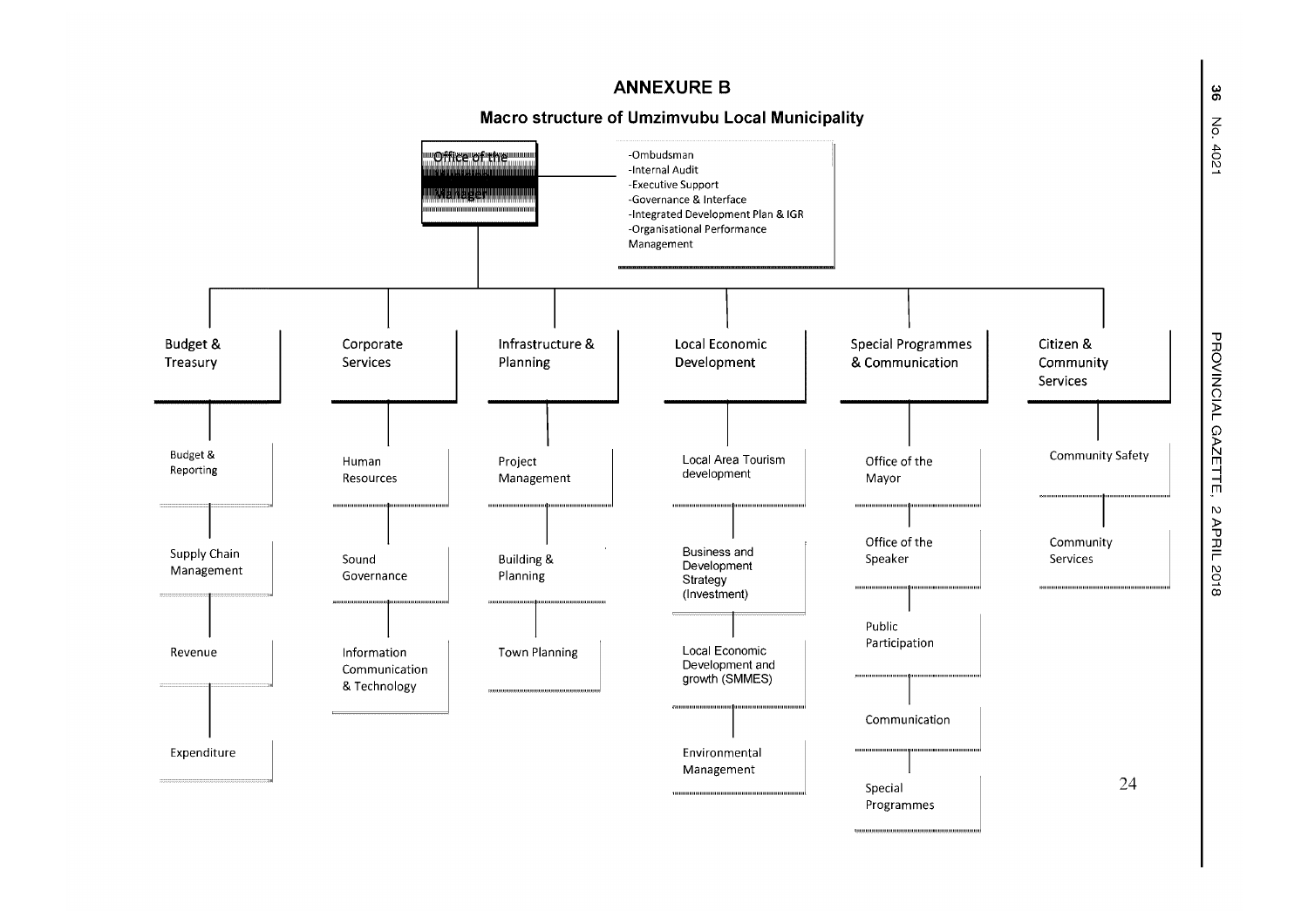# **ANNEXURE C**

## Categories of records automatically available I voluntary disclosure

AUTOMATICALLY AVAILABLE RECORDS AND ACCESS TO SUCH RECORDS:

(Section 15 of the Promotion of Access to Information Act, 2000 (Act 2 of 2000))

[Regulation 5A]

[Form D inserted by GNR.466 of 2007.]

| <b>DESCRIPTION OF CATEGORY OF RECORDS</b>                                                                                                                                                                                               | MANNER OF ACCESS TO RECORDS (e.g. website) (SECTION 15                         |
|-----------------------------------------------------------------------------------------------------------------------------------------------------------------------------------------------------------------------------------------|--------------------------------------------------------------------------------|
| AUTOMATICALLY AVAILABLE IN TERMS OF SECTION 15                                                                                                                                                                                          | $(1)$ (b)                                                                      |
| (1) (a) OF THE PROMOTION OF ACCESS TO INFORMATION<br><b>ACT, 2000</b>                                                                                                                                                                   |                                                                                |
|                                                                                                                                                                                                                                         |                                                                                |
| FOR INSPECTION IN TERMS OF SECTION 15 (1) (a) (i):                                                                                                                                                                                      |                                                                                |
| Section 14 Manual made available in terms of the Promotion of Access<br>to Information Act 2 of 2000                                                                                                                                    | Website: www.umzimvubu.gov.za / Municipal Offices                              |
| Old Photographs                                                                                                                                                                                                                         | Corporate Services Department<br><b>Communications Department</b>              |
|                                                                                                                                                                                                                                         | FOR PURCHASING IN TERMS OF SECTION 15 (1) (a) (ii):                            |
| Tourism Brochures and CD<br>Photographs                                                                                                                                                                                                 | Local Economic Development Department<br>Vvebsite: www.umzimvubu .gov.za/      |
| FOR COPYING IN TERMS OF SECTION 15 (1) (a) (ii):                                                                                                                                                                                        |                                                                                |
| <b>Agendas and Minutes of Council</b><br>(Including agendas and minutes of all meetings of Council structures<br>and those of its predecessors, excluding minutes and agendas that<br>has been marked "confidential").                  | Corporate Services: Sound Governance Division                                  |
| <b>Budget and Business Plans</b><br>Capital Budget<br>Estimates of Income and expenditure<br>Reports on budget control<br><b>Business Plans</b>                                                                                         | Website: www.umzimvubu.gov.za<br><b>Budget &amp; Treasury Department</b>       |
| <b>Business Details</b><br>Name, locality, address, telephone numbers, contact persons, hours of<br>business of all council offices and deports                                                                                         | Vebsite: www.umzimvubu.gov.za<br>Local Economic Development Department         |
| <b>Councilors' Official Details:</b><br>(Including the Mayor, the Speaker and Office Bearers)<br>Information regarding each Councilor's name                                                                                            | Vebsite: www.umzimvubu.gov.za<br>Corporate Services: Human Resources Division  |
| Council Delegations developed in terms of section 59 of the<br>Local government: Municipal Systems Act 32 of 2000<br>Delegations to Political Office Bearers<br>Members of Staff<br>Structure (Exco, sub-council, portfolio committees) | Website: www.umzimvubu.gov.za<br>Corporate Services: Sound Governance Division |
| <b>Council Legislation, By laws and Policies</b>                                                                                                                                                                                        | Website: www.umzimvubu.gov.za                                                  |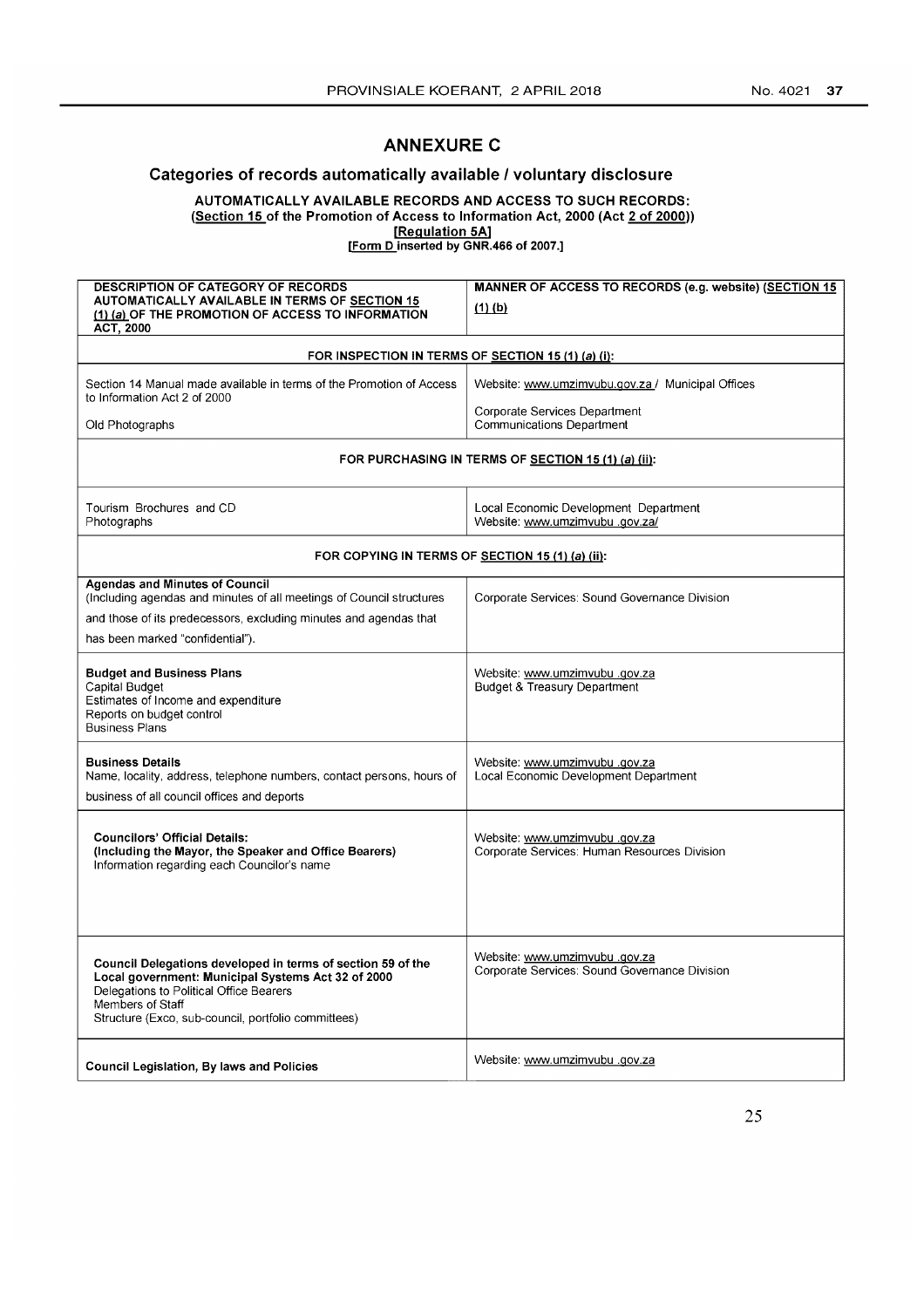| <b>Guidelines and Standards:</b><br>Eastern Cape guidelines for environmental management plans<br>Minimum cleanliness standards<br>Minimum requirements for refuse collection vehicle access at new<br>developments<br>Waste/recycling storage areas/rooms | <u>Website: www.umzimvubu.gov.za</u><br>Citizen & Community Services: Community Services Division             |
|------------------------------------------------------------------------------------------------------------------------------------------------------------------------------------------------------------------------------------------------------------|---------------------------------------------------------------------------------------------------------------|
| Integrated Development Plan (IDP)                                                                                                                                                                                                                          | Website: www.umzimvubu.gov.za                                                                                 |
| <b>Financial Records:</b><br>Account Statements (Only available to account owners on, positive<br>identification)<br><b>Annual Statements</b><br>Arrears (Only available to account owners, on positive identification)                                    | Vebsite: www.umzimvubu.gov.za<br>Budget & Treasury department                                                 |
| Housing:<br>Land available for housing development<br>Available municipal housing                                                                                                                                                                          | website: www.umzimvubu.gov.za<br>Infrastructure & Planning: Housing & Planning Division                       |
| Land:<br>Details of Municipal owned land<br>Records of land owned by requester, on positive identification                                                                                                                                                 | Website: www.umzimvubu .gov.za<br>Infrastructure & Planning: Town Planning Division                           |
| <b>Organisational Structure</b><br>Organisational Structure of ULM and its Departments                                                                                                                                                                     | Website: www.umzimvubu.gov.za<br>Corporate Services: Human Resources Division                                 |
| Planning<br><b>Business Processes</b><br>Policy Plans<br>Zoning schemes                                                                                                                                                                                    | <u>Website: www.umzimvubu.gov.za</u><br>Infrastructure & Planning: Town Planning Division                     |
| Registers<br>(where available, excluding personal information of individuals):<br>Moveable Assets<br><b>Contractors and Service Providers</b><br><b>Tenders Awarded</b><br>New Tenders<br>ULM Approved File Plan                                           | Website: www.umzimvubu.gov.za<br>Budget & Treasury: SCM Unit<br>Corporate Services: Sound Governance Division |
| Schedules:<br>Refuse Collection Schedules                                                                                                                                                                                                                  | Website: www.umzimvubu.gov.za<br>Citizen & Community Services: Community Services Division                    |
| Reports<br>Umzimvubu Local Municipality Annual Report<br>Municipal Entities Annual Report<br>All Reports Available on the website                                                                                                                          | website: www.umzimvubu.gov.za<br>Office of the Municipal Manager                                              |
| Statistics (excluding personal information of individuals):<br><b>Health Statistics</b><br><b>Waste Minimisation Statistics?</b><br><b>Waste Statistics?</b><br>Other Statistics kept for departmental use in the format in which<br>it is available       | Website: www.umzimvubu.gov.za<br>Citizen & Community Services: Community Services Division                    |
| Tariffs, Fees, Surcharges                                                                                                                                                                                                                                  | Website: www.umzimvubu.gov.za<br><b>Budget &amp; Treasury Department</b>                                      |
| Tenders:                                                                                                                                                                                                                                                   | <b>Budget &amp; Treasury Department</b>                                                                       |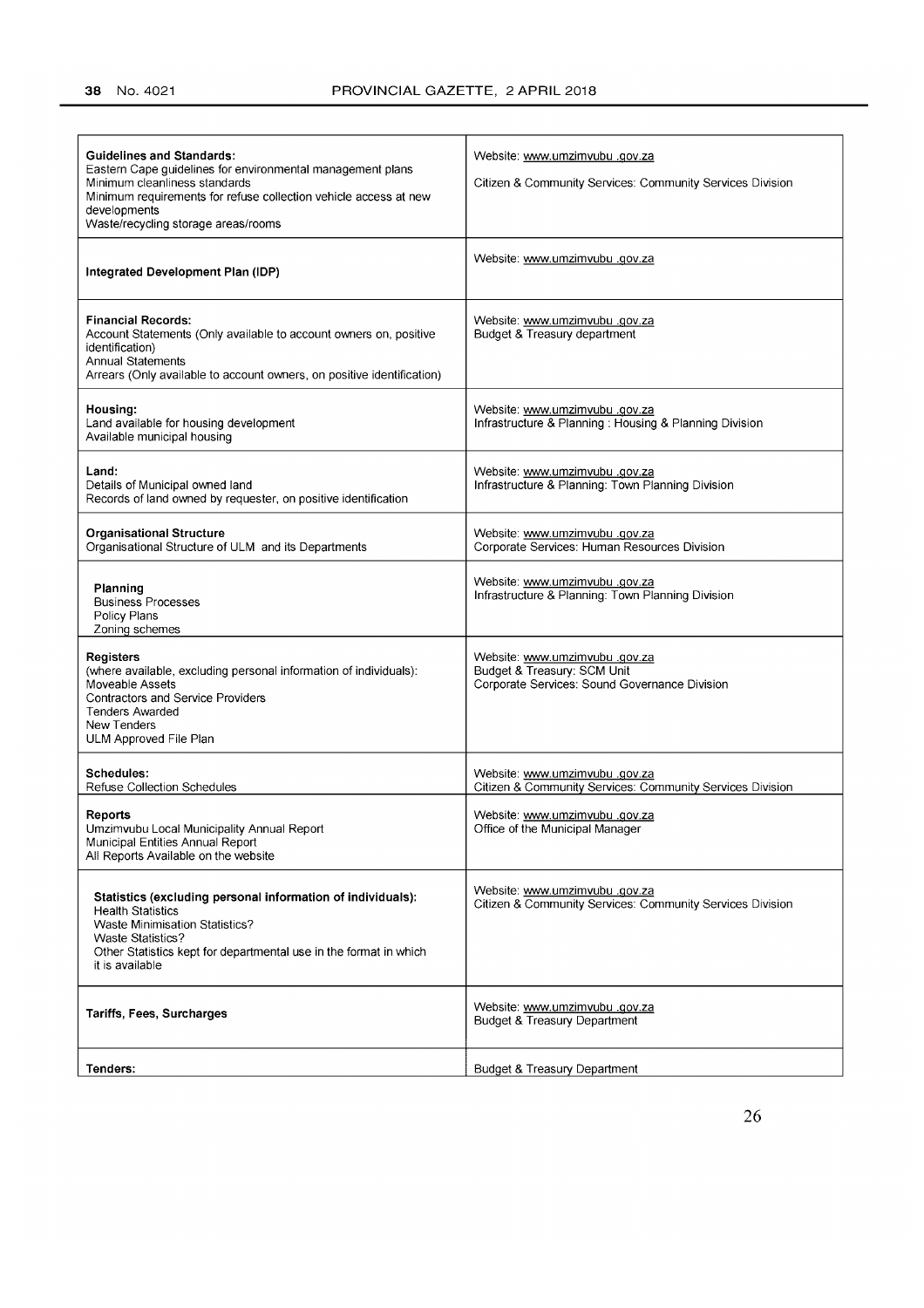| Tender Applications of requester after public opening, on positive                                                                                                                                                                                                                                                                                                                                                                                                                                                                                                                         |                                                   |  |
|--------------------------------------------------------------------------------------------------------------------------------------------------------------------------------------------------------------------------------------------------------------------------------------------------------------------------------------------------------------------------------------------------------------------------------------------------------------------------------------------------------------------------------------------------------------------------------------------|---------------------------------------------------|--|
| identification                                                                                                                                                                                                                                                                                                                                                                                                                                                                                                                                                                             |                                                   |  |
| Tender adjudication decisions and minutes after tender award                                                                                                                                                                                                                                                                                                                                                                                                                                                                                                                               |                                                   |  |
|                                                                                                                                                                                                                                                                                                                                                                                                                                                                                                                                                                                            |                                                   |  |
| Spatial layers and Maps                                                                                                                                                                                                                                                                                                                                                                                                                                                                                                                                                                    | Website: www.umzimvubu.gov.za                     |  |
|                                                                                                                                                                                                                                                                                                                                                                                                                                                                                                                                                                                            | Infrastructure & Planning: Town Planning Division |  |
|                                                                                                                                                                                                                                                                                                                                                                                                                                                                                                                                                                                            |                                                   |  |
| Staff official information as included in the exceptions to personal<br>information provided for in terms of section 34 (f) of the<br>Promotion of Access to Information Act 2 of 2000:<br>The fact that an individual who is or was an official of the municipality:<br>Title, work address, work telephone number and other similar<br>particulars of the individual. The classification, salary scale or<br>remuneration and responsibilities of the position held or services<br>performed by the individual<br>(NB: Salary scale or remuneration pertains to that of a post currently | Corporate Services: Human Resources Division      |  |
| occupied by the individual, not specific salary or specific remuneration                                                                                                                                                                                                                                                                                                                                                                                                                                                                                                                   |                                                   |  |
| currently earned by an official)                                                                                                                                                                                                                                                                                                                                                                                                                                                                                                                                                           |                                                   |  |
| AVAILABLE FREE OF CHARGE IN TERMS OF SECTION 15 (1) (a) (iii):                                                                                                                                                                                                                                                                                                                                                                                                                                                                                                                             |                                                   |  |
| <b>Information brochures</b><br><b>Publications</b><br>(all publications by and on behalf of the municipality that have been<br>made public or presented to Council in which no copyright is held<br>by persons or bodies not connected to the Municipality. Print copies<br>may not always be available):<br>Contact<br>Municipal Online News Letter<br>Quarterly Municipal Newsletters                                                                                                                                                                                                   | Website: www.umzimvubu.gov.za                     |  |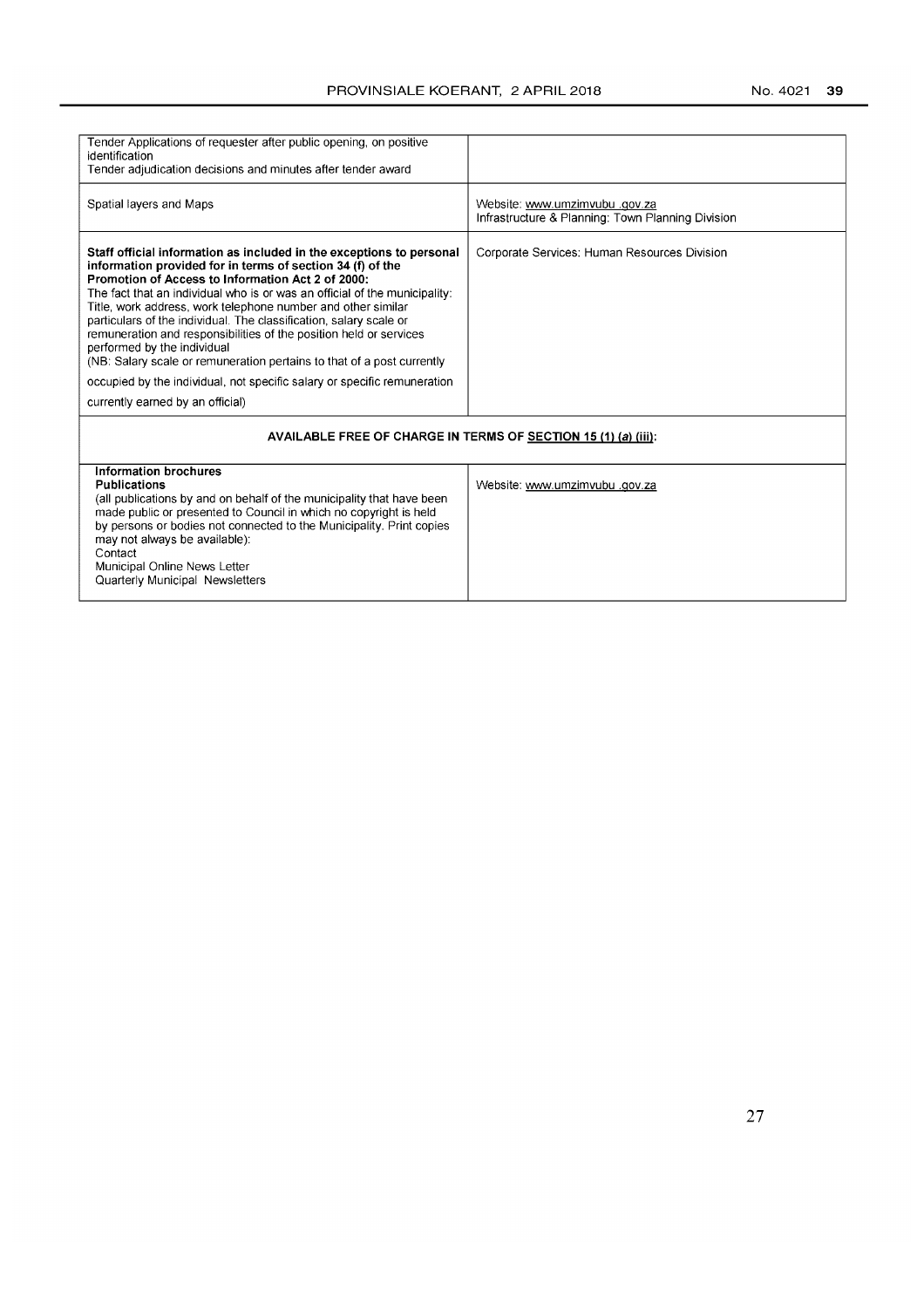# **ANNEXURE 0**

### **SUBJECTS AND CATEGORIES OF RECORDS HELD BY UMZIMVUBU LOCAL MUNICIPALITY**

# **LEGISLATION**

Drafting, Amendments, Advertising, Comments and Legal Opinions Revision of Legislation

# **ORGANISATION AND CONTROL**

Office Management / Instructions Organisational Development Delegation of Authority Service Delivery Disclosure of Official Information / Confidentiality Use of Languages Records Control Internal Audit Visits / Inspections Customer Relations Management Enterprise Resource Planning (ERP)

# **ELECTIONS**

Local Government Elections Provincial Elections National Elections

# **COUNCIL AND COUNCILLOR MATTERS**

Composition of Council, Exco and Portfolio Committees Representation on Bodies Council/Committee Meetings Matters Concerning Councillors Functioning of Council Ad-Hoc Committee Meetings Site Inspections Establishment of Political Offices

# **FINANCE**

**Estimates** Financial Statements Interdepartmental Recoveries / Recharges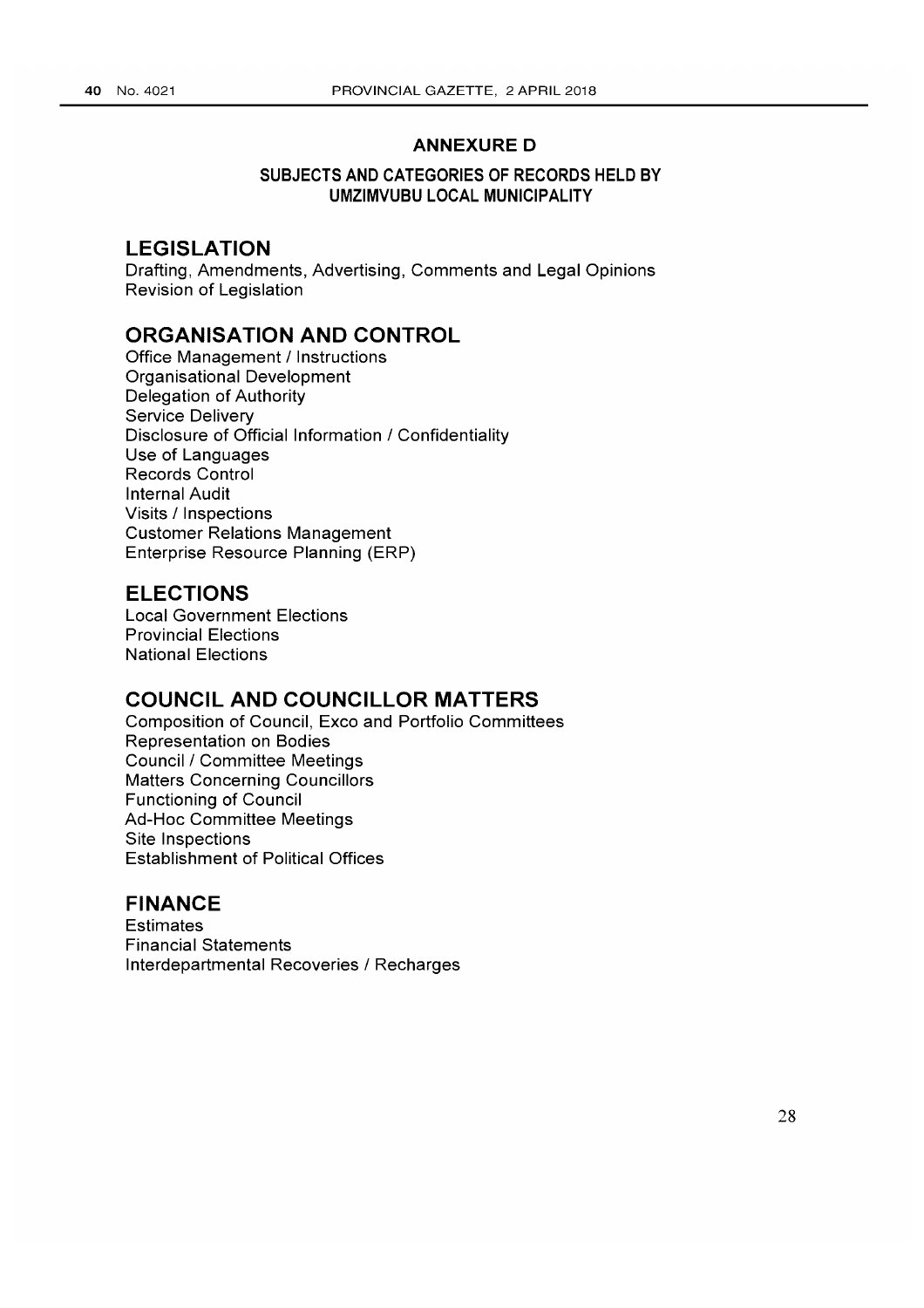Property Valuations Property Rates Loans Funding / Subsidies Received Own Funds Tariffs, Fees, Charges, Fines and Deposits Credit Facilities Financial Assistance / Sponsorship Rendered Financial Management of Bequests Bookkeeping / Banking Investments Risk Finance Petty Cash Value Added Tax (VAT) Reports and Returns Settlement of Accounts due by Council Levies Cashiers Float Financial Sustainability Implementation of GAMAP/ GRAP Project

# **STAFF**

Staff Grading Conditions of Service Recruitment / Appointments **Terminations** Staff Movements Job Evaluation / Appeals Staff Finance Staff Appraisals Labour Relations Staff Control Assistance Congratulations, Condolences, Messages of Goodwill to Staff Newsletters / Notices **Statistics** Standby Duties Staff Restructuring Health and Safety

# **TRAINING AND DEVELOPMENT**

Skills Development Plan Mentorship Training Needs Assessment Capacity Building **Statistics**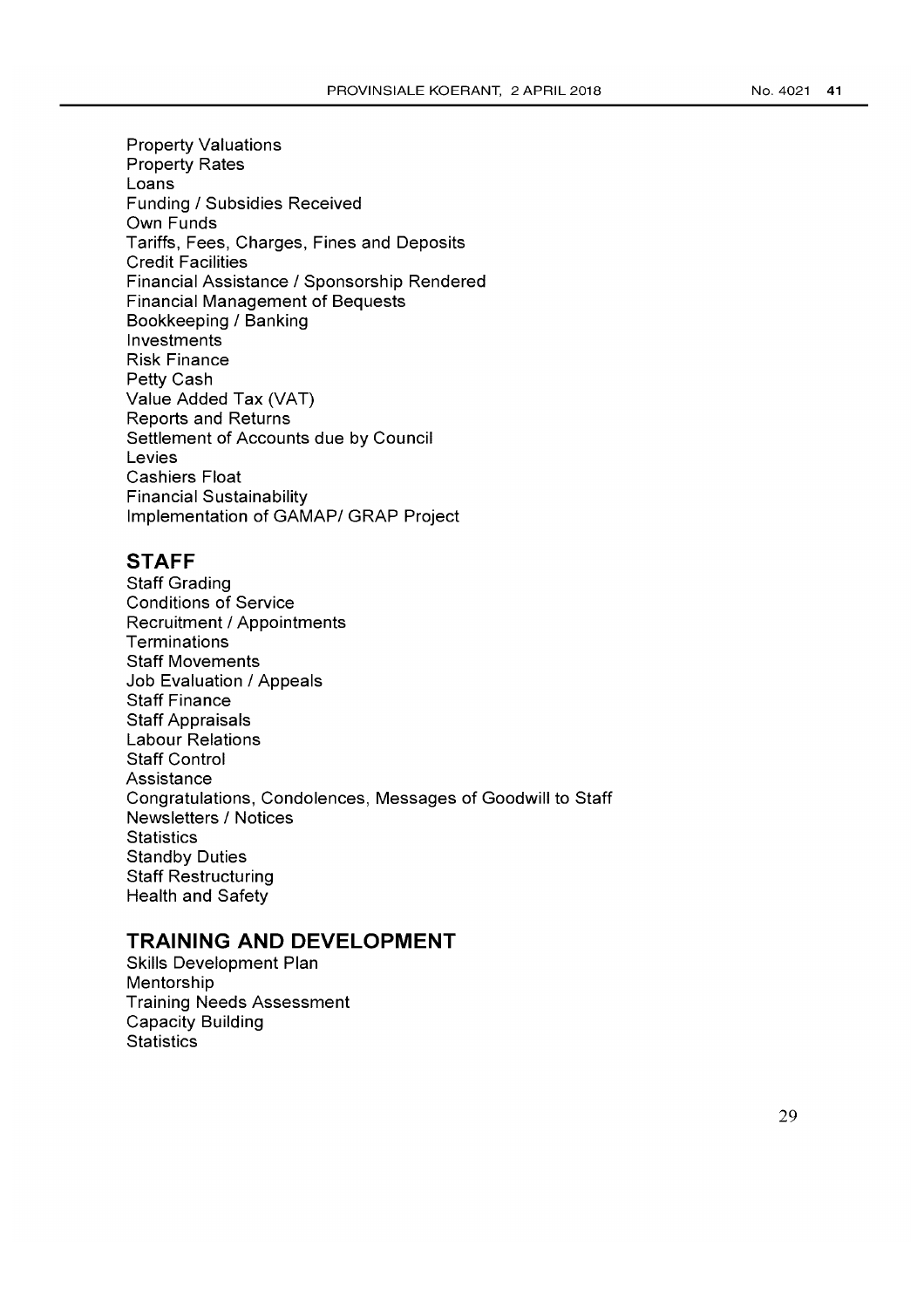Career Path Development Staff Training Councillor Training Workshops / Information Sessions / Conferences / Seminars

# **PROCUREMENT SERVICES**

Tenders and Contracts **Quotations Guarantees** Domestic Supplies Domestic Services

# **INFORMATION TECHNOLOGY**

Licenses **Contracts** Service Level Agreements ICT Strategies Security Measures **Support** Application and Operating Systems Internet Intranet Liaison with Companies

# **PUBLICITY AND INFORMATION**

Press Releases Radio / Television Interviews Public Participation / Hearing Own Publications / Videos Publications by Outside Bodies / Advertising Media Courtesy Notices Received From / Dispatched to Outside Bodies Promotion of Products Participation by Council in Exhibitions and Displays Emblems Complaints and Enquiries Gifts and Souvenirs History of Council Compilation of Information Regarding Specific Communities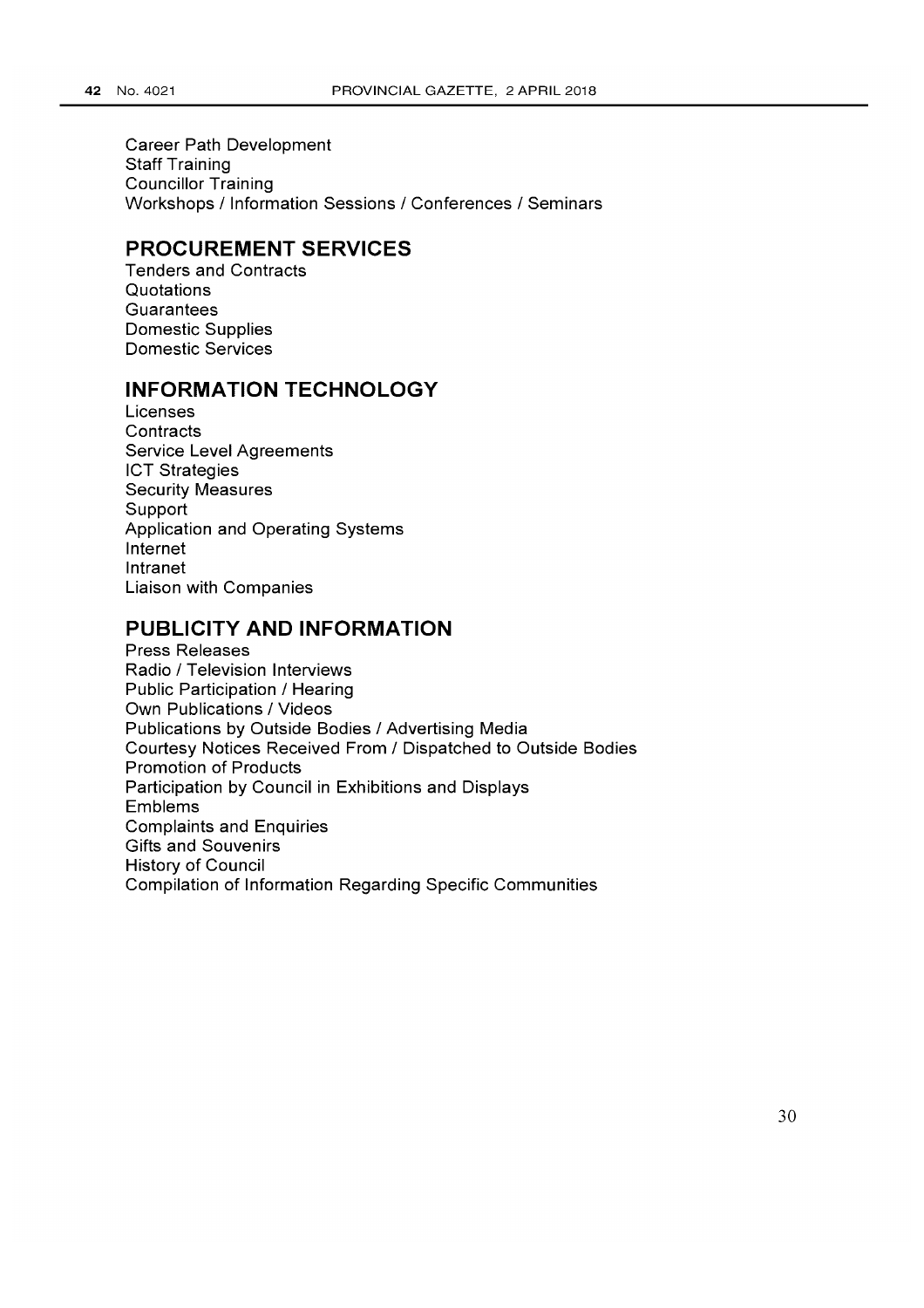National / International Networking Awareness Campaigns Public Relations / Communications

# **FESTIVALS AND SOCIAL MATTERS**

**Speeches** Protocol and List of Addresses Festivals / Events Receptions and Functions Concerts and Performances Civic Honours / Awards Commemorative Services / Events Letters of Thanks, Congratulations, Condolences and Messages of Goodwill Mayoral Patronage Memorial Services Holiday Season Planning, Proposals and Reports

# **REPORTS, RETURNS AND STATISTICS**

Reports Returns and Statistics **Questionnaires** 

# **BUILDINGS AND PROPERTY TRANSACTIONS**

Valuation of Council Properties Buildings Land

# **COMPOSITION AND MEETINGS OF BODIES**

Internal External

# **LEGAL MATTERS**

Legal Opinions and Court Decisions Civil Action Claims **Prosecutions** Contraventions / Complaints Internal Appeal Decisions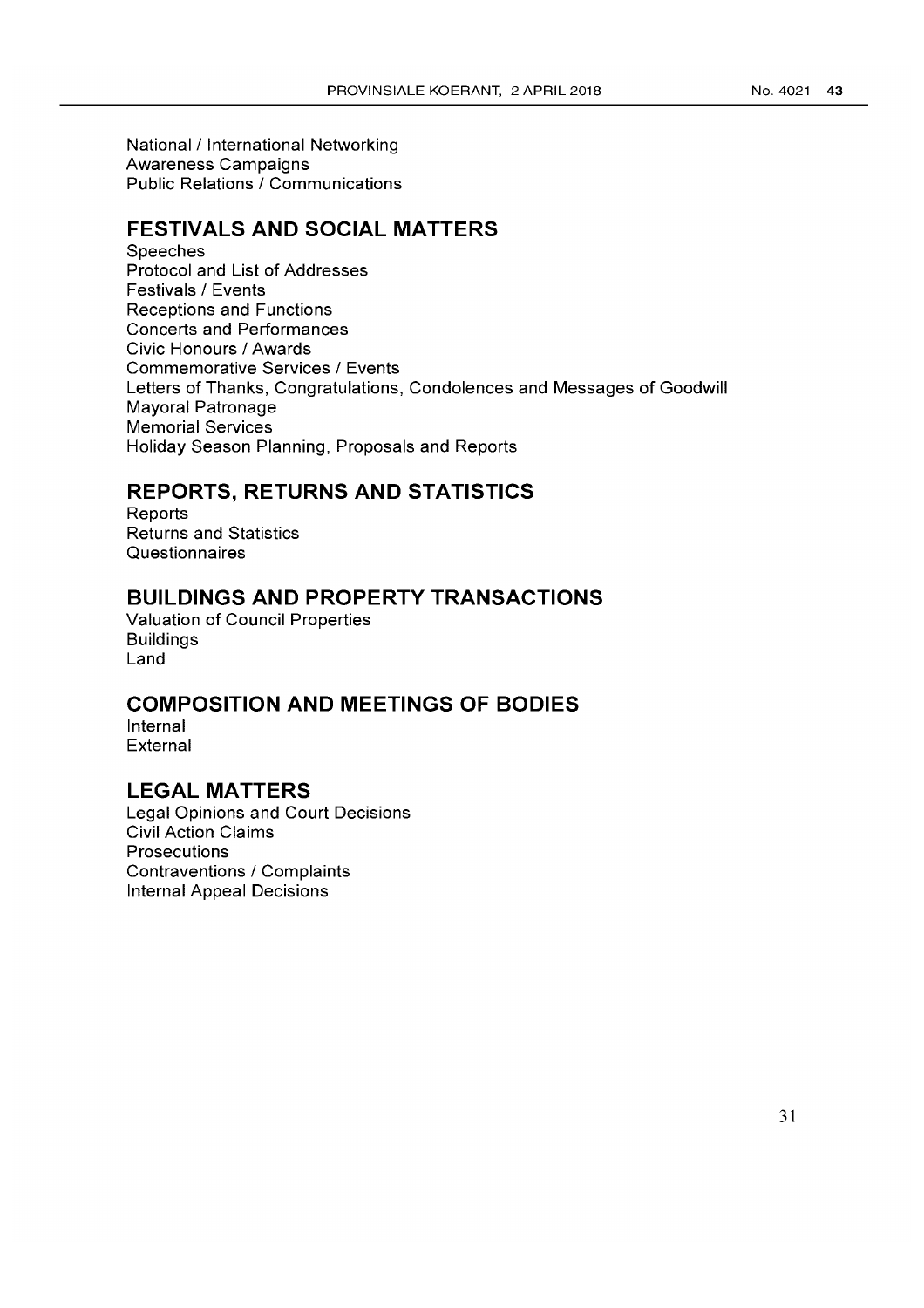# **LICENCES AND PERMITS**

Licenses Permits, Certificates and Concessions

# **PLANNING & BUILDING DEVELOPMENT MANAGEMENT**

Zoning Schemes Forward Planning Planning Approvals Land Use Management / Township Control Naming of Streets Building plan approval Control of Advertising Enforcement: Land Use and Building Control

# **ECONOMIC PLANNING AND DEVELOPMENT**

Foreign Investment Facilitation Coordinating and Managing Economic Data **Statistics** Main Economic Sectors Employment Creation Small, Medium and Micro Enterprises (SMMEs) Training and Development Urban Farming / Small Farming Settlements

# **TRAFFIC ENGINEERING AND TRANSPORTATION PLANNING**

Traffic Management Systems Traffic Impact / Transportation Studies Traffic Accident / Incident Management Plans Transport System Management (TSM) Projects Traffic Data Measurements Road Accidents Traffic Calming Measures Traffic Signs and Road Markings Traffic Signals Pedestrian Facilities Public Transport Parking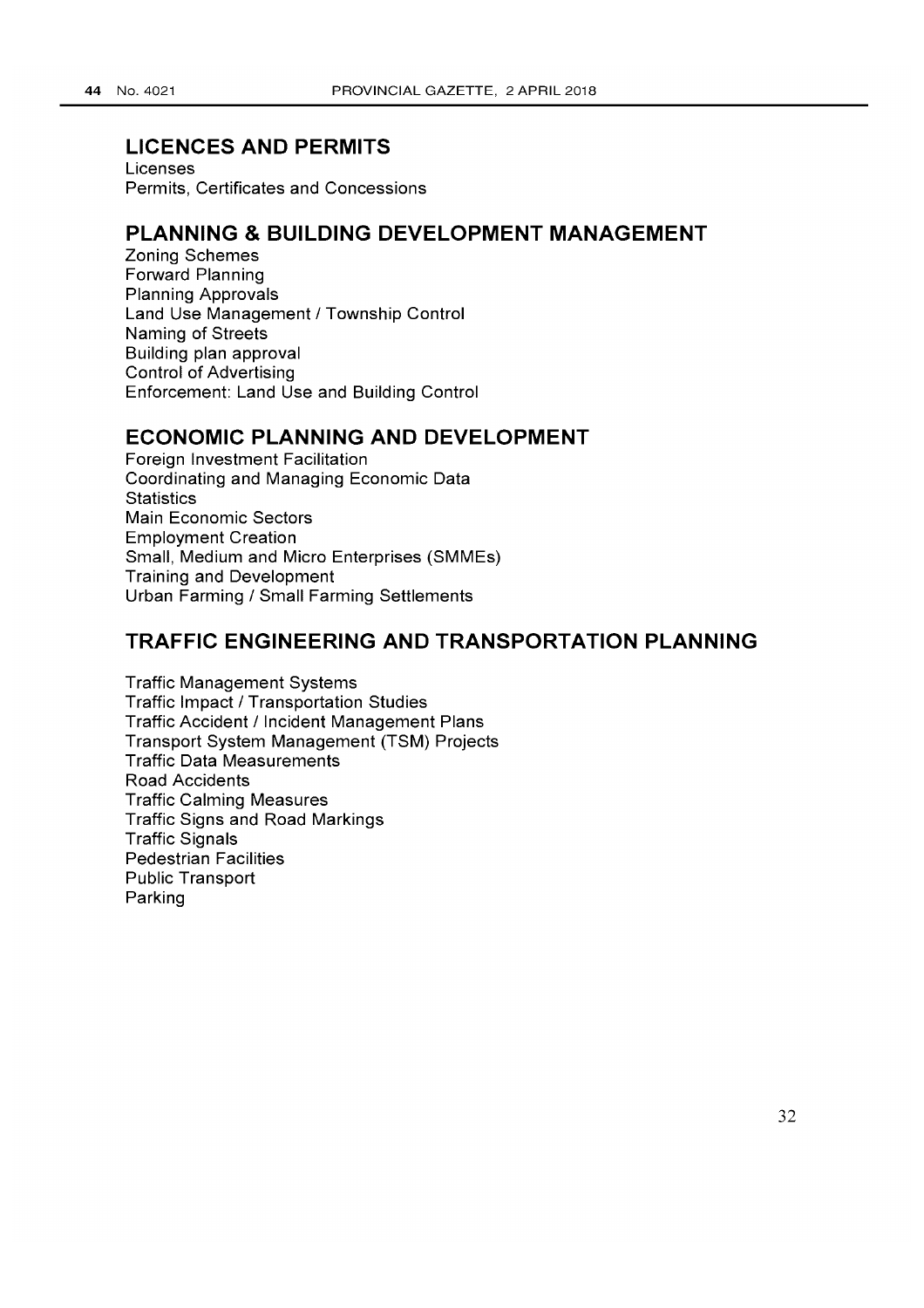# **ENVIRONMENTAL MANAGEMENT**

Integrated Environmental Impact Assessment (EIA) Studies / Programmes Sustainable Environment Environmental Education and Awareness Environmental Communication and Promotion Environmental Enforcement Reports and Returns Comments on other development proposals Open Space Planning Matters Affecting the Environment Cultural / Heritage Studies

# **ROADS**

Reports Proclamations and De-proclamations Road Reinstatements Street Naming and Numbering Management of Roads Local Roads Provincial Roads Main and Proclaimed Main Roads Local Streets and Squares Access Roads Private Roads Footways, Sidewalks, Kerbs, Verges and Boundary Fences Access Driveways Bridges and Level Crossings Intersections Permanent Closure of Streets, Lanes and Level Crossings Control of Non-Municipal Construction Works **Servitudes** 

# **CLEANSING SERVICES RENDERED**

**Reports Statistics** Special Projects EPWP Refuse Removals Supply of Refuse Bins and Bags Street / Area Cleansing Cleaning of Storm-water Drains Public Toilets Refuse Disposal Recycling Co-Disposals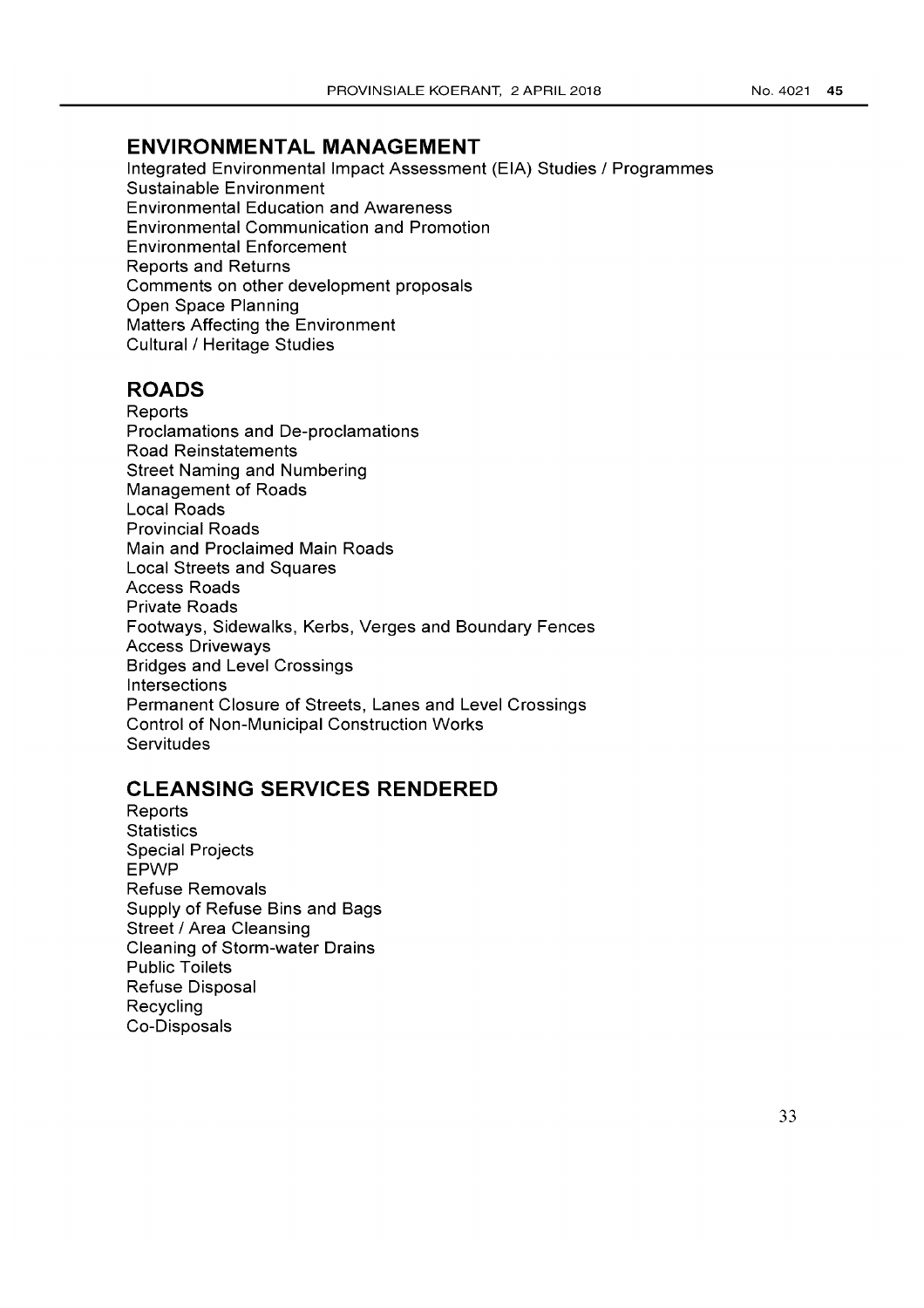# **STORMWATER DRAINAGE**

Distribution Network **Servitudes** 

# **ELECTRICITY**

Generation and Purchase of Electricity Distribution of Electricity Installation of Electricity

# **CEMETERIES AND CREMATORIA**

Reports and Returns **Cemeteries** Crematoria

# **MARKETS AND TRADING SERVICES**

Flea / Craft Markets Hawking / Trading Activities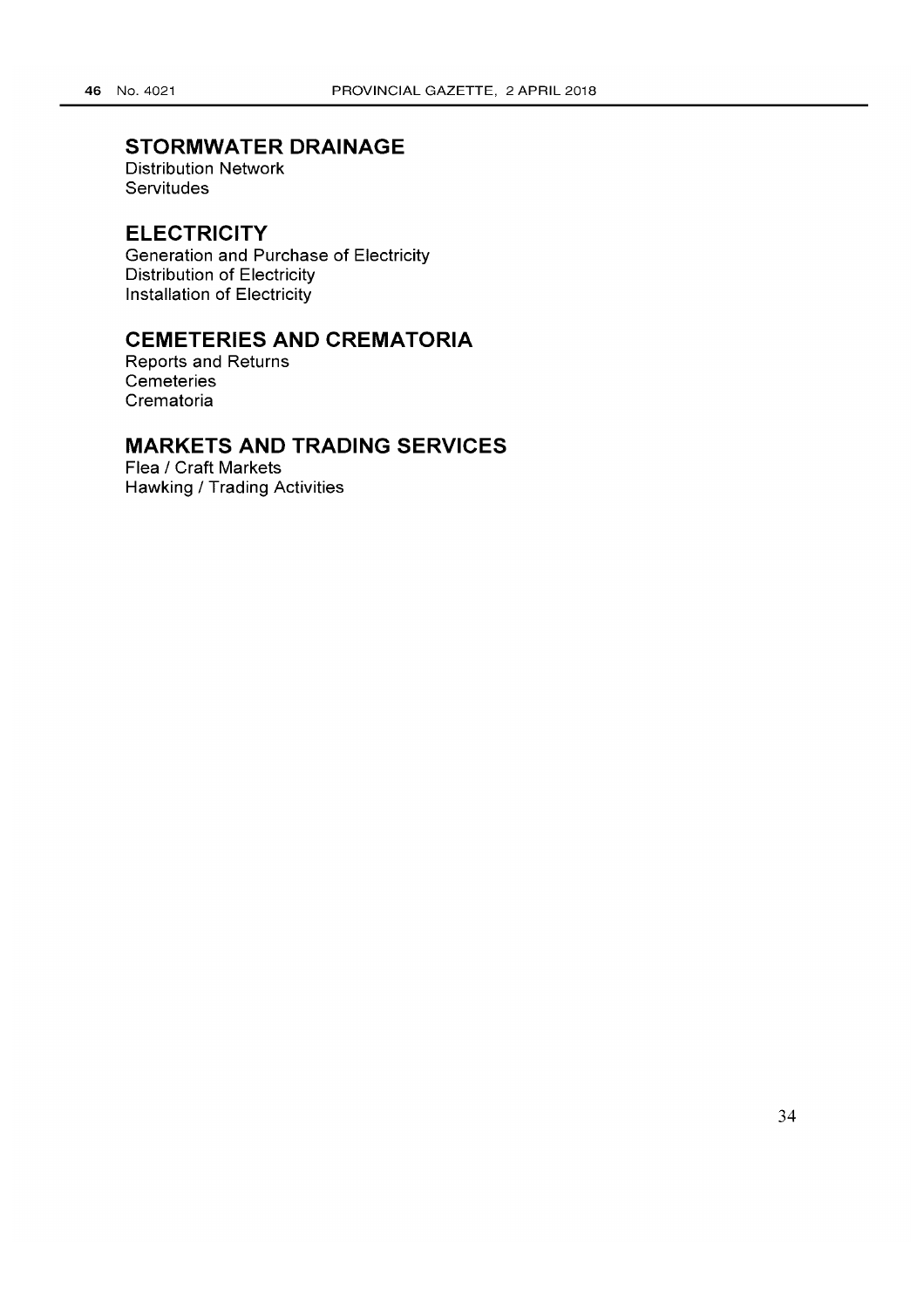# **PROTECTION SERVICES**

Volunteers Open Day Pound Ranges Disaster Management Municipal Policing / Law Enforcement Traffic Control/Enforcement

# **HOUSING**

Planning / Provision Income of Housing Beneficiaries / Prospective Buyers Inspection Tours of Housing Schemes Waiting List / Allocations Liaison / Role of Housing Associations / Companies Rapid Land Release Housing for Indigent Informal Settlements Housing Projects Leased Housing Schemes **Statistics** 

# **SPORT AND RECREATION**

Liaison with Sport Federations / Councils / Boards Sport Facilities and Grounds Swimming Pools Recreation Facilities / Multi-Purpose Halls / Civic Centres and other Halls Planning and Staging of Recreational Events

# **PARKS, GARDENS, PUBLIC OPEN SPACES AND HORTICULTURAL MATTERS**

Parks, Public Open Spaces and Gardens Nurseries, Horticultural Matters and Landscaping

# **COMMUNICATION AND POSTAL SERVICES**

Community Radio Station Postal/Telecommunication Services

# **CONTROLLING OF ANIMALS**

Pounds Liaison with Animal Rescue Organisations Management of Animals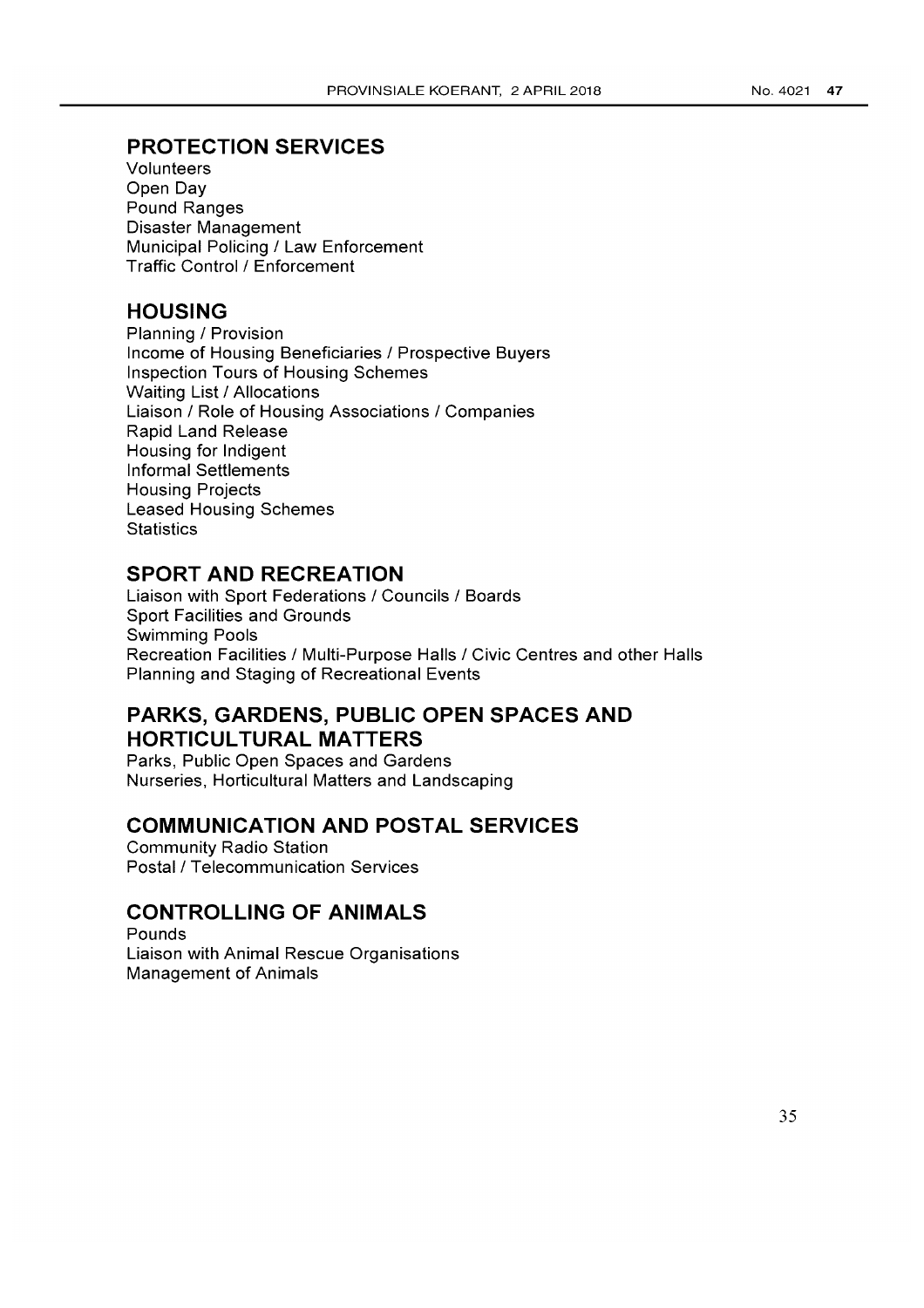# ANNEXURE E

### UMZIMVUBU LOCAL MUNICIPALITY

REQUEST FOR ACCESS TO RECORD OF PUBLIC BODY (Section 18(1) of the Promotion of Access to Information Act, 2000 (Act No.2 of 2000)

[Regulation 6]

### A. PARTICULARS OF PUBLIC BODY

Postal Address:

The Information Head / Corporate Deputy Information Officer:

Private Bag X9020 Mount Frere, 5090

Telephone number: (039) 2558500/8510 Fax number: (039) 2550167 E-mail: Nota.tobela@umzimvubu.gov.za

### B. PARTICULARS OF PERSON REQUESTING ACCESS TO RECORD(S)

(a) The particulars of the person who requests access to the record must be given below. (b) The address and / or fax number in the Republic to which the information is to be sent, must be given. (c) Proof of the capacity in which the request is made, if applicable, must be attached.

| Capacity in which request is made when made on behalf of another person. |  |
|--------------------------------------------------------------------------|--|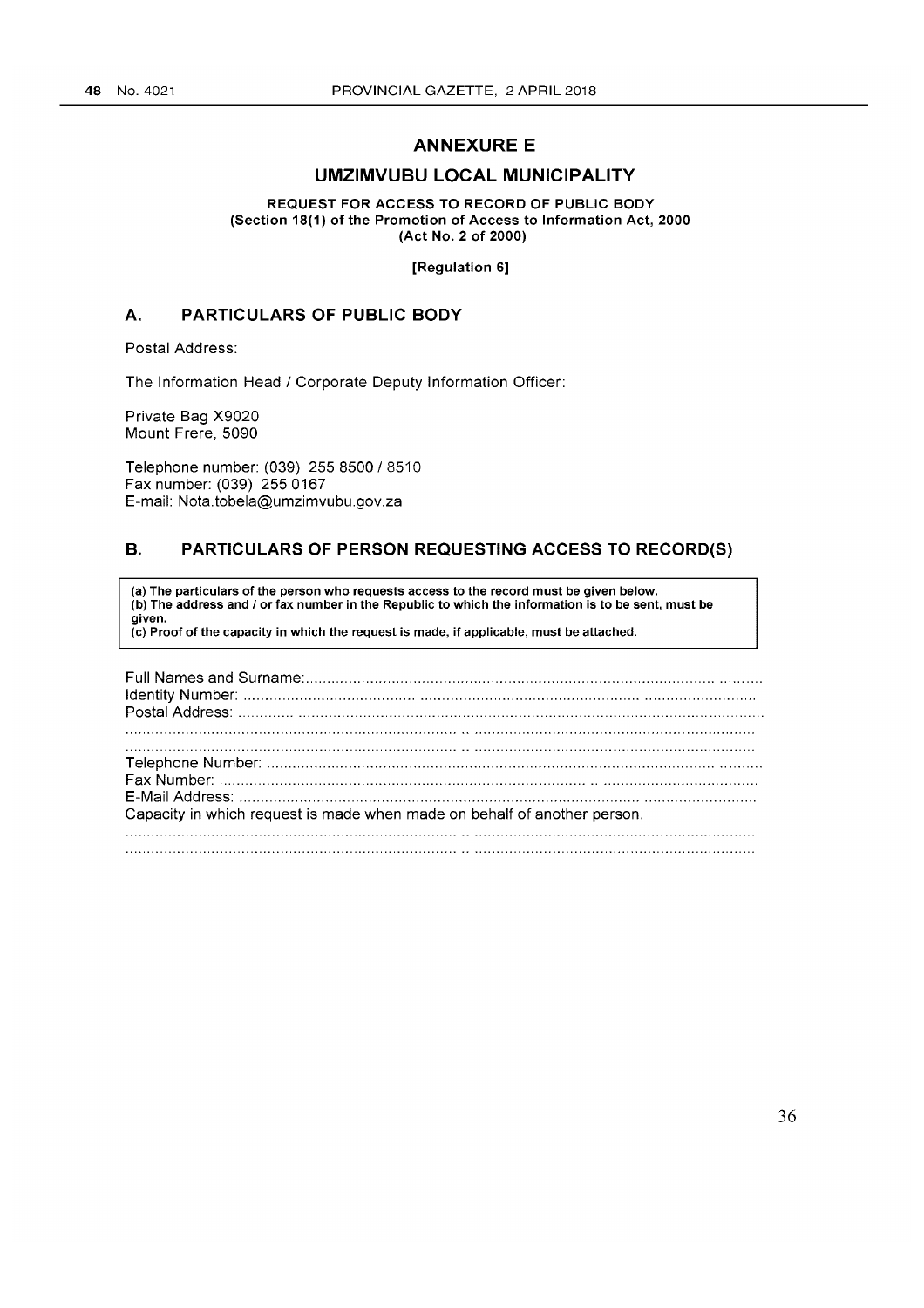### C. PARTICULARS OF PERSON ON WHOSE BEHALF REQUEST ARE MADE:

This section must be completed ONLY if a request is made on behalf of another person.

Full Names and Surname: ......................................................................................................... . Identity Number: ...................................................................................................................... .

# D. PARTICULARS OF RECORD(S)

(a) Provide full particulars of the record(s) to which access are requested, including the reference number if it is known to you, to enable the record to be located. (b) If the provided space is inadequate, please continue on a separate folio and attach it to this form. The requester must sign all additional folios.

1. Description of record or relevant part of record:

# E. FEES

(a) A request for access to a record, other than a record containing personal information about yourself, will be processed only after a request fee has been paid.

- (b) You will be notified of the amount required to be paid as the request fee.
- (c) The fee payable for access to a record depends on the form in which access is required
- And the reasonable time required searching for and preparing a record.

(d) If you qualify for exemption of the payment of any fee, please state the reason for exemption.

Reason for exemption from payment of fees:

# F. FORM OF ACCESS TO RECORD(S)

If you are prevented by a disability to read, view or listen to the record in the form of access provided for in 1 to 4 below, please state the disability and indicate in which form the record is required.

| Disability | Form in which record is required |
|------------|----------------------------------|
|            |                                  |
|            |                                  |
|            |                                  |
|            |                                  |
|            |                                  |
|            |                                  |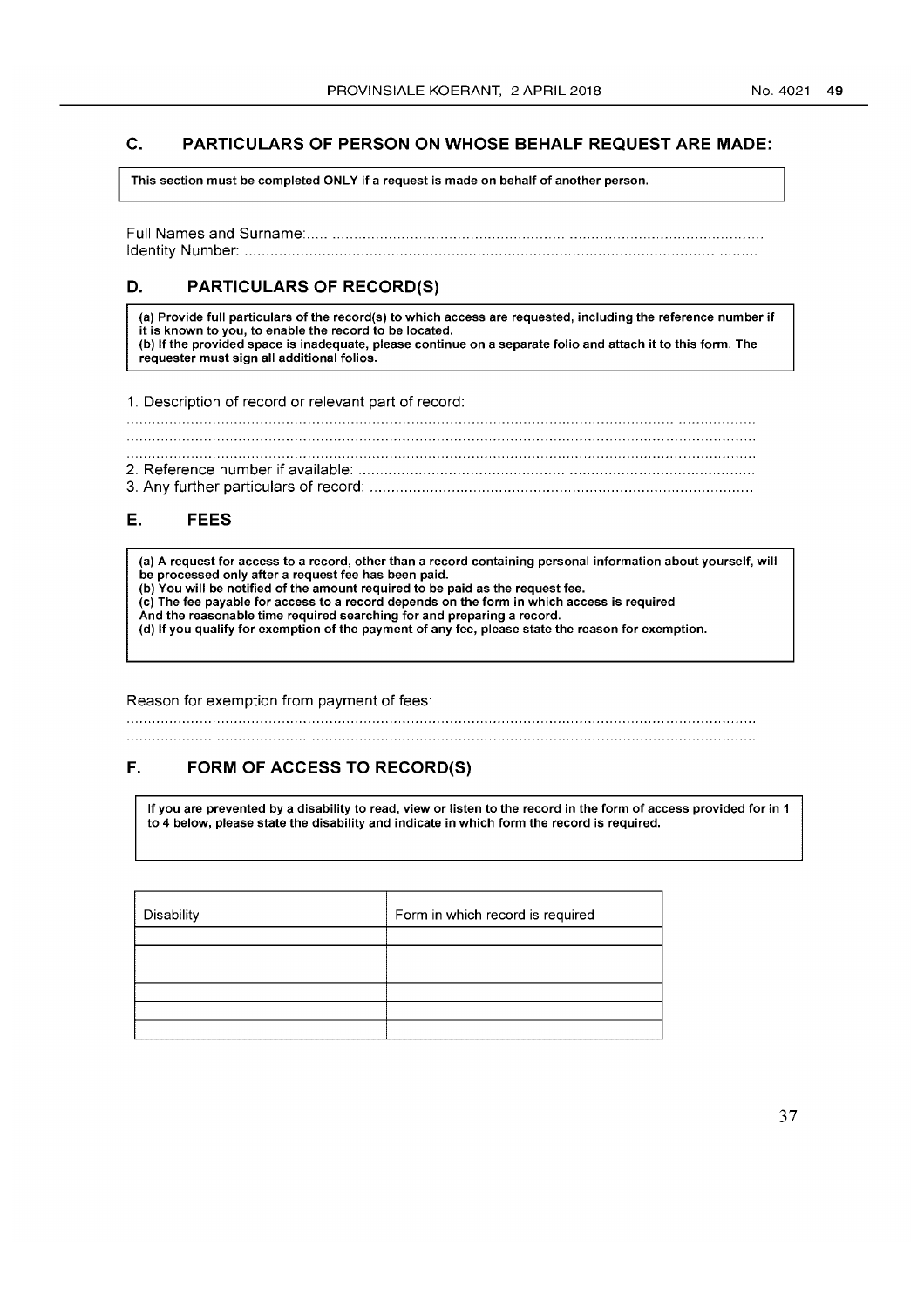| Please mark the appropriate box with an X<br>NOTES:                                                                           |
|-------------------------------------------------------------------------------------------------------------------------------|
| (a) Compliance with your request for access in the specified form may depend on the                                           |
| form in which the record is available.<br>(b) Access in the form requested may be refused in certain circumstances. In such a |
| case you will be informed if access will be granted in another form.                                                          |
| (c) The fee payable for access to the record, if any, will be determined partly by the form                                   |
| in which access is requested.                                                                                                 |
|                                                                                                                               |

1. If the record is in written or printed form:

2. If a record consists of visual images- (Includes photographs, slides, video recordings, computer-generated images, sketches etc.):

| View  | Copy of       | Transcription of images |
|-------|---------------|-------------------------|
| mages | <i>images</i> |                         |
|       |               |                         |

### 3. If record consists of recorded words or information which can be reproduced in sound:

| $\mathrel{\mathsf{I}}$ Listen to the soundtrack. | Transcription of soundtrack |  |
|--------------------------------------------------|-----------------------------|--|
|--------------------------------------------------|-----------------------------|--|

#### 4. If record is held on computer or in an electronic or machine-readable form

| Printed copy of | Printed copy of     | Copy in computer readable |  |
|-----------------|---------------------|---------------------------|--|
| record          | information derived | form – memory stick       |  |
|                 | from the record     |                           |  |

5. If you requested a copy or transcription of a record (above), do you wish the copy or transcription to be posted to you?

| $\sim$ $\sim$<br>. |  |  |
|--------------------|--|--|

#### Postage is payable.

Note that if the record is not available in the language you prefer, access may be granted in the language in which the record is available.

In which language do you prefer the record?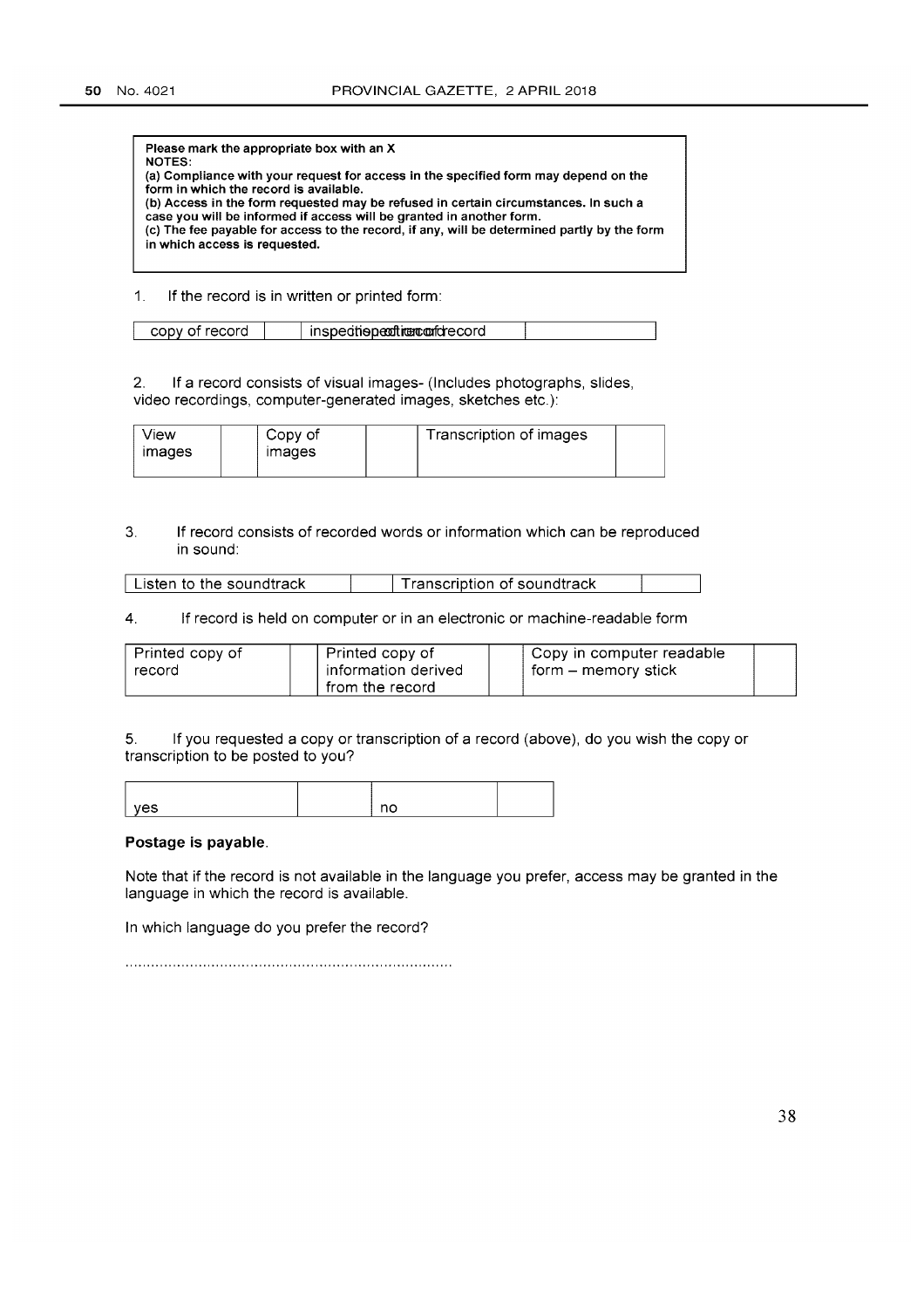### **G. NOTICE OF DECISION REGARDING REQUEST FOR ACCESS**

**You will be notified in writing whether your request has been approved or denied. If you wish to be informed thereof in another manner, please specify the manner and provide the necessary particulars to enable compliance with your request.** 

How would you prefer to be informed of the decision regarding your request for access to the record?

Signed at... ....................................... this ....... day of ........................... 20 ....... .

SIGNATURE OF REQUESTER / PERSON ON WHOSE BEHALF REQUEST IS MADE

#### FOR **DEPARTMENT USE**

Reference Number ................................... . Request Received by (State rank, name and surname of Information Officer / Deputy Information Officer) . . . . . . . . . . . . . . . . . . . . . . . . . . . . . . . . . . . Date: ....................................................................................................................................... . Place: Request Fee (if any) R.................. Deposit (if any) R................. Access Fee R................. SIGNATURE OF INFORMATION OFFICER/ DEPUTY INFORMATION OFFICER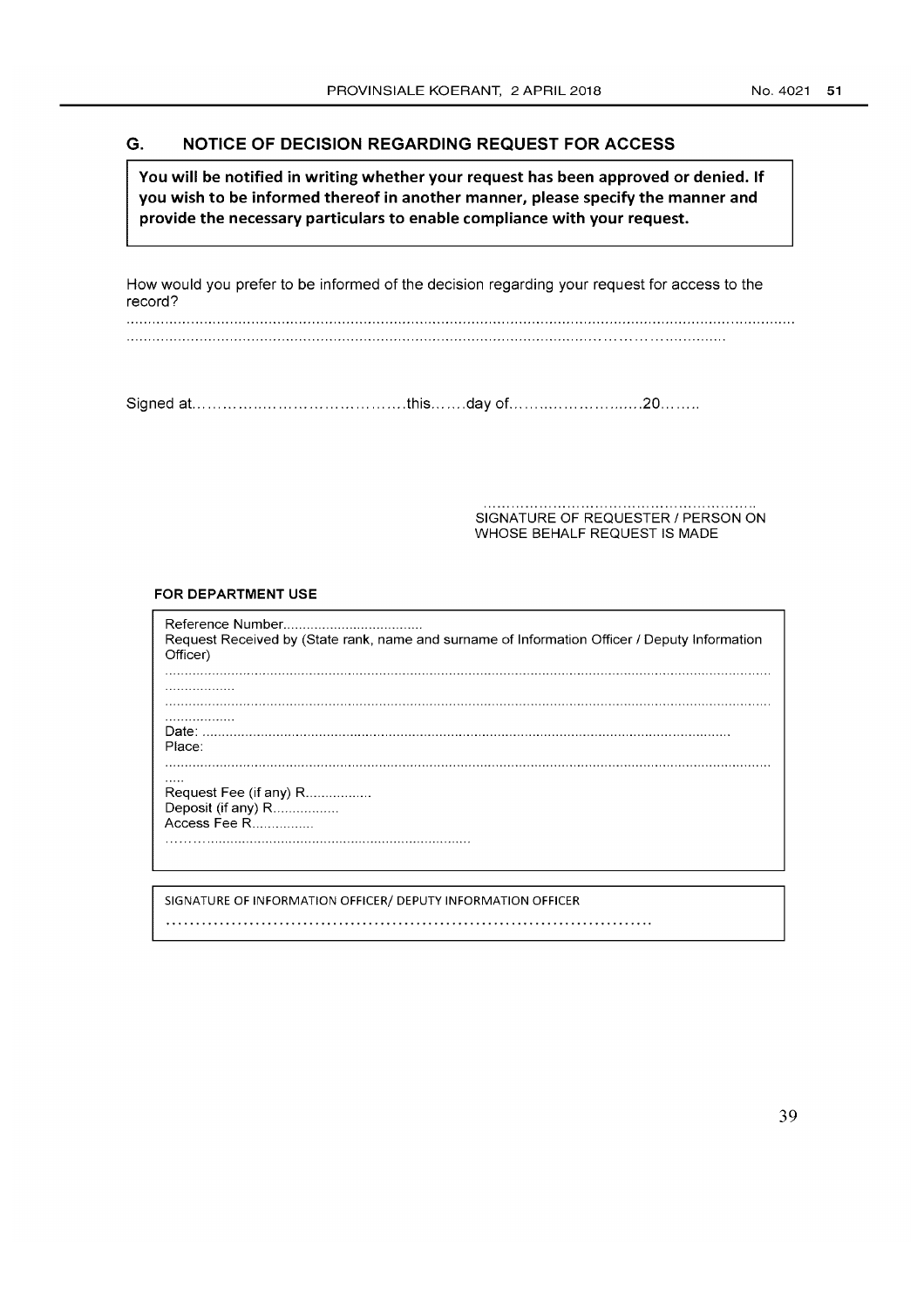# **ANNEXURE F**

### **FEES PAYABLE (In terms of Regulation 187 dated 15 February 2002)**

| <b>REQUEST FEE (APPLICABLE TO REQUESTERS OTHER</b><br>THAN PERSONAL REQUESTERS)                                                                  | R <sub>35</sub> |
|--------------------------------------------------------------------------------------------------------------------------------------------------|-----------------|
| <b>REPRODUCTION / ACCESS FEES</b><br>The manual: For every photocopy of an A4-size page or part<br>thereof.<br>Also any other A4-size photocopy. | 60c             |
| Every printed copy of an A4-size page or part thereof held on a<br>computer or in electronic or machine-readable form.                           | 40c             |
| For a copy in a computer – readable form on Memory stick                                                                                         | R40             |
| Transcription of visual images, for an A4 size page or part<br>thereof.                                                                          | R <sub>22</sub> |
| For a copy of visual images                                                                                                                      | R60             |
| For a transcription of an audio record for an A4 size page or part<br>thereof                                                                    | R <sub>12</sub> |
| For a copy of an audio record                                                                                                                    | R <sub>17</sub> |

To search for and prepare the record for disclosure, R15 for each hour or part of an hour, excluding the first hour reasonably required for search and preparation.

For the purposes of section 22(2) of the Act, the following applies:

(a) Six hours as the hours to be exceeded before a deposit is payable.

(b) One third of the access fee is payable as a deposit by the requester.

The actual postage is payable by the requester when a copy of a record must be posted.

NB: If the Information Officer believes that the research and preparation of the record will require more than six hours, the Information Officer may notify the requester (excluding personal requester) to pay a deposit of one third of the access fee.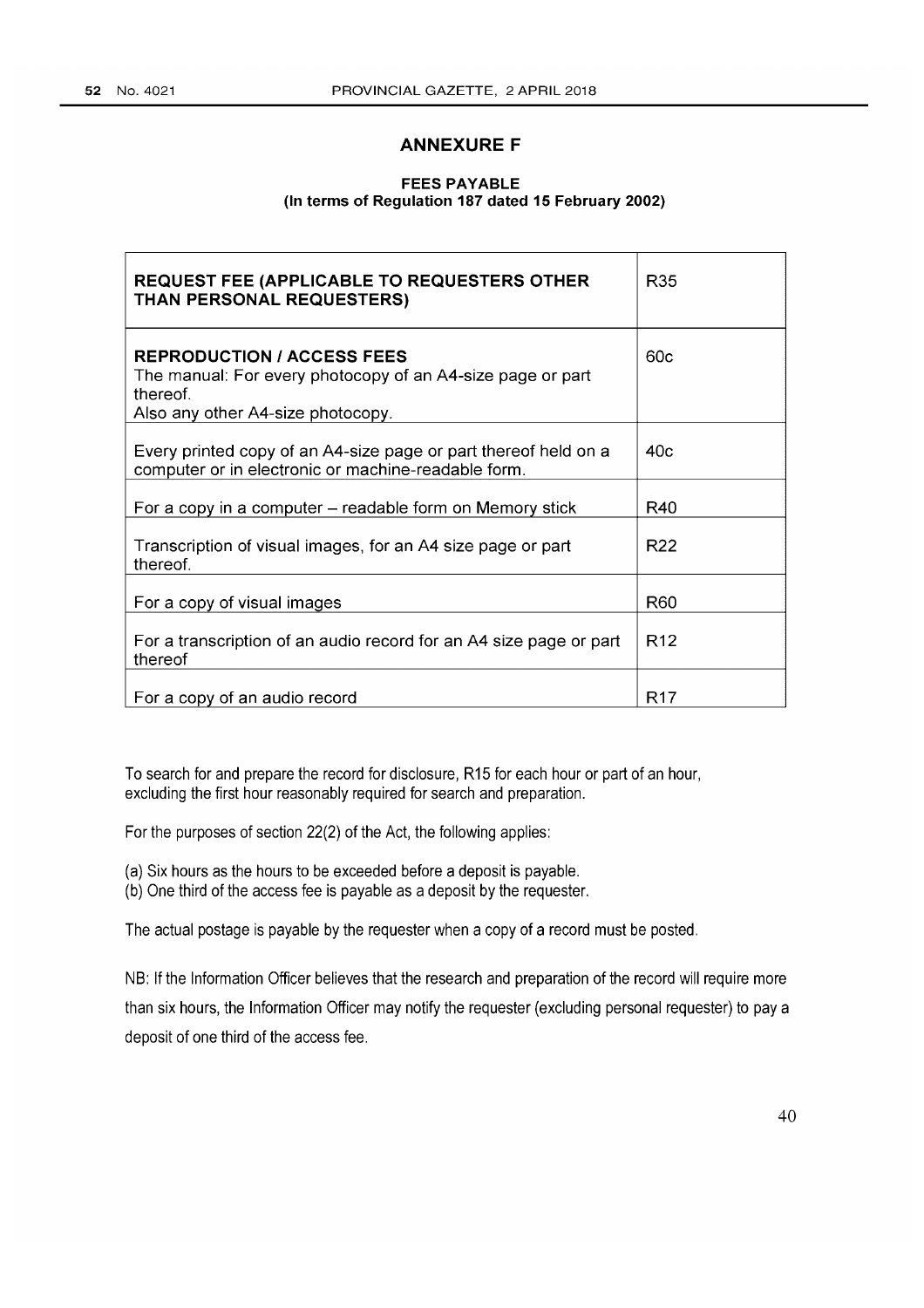# **ANNEXURE G**

### **UMZIMVUBU LOCAL MUNICIPALITY**

NOTICE OF INTERNAL APPEAL

(Section 75 of the Promotion of Access to Information Act, 2000 (Act No. 2 of 2000)) [Regulation 8]

STATE YOUR REFERENCE NUMBER: ................................................ .

### A. **PARTICULARS OF PUBLIC BODY**

Postal Address:

The Information Officer or Corporate Deputy Information Officer Private Bag X9020, Mount Frere, 5090

Telephone number: (039) 255 8509 Fax number: (039) 255 0167 E-mail: Kubone.Novuko@umzimvubu.gov.za

# **B. PARTICULARS OF REQUESTER/THIRD PARTY WHO LODGES THE**

### **INTERNAL APPEAL**

a) The particulars of the person who lodges the internal appeal must be given below. b) Proof of the capacity in which appeal is lodged, if applicable, must be attached. c) If the appellant is a third person and not the person who originally requested the information, the particulars of the requester must be given at "C" below.

Full Names and Surname: ........................................................................ .

| Postal Address:                                                             |
|-----------------------------------------------------------------------------|
|                                                                             |
|                                                                             |
|                                                                             |
|                                                                             |
| Capacity in which an internal appeal on behalf of another person is lodged: |
|                                                                             |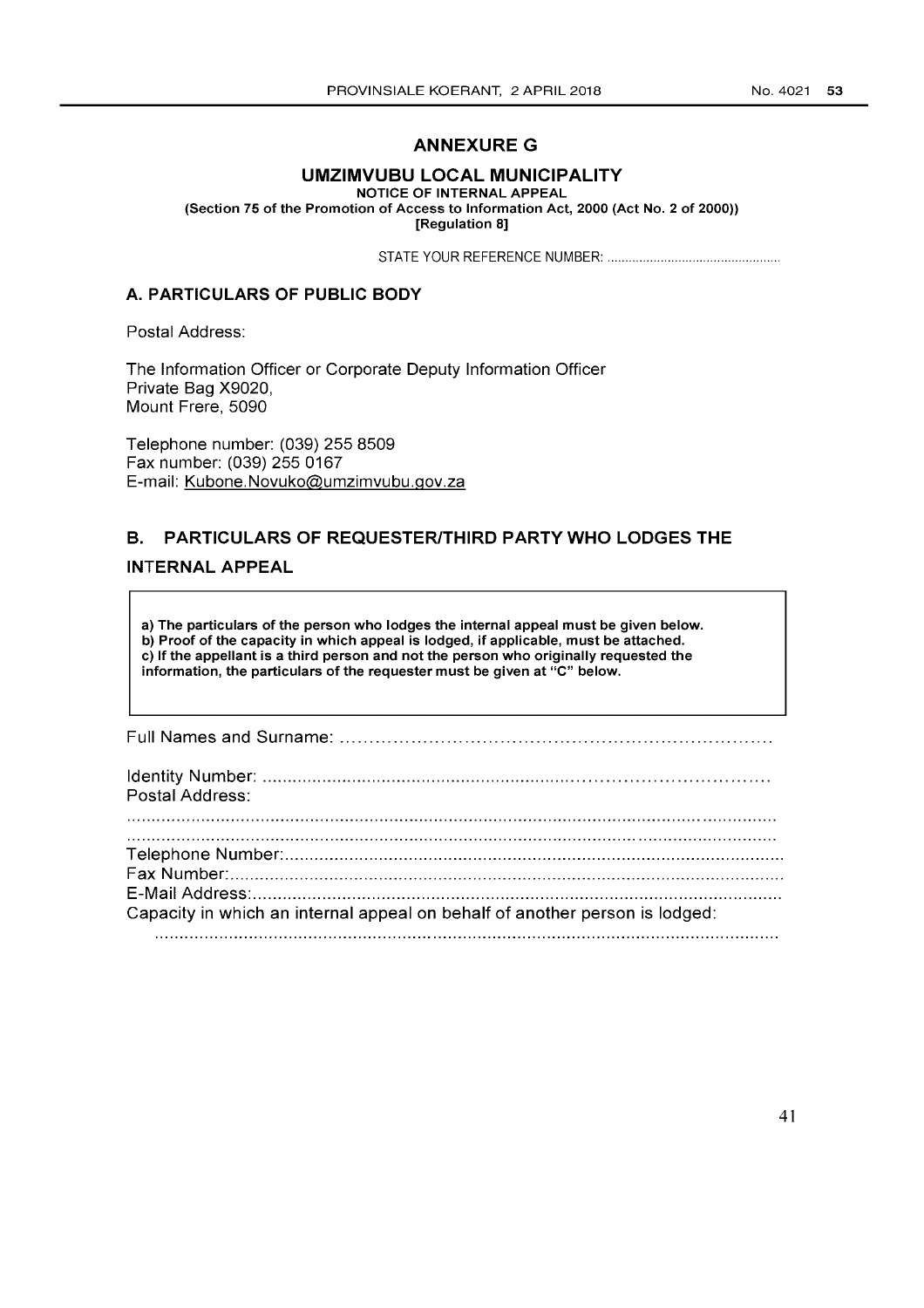### C. PARTICULARS OF REQUESTER

This section must be completed ONLY if a third party (other than the requester) lodges the internal appeal

Full Names and Surname: ............................................................................................ . Identity Number: ......................................................................................................... .

### D. THE DECISION AGAINST WHICH THE INTERNAL APPEAL IS LODGED

Mark the decision against which the internal appeal is lodged with an "X" in the appropriate box

| Refusal of request for access                                                                                                   |
|---------------------------------------------------------------------------------------------------------------------------------|
| Decision regarding fees prescribed in terms of section 22 of the Act.                                                           |
| Decision regarding the extension of the period within which request must<br>be dealt with in terms of section 26(1) of the Act. |
| Decision in terms of section 29(3) of the Act to refuse access in the form as<br>requested by the requester.                    |
| Decision to grant request for access.                                                                                           |

### E. GROUNDS FOR APPEAL

If the provided space is inadequate, please continue on a separate folio and attach it to this form. You must sign all the additional folios.

1. State the grounds upon which the internal appeal is based.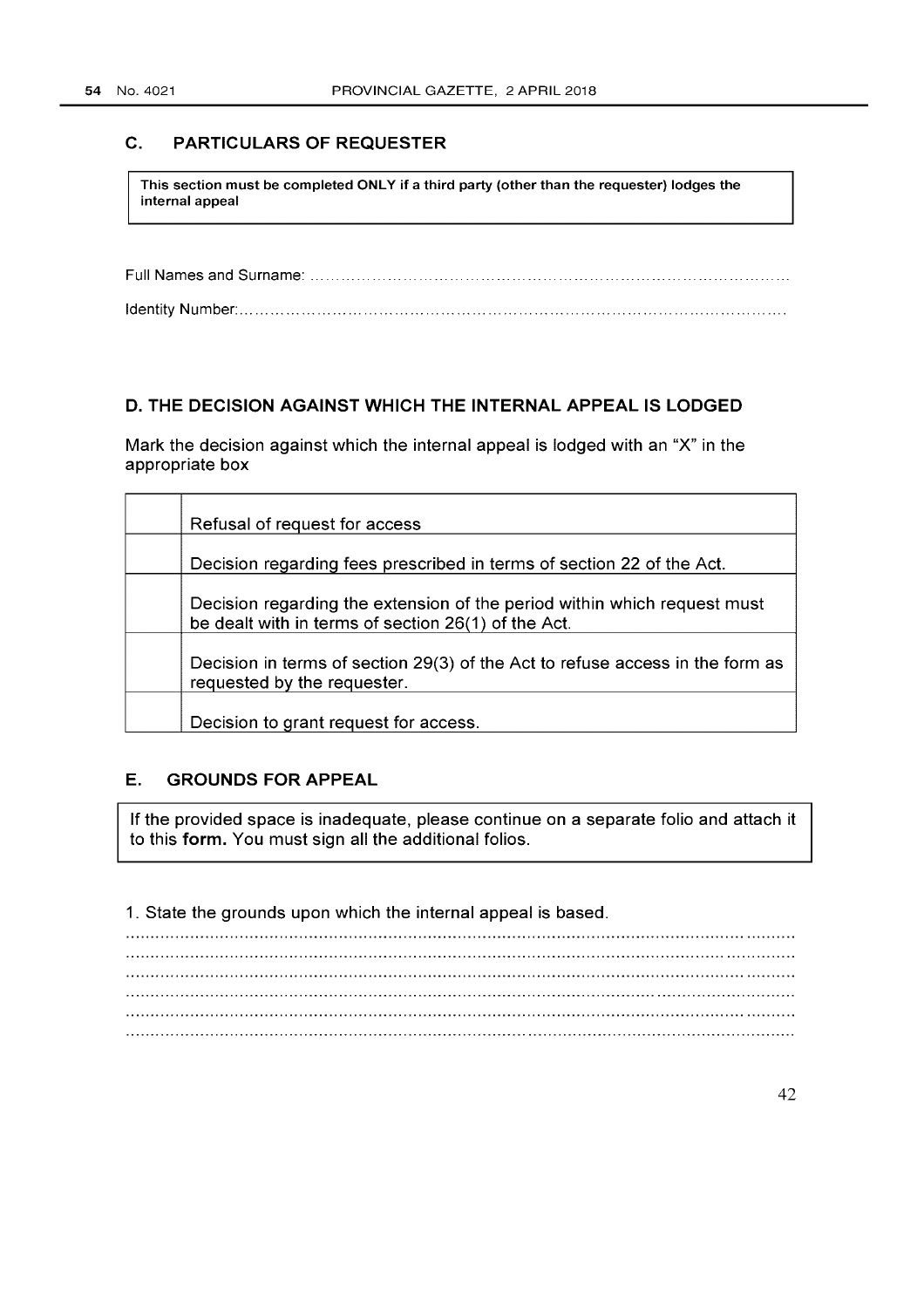2. State any other information that may be relevant in considering the appeal. 

# **F. NOTICE OF DECISION ON APPEAL**

You will be notified in writing of the decision on your internal appeal. If you wish to be informed thereof in another manner, please specify the manner and provide the necessary particulars to enable compliance with your request

| 2. Particulars of manner: |  |  |
|---------------------------|--|--|
|                           |  |  |
| 1. State the manner:      |  |  |

SIGNATURE OF APPELLANT